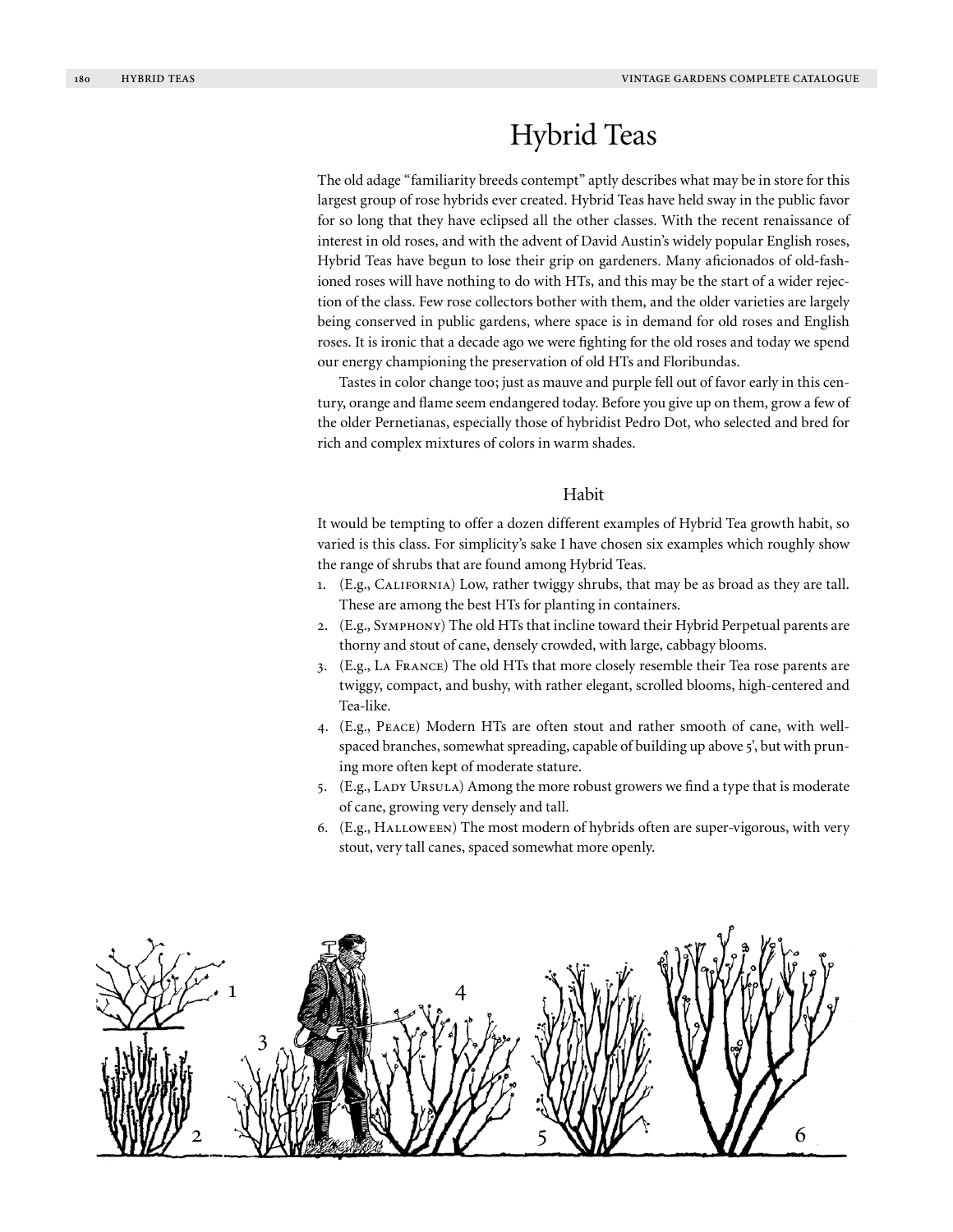## Admiral Rodney

HT rrr/fff/4 Trew, 1973 [Edmunds] Light rose pink blooms with a deep pink reverse, high centered and elegantly scrolled; very successful as an exhibition rose, and a good garden plant.

## $A^{\dagger}DA^*$

HT rrr/ffff/4 Mansuino, 1956 [Schultheis] Just the sort of thing you could never encounter in today's marketplace of roses; intense fragrance, elegant scrolled blooms, as full as they are shapely, with the soft, sensuous petal texture of a Tea rose. Now add to those admirable qualities a most unusual color, brilliant ripe-tomato red shaded rose-crimson. Most deserving of grand opera!

#### Akebono—*Missing from our collection.*

"ALDINGLOW" (see Floribundas)

#### Alec's Red

HT rrr/ffff/4 Cocker, 1970 [SJHRG] Velvety rose-red, beautifully swirled double flowers of exceptional fragrance; one of the best scented reds, but happiest in a cool, mild climate.

## Alexander

HT rrr/f/6 Harkness, 1972 [Humenick] One of the most saturated oranges we have ever grown. It is such a strong color that we have considered removing it from our garden; it draws attention from afar. So many visitors have loved it, though, that we are keeping it so we may continue to offer it to you. Long-lasting flowers that cut well, and are always very nicely formed. Some scent.

#### A<sub>LL</sub> spice<sup>\*</sup>

HT rrr/fff/4 Armstrong, 1977 [UC Davis] Large, very fragrant, deep yellow flowers are shapely and long-lasting and beautifully set against glossy, olive-green foliage. Free of mosaic virus.

#### Almondeen\*

HT rrr/f/3 Christensen, 1982 [Armstrong] A wonderful creation of soft salmon pink with amber or tan tints depending upon the weather. The color deepens on the edges of the petals; a seedling of Angel Face.

# Alpine Sunset

HT rrr/fff/4 Cant, 1974 [Hortico] One of the loveliest modern HTs I know; peach-pink satiny petals with a pale apricot reverse, the whole glowing with light and a complexity of colors; compact growth to 3'. This rose is very much admired in our garden, but difficult to propagate.

# AMATSU-OTOME

HT rrr/ff/4 Teranishi, 1960 [Matson] A rare HT from Japan with golden petals faintly edged in soft orange; light, spicy fragrance. Excellent cut flowers; should make a fine show rose.

#### Ambassador

HT rrr/fff/5 Premier Rose Gdns, 1930

[Oakland RG]

Bronzy-salmon high-centered blooms, excellent for cutting; to about 4'. The ARS had intended to declare this beauty extinct so Meilland could reuse the name for a rose they introduced in 1979. Phillip Robinson informed the ARS that the real Ambassador lives!

## AMELIA EARHART

HT rrr/fff/4 Reymond, 1932 [Huntington] A rather large-flowered yellow, heavily overlaid with buff, petals of delicate substance, strongly fragrant. This has become one of our most requested HTs, perhaps because it celebrates an American who has inspired several generations with her courage.

## AMERICAN HERITAGE\*

HT rrr/ff/5 Lammerts; Germains, 1965 [UC Davis] Large, scrolled, high-centered flowers of ivory white edged broadly with light salmon pink, becoming deep pink all over with age. AARS, 1966.

## American Home

HT rrr/fff/5 Morey, 1960 [Derer] Derived from two excellent dark red roses, CHRYSLER IMperial and New Yorker, this combines the best of both, strong stems for cutting, rich fragrance, long-lasting flowers and general healthiness; flowers are large, rose crimson shaded scarlet.

#### American Pride\*

HT rrr/f/6 Warriner, 1978 [UC Davis] Dark red exhibition-type blooms of many petals. A tall grower.

#### Americana\*

HT rrr/fff/3 Boerner, 1961 [Hortico] Large, handsomely scrolled, rich red flowers that are very long-lasting, and hold a strong perfume. This Gene Boerner rose ought to find many fans still today.

#### Amistad Sincera\*

HT rrr/fff/4 Camprubi, C., 1963 [Bonfigli] True friendship couldn't come in a purer form than this fine white rose from Camprubi, the Spanish introducer of two of our favorite roses, PILAR LANDECHO and VIOLINISTA COSTA. Large white flowers with high centers, slightly toned with cream and fragrant. And what better than to receive this as a gift from our friend, Tom Bonfigli. True friendship!

#### Angel Bells

HT rrr/ff/6 Herholdt, 1964 [Huntington] Very large cream-colored flowers that are edged cherry pink; fragrant, long lasting as cut flowers and a very prolific bloomer. This plant is quite vigorous and should reach over 6' in height.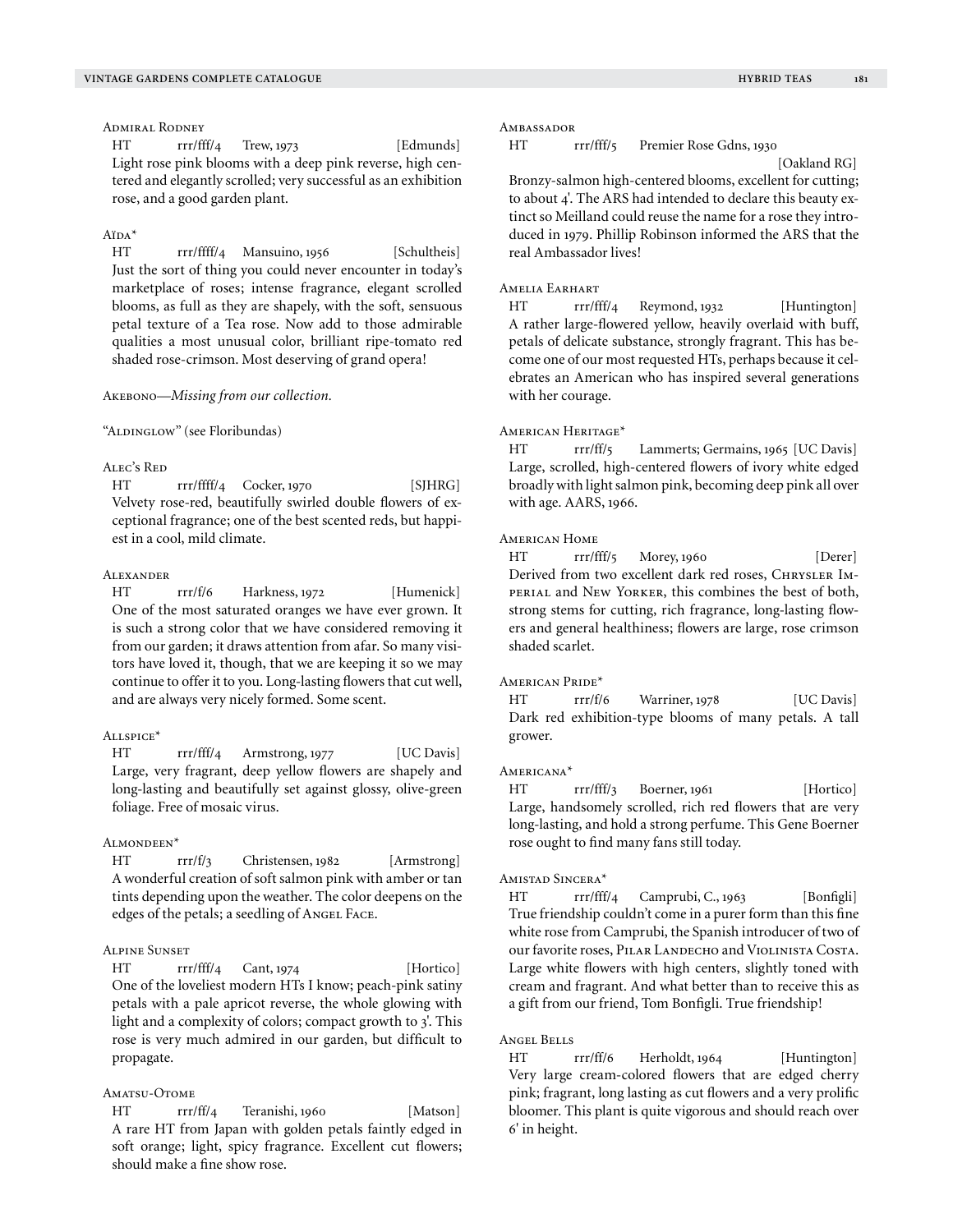# Angel Guimera

HT rrr/fff/4 Dot, P., 1926 [Sangerhausen/SJHRG] Another treasure from Spanish breeder, Pedro Dot, with handsome, glossy foliage, and large, waxy flowers of an extraordinary shade of white. The large white petals are tinted rose and yellow towards the base which glow up the petals in a magical way. Scented of tropical fruits.

#### Angel Wings

HT rrr/ff/6 Lindquist, 1958 [Edinger] Large lemon-yellow flowers fade to white edged and banded with pink. This strong offspring of the famous Girona has quite a following, well deserved.

## Angèle Pernet

HT rrr/fff/3 Pernet-Ducher, 1924

 [SJHRG; Sangerhausen/Beales] At long last we are able to offer this glowing old HT from Pernet-Ducher, having received it both from Peter Beales and from Sangerhausen. This is an elegant bicolor of orange shaded peach, veined with vermilion, reversed buff-yellow. Superb, glossy, golden-green foliage.

# Angels Mateu

HT rrr/ffff/1 Dot, 1934 [RYT] A charming small grower with deep salmon-gold blooms, intensely scented of fruit and wild rose. A much-admired treasure from Pedro Dot that is not a strong grower for us and very difficult to reproduce.

#### Anna Pavlova

HT rrr/ffff/6 Beales, 1981 [Hortico] Very double, tall blossoms of clear pink with a deeper pink reverse, deliciously scented. Flowers are charmingly informal, perhaps a fault for the exhibitioner but a boon for the lover of old roses, as this fits so well in a mixed planting.

#### Anne Letts

HT rrr/fff/4 Letts, 1954 [UC Davis] A seedling of Peace with great value for gardeners in warm climates where its large, sculptural blooms open well; glowing orangey-pink with a yellow undertone.

## Anne Watkins

HT rrr/ff/5 Watkins Roses, 1962 [Beales] Large and very shapely flowers are soft apricot flushed creamy pink, with deep peach pink tints on the guard petals, this elegant rose is a good producer of bloom, but rather upright and light of foliage.

#### **ANTIGONE**

HT rrr/fff/4 Gaujard, 1969 [Sangerhausen; SJHRG] Large, shapely flowers of apricot-gold shaded very pale at the circumference where the petals are stained delicately with rosy-peach; this rose reminds me of PRESIDENT HERBERT Hoover.

## Antigua\*

HT rrr/f/4 Warriner; J&P, 1974 [Korbel] Another excellent rose that we overlooked in our collection when preparing our 2000 catalogue. This large-flowered seedling of SOUTH SEAS is only lightly fragrant, but richly tinted in a honey-apricot blend of colors.

## Antoine Rivoire

HT rrr/fff/1 Pernet-Ducher, 1895 [Huntington] A child of the famous HT dowager LADY MARY FITZWIL-LIAM, with all the charm of the early HTs; refined flowers of palest pink, with deeper shadings, pointed buds in the Tea style, with rolled-back petals and strong Tea scent.

## Apollo

HT rrr/ff/6 Armstrong, 1971 [RU] Clear yellow flowers that scarcely fade, with good perfume and a very strong growth habit. This is one of the classics among HTs and used to be widely available, but now is hard to find.

## **Apricot Queen**

HT rrrr/fff/1 Howard, 1940 [Sequoia] Flowers apricot-pink, golden-orange at the base, high-centered and Tea-like; as fragrant as a Tea rose. On its own roots this rose is very compact, excellent in containers; as a budded plant it was known for its vigor and bushy growth. AARS, 1941.

#### Apricot Queen Elizabeth

[sport of Queen Elizabeth]

HT (Gr) rrr/f/6 Verschuren, 1980 [Hortico] Like the yellow sport of QUEEN ELIZABETH, this rose, rather than paling with age, changes from apricot yellow to a blend of buff and pale orange.

#### Apricot Silk

HT rrrr/fff/6 Gregory, 1965 [Hortico] Elegant high-centered blooms of deep apricot-orange, the color of a fully ripe fruit, with a lush fragrance, very long stems and a vigorous upright habit. Definitely a "10" for the show bench, but also irresistible to those of us who like cut flowers for the house.

#### **AQUARIUS**

 $HT (Gr) \rrr\rightarrow f\rightarrow f$  Armstrong, 1971 [unknown] Handsome, reddish-pink and blush-pink; high-pointed, opening goblet-shaped. Of CHARLOTTE ARMSTRONG lineage. AARS, 1971.

#### Arabella

[sport of Mme. Caroline Testout]

HT rrr/ff/5 Tantau, 1918 [SJHRG] MME. CAROLINE TESTOUT in a slightly deeper shade of pink, with all of her other great qualities.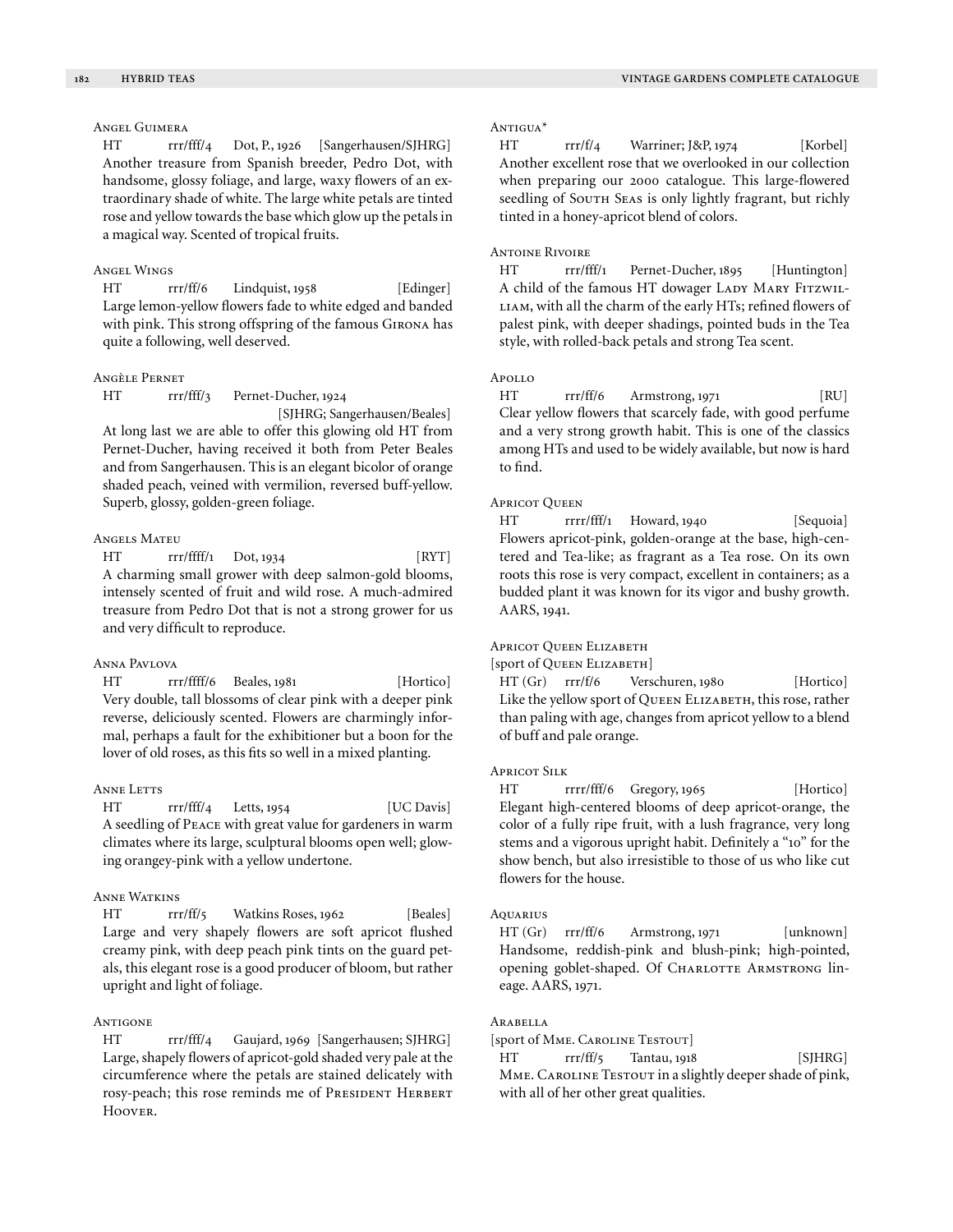## Arctic Flame

HT rrr/fff/1 Brownell, 1955 [unknown] Brilliant velvety-red blooms with rolled back petals and a pronounced point at the center. One of the Brownells' most intriguing hybrids; appropriate for containers when grown on its own roots.

## Arizona

HT (Gr) rr/fff/6 Weeks, 1975 [UC Davis] Coppery-orange buds open to golden-yellow with a haze of bronze concentrated at the petal edges. Very perfectly formed blooms but somewhat slow to repeat. AARS, 1975.

## Arlene Francis

HT rrr/ff/5 Boerner, 1957 [UC Davis] Clear yellow blossoms fading to pale yellow, with an apricot heart. A very floriferous and fine variety that deserves to be grown again; few Hybrid Teas make such fine garden plants.

## Arocad (aka Brandy™)\*

**BRANDY** 

HT rrr/ff/4 Swim & Christensen, 1981 [unknown] A rose that is widely loved and grown, awarded an AARS medal in 1982, we like it but by no means as much as many others of its coloring that are much more fragrant. Honeytangerine in color with large, full, very shapely flowers.

#### ARODOUSNA (aka GIVENCHY™)\*

HT rrr/fff/6 Christensen, 1986 [Regan] Deep cerise petals are pale apricot on the reverse and shade to rose pink near the bases; this dramatic flower gets its picotée and its fragrance from a famous parent, DoubLE DELIGHT. No two blooms are ever quite alike.

#### **AROMATIC**

HT rrr/fff/4 Belgium, 1970 [Pickering] A very fragrant rose which tends to cluster, flowers cupped, a blend of light and medium pinks with a satiny glow. We can find scant information about this rose; *MR* 10 fails to list it, even among the non-registered varieties.

## **ATOMIC WHITE**

HT rrr/fff/6 Brownell, 1948 [Murphy] High-centered white flowers with a tint of cream-yellow inside. A Brownell introduction, and, like many of their fine roses, unfortunately now a rarity.

#### Audie Murphy

HT rrr/fff/5 Lammerts, 1957 [Roseway Nsy.] CHARLOTTE ARMSTRONG mothered some extraordinary roses, Audie Murphy being one of the standouts; a vibrant lipstick shade of red that glows in the garden, with a bright, fresh scent.

#### Augustine Guinoisseau

# [White La France]

HT rrrr/fff/3 Guinoisseau, 1889[Robinson, collected] A rose of finer petal substance than La France, a factor considered in its favor by English authors at the turn of the century, for Augustine Guinoisseau apparently opened well in damp weather when La France tended to ball. The same elegant, rolled-back petals, the same Damask fragrance as La France, but with flowers blushing a pearly white.

#### Augustine Halem

HT rrr/ff/3 Guillot & fils, 1891 [Lanphere; Beales] Large, full, globular blooms of rich carmine, warmed with honey tones that change to purple highlights; Tea scented. We are grateful to Carolyn Lanphere of Albuquerque for sending us this fine old Hybrid Tea. Please bear with us as we will be unable to offer this in the near future.

## **AUTUMN**

HT rrrr/fff/4 Coddington, 1928 [Robinson] Burnt-orange streaked red, double flowers, sometimes bleached orange-buff on the outer petals; handsome glossy foliage. One of the great beauties of the early Pernetiana roses.

#### Autumn Gold\*

HT rrr/ff/6 Weeks, 1969 [Manners] Flowers are globular with about forty-two petals in a rich butterscotch yellow with apricot tones. Flowers come almost exclusively one to a long cutting stem. This rarity is almost never seen today.

#### Avon

HT rrr/fff/4 Morey, 1961 [Pickering] Bright crimson-red, of perfect form on long stems, should still be grown everywhere. One of Denison Morey's best introductions, and Morey created some of our loveliest roses, including ROYAL SUNSET.

## **Aztec**

HT rrr/fff/1 Swim, 1957 [Matson] Terracotta and brick-pink blend in this intensely colored rose; the flowers are very large and shapely and with a nodding stance, reminiscent of Tea roses; the plant itself is very bushy, low and spreading. Fragrant!

## **BABE RUTH**

HT rrr/fff/5 Howard, 1950 [Brooklyn BG] Soft salmon-coral blooms deeper on the reverse with a Tea rose fragrance. This seedling of the superb Los Angeles received rather poor reviews in the ARS "Proof of the Pudding" in 1951, which I find amazing, considering how prolific and fragrant it is.

## Baccará

HT rrr/f/4 Meilland, F., 1954 [SJHRG] This glowing orange-scarlet rose with a salmon red reverse is very striking with its large full blooms that open at the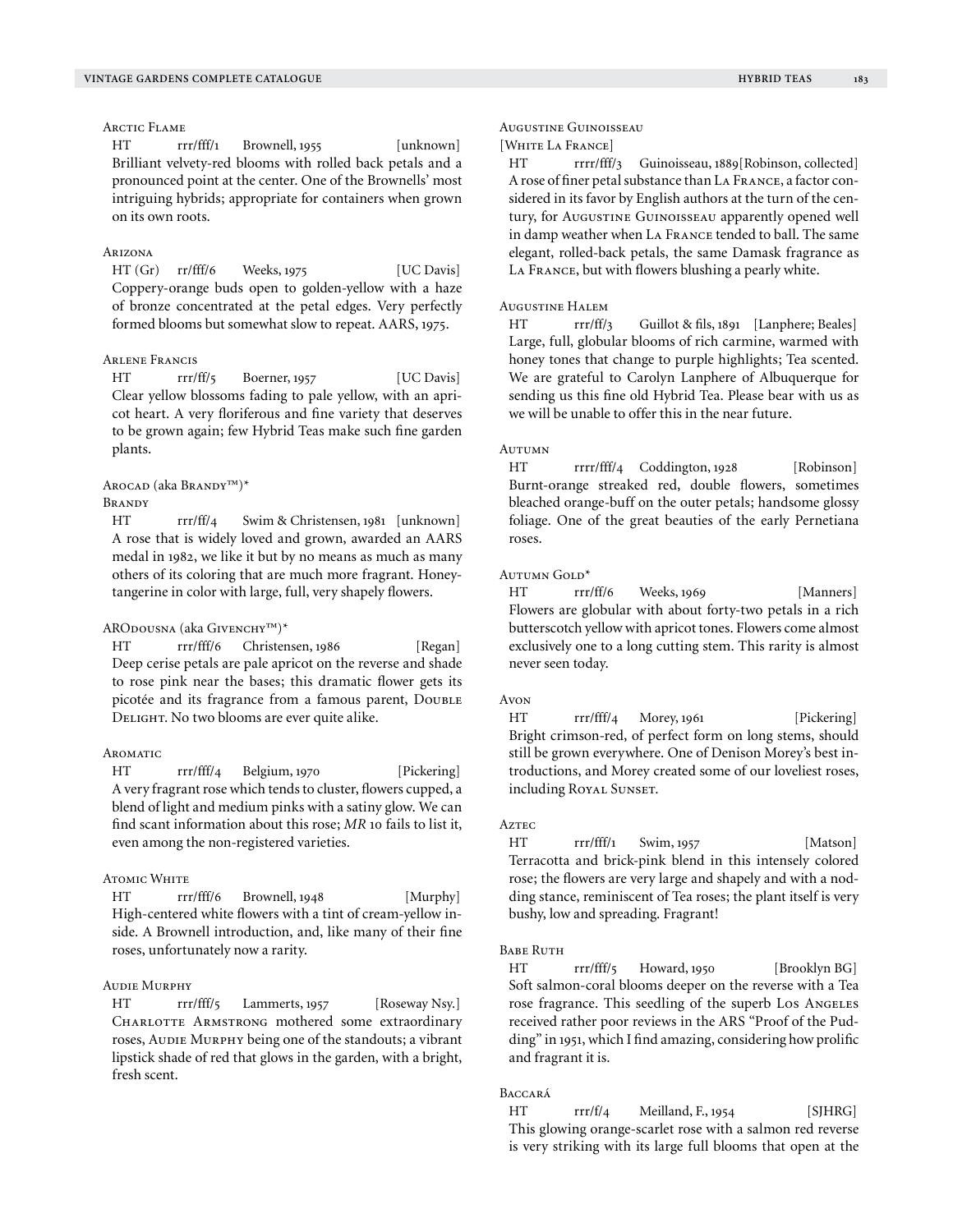centers. This was a greenhouse rose of international fame for years.

## Baden-Baden

HT rrr/fff/5 Kordes, 1952 [SJHRG] Large, pointed flowers, long and double are a deep crimson with a satiny surface to the petals; flowers are richly scented, a blend of Tea and Damask.

# **BALLET**

HT rrrr/f/4 Kordes, 1958 [Pallek] One of the most exquisite flowers among the many descendants of Peace; large self-colored deep pink blooms, of exhibition perfection, on fine long stems.

### **BANNER**

HT rrr/fff/5 Raffel, 1951 [Port Stockton Nsy.] This beautifully formed, elegant CHARLOTTE ARMSTRONG sport has the same fragrant deep, almost wine-pink flowers, narrowly striped with soft clear pink.

## **BARBARA**

HT rrr/ff/6 Gaujard, 1960 [SJHRG] Large flowers of soft apricot yellow are stippled finely with vermilion in a subtly shaded effect at the petal edges, opening wide to expose yellow stamens. Sweet scent.

## **BARCELONA**

HT rrr/fff/1 Kordes, 1932 [SJHRG; Sequoia] Deep blackish-crimson cupped flowers open wide brightening to clear red with a very spicy scent. Ed Wilkinson recently brought to our notice that this same rose is currently being distributed as the old Tea rose FRANCIS DUBREUIL.

## Baronne Edmond de Rothschild

HT rrr/fff/4 Meilland, 1968 [Pallek] A rose I often seek out for cut stems; large, fragrant rosered flowers with a silvery-lavender to white reverse, usually streaked with rose. Lasting and reliable.

# **BEAUTÉ**

HT rrr/fff/1 Mallerin, 1953 [Luhn] This lovely French Hybrid Tea produces exquisite apricot yellow flowers of great size and fruity fragrance on a plant that is rather short. A great favorite of ours, from Carl Luhn.

## **BECKY**

HT rrr/f/4 Beckwith, 1925

[Sangerhausen; SJHRG]

Large, single flowers of rose-cerise with a white center and bright, cerise-pink stamens. Striking and very lovely. This very rare rose has been out of commerce for decades.

## Belgica\*

HT rrr/fff/4 Buyl Frères, 1929 [Sangerhausen] A handsome period rose of darkest red coloring, large, scalloped petals and a rich scent. The foliage is dark, the habit is dense, the flowers full; clearly Belgica was designed for the show table but wins today as a garden plant.

# Belle Ange

```
[Belle Époque]
```
HT rrr/fff/4 Lens, 1962 [Derer] Large pointed blooms with two distinctive shades of pink: deep rose pink inside and a darker, dusky shade outside. This rose is very sweetly scented of Tea rose, Damask rose and spice. Not to be confused with BELLE ÉPOQUE (HT) from Kriloff of 1962, or with Fryer's BELLE ÉPOQUE (HT) from 1994.

## Belle Blonde

HT rrr/fff/1 Meilland, 1955 [RYT] Large petaled flowers of yellow shading to gold at the base, shading to orange at the edges; very fragrant and a compact grower.

## Belvédère

HT rrr/fff/5 Delforge, 1955 [SJHRG] A seedling of the brilliant HT CHRISTOPHER STONE, flowers deep red, fragrant, large and high-centered. These open nearly flat, with large petals, reminiscent of some double Rugosa hybrids in bloom.

## "Beryl"

HT rrr/ff/3 unknown, unknown [Worl] Nearly single flowers of pale yellow with amber stamens; it was imported from France by Barbara Worl, and may have been labeled as the Tea rose from Dickson, 1898, which was also yellow but double. More likely it is an early 20th century cultivar, probably a Pernetiana.

#### Beryl Bach\*

HT rrr/fff/6 Harkness, 1985 [Pickering] A vigorous, upright bush that produces many urn-shaped creamy yellow blooms that are touched pink on the outer petals. Especially notable is the fragrance of violets.

## **BETTER TIMES**

HT rrr/f/4 J.H. Hill Co., 1934 [Huntington] Cherry-cerise shaded silvery-pink down the petals. This sport of the famous BRIARCLIFF truly merits revival today when such colors are rare in roses.

#### **BETTINA**

HT rrr/fff/4 Bettina, 1953 [reversion of climber] Richly colored flowers of golden-yellow shaded with coral, brightly veined at the petal bases; a seedling of Peace, and equally vigorous and handsomely flowered. We are pleased now to also be able to offer the fine climbing sport of this rose.

## **BETTY**

#### ["Vanucci Bicolor"]

HT rrr/f/1 Dickson, 1905 [Robinson, collected] Semi-double, soft flesh-pink blooms warmed with yellow, deeper pink on the reverse. Found in an old Italian garden on the Korbel Estate, it is welcome in today's garden for the unassuming style of its flowers and their haunting coloration.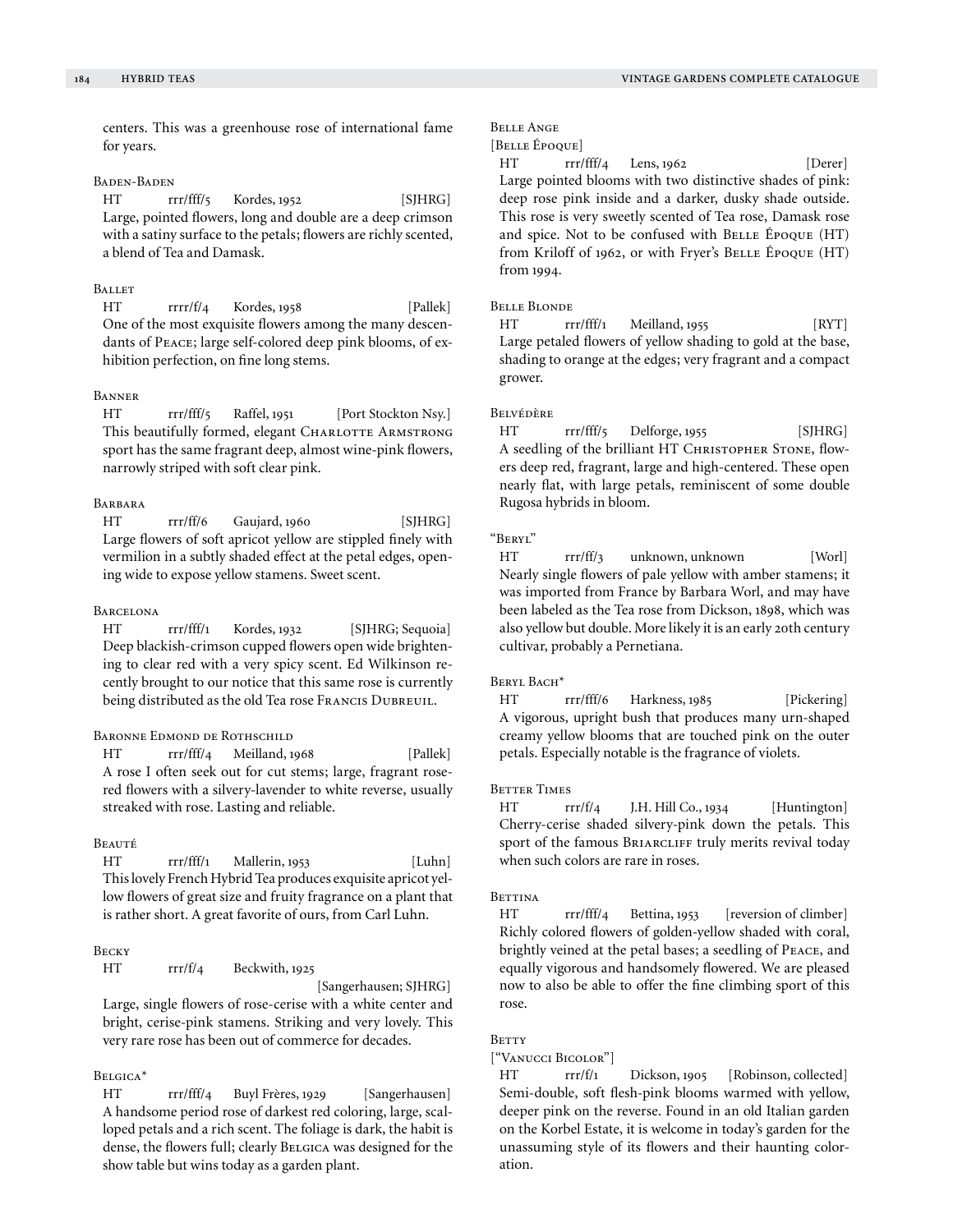## BETTY UPRICHARD

HT rrr/fff/3 Dickson, 1922 [Sequoia] BETTY UPRICHARD is almost a legend among rose collectors, her perfect pink, bicolored blossoms are the subject of countless descriptions in books and catalogues. Very shapely and fragrant, lightly double flowers of deep salmon pink with rose pink interiors. We wish we could be certain of this rose that we have received from several sources, but are suspicious as it is identical to EDITH NELLIE PERKINS, which we have grown for years.

#### **BEWITCHED**

HT rrr/fff/6 Lammerts, 1967 [UC Davis] Deep China-pink high-centered flowers with a paler reverse; graced with an old rose fragrance and the vigor of its parent, QUEEN ELIZABETH, but far more mannerly. AARS, 1967.

## Big Ben

HT rrr/fff/4 Gandy, 1964 [Fred Edmunds] The parent of BIG BEN, CHARLES MALLERIN, is a deep crimson well known for its fragrance; both its color and fragrance are passed on to this very large, many-petaled rose, which can be as magnificent as an old Hybrid Perpetual.

#### Black Garnet

HT rrr/-/4 Weeks, 1980 [Weeks] An interesting child of Mr. LINCOLN with very dark red flowers shading to black red, very double and so packed with petals they open in a rather antique fashion. Scentless.

Black Night—*Missing from our collection.*

## Black Tea\*

HT rrr/f/4 Okamoto, 1973 [Sequoia] Handsomely formed flowers, scrolled and slow to open, are dark red to red tinted with maroon and rusty orange, often of a rather light, but unique coloring.

## BLACK VELVET\*

HT rrr/fff/4 Morey, 1960 [Gould] Diana Gould sent us cuttings of this rose we have wanted to grow for many years; it is one of Denison Morey's finest introductions. Dark red flowers with velvety texture and rich scent, can be a rich true red in hot weather. The perfect red rose, very resistant to disease.

# Blanche Mallerin

HT rrr/ffff/1 Mallerin, 1941 [UC Davis] Large, pure white flowers in the FRAU KARL DRUSCHKI style, of a more refined form; one of the most elegant of white Hybrid Teas. A compact growing rose with excellent rebloom.

## Blessings

HT rrr/f/5 Gregory, 1967 [Hortico] This seedling of QUEEN ELIZABETH is a fine rose, with soft cupped blooms of warm pink tinted salmon pink which come in clusters. It is notable for its profusion of bloom, and makes a fine tall variety for good color displays.

#### Blithe Spirit

HT rrr/f/5 Swim & Armstrong, 1964

[Brooklyn BG]

Long slender buds of light China-pink, often in small clusters; one of the most disease-free HTs we have seen, with a very bushy, healthy, free-blooming habit.

#### Blue Girl (see Blue Moon)

#### Blue Heaven

HT rrr/ffff/4 Whistler, 1971 [Hortico] Round, mauve blooms with silvery shadings; very fragrant! This excellent lavender HT is the offspring of two of the best ever introduced: STERLING SILVER and SONG OF PARIS.

## Blue Moon

HT rrr/fff/4 Tantau, 1965 [Pickering] Silvery-lilac flowers, magenta at the base, very fragrant; another very good seedling of STERLING SILVER, and far more vigorous than its parent. This has masqueraded as Blue GIRL in North America for decades. Is there truly a distinct variety?

## Blue Ribbon\*

HT rrr/ffff/4 Christensen, 1984 [unknown] Bright rosy lavender flowers with a pale lilac reverse are perfectly formed with large petals rolled lightly back at the edges. The fragrance is exceptional, even among lavender roses.

#### **BLUE RIVER**

HT rrr/fff/6 Kordes, 1984 [Hortico] Deep lavender flowers edged cherry-pink, with tremendous fragrance. Blue River is one of the most floriferous of lavender Hybrid Teas, and a very strong grower. Much recommended over others better known, such as STERLING SILver.

#### Blue Skies\*

HT rrr/fff/4 Buck, 1983 [unknown] Griffith Buck, breeder of so many cold-hardy shrub roses, struck a chord with this introduction, one of the bluest of the lavender "blue" roses, consistantly clear in its coloring. Pale lavender flowers are cupped and moderately double, often with a scrolled bud. A heavy bloomer.

#### Blush Queen Elizabeth\*

[Blushing Queen]

HT (Gr) rrr/f/6 unknown, unknown [SJHRG] A pale pink sport of QUEEN ELIZABETH of unknown origin that differs only in color. Chris Greenwood of Armstrong Gardens says this may be the sport introduced by Larry Baker called Blushing Queen.

#### Bob Hope

HT rrr/fff/6 Kordes, 1966 [Regan] Large scarlet blooms of excellent fragrance.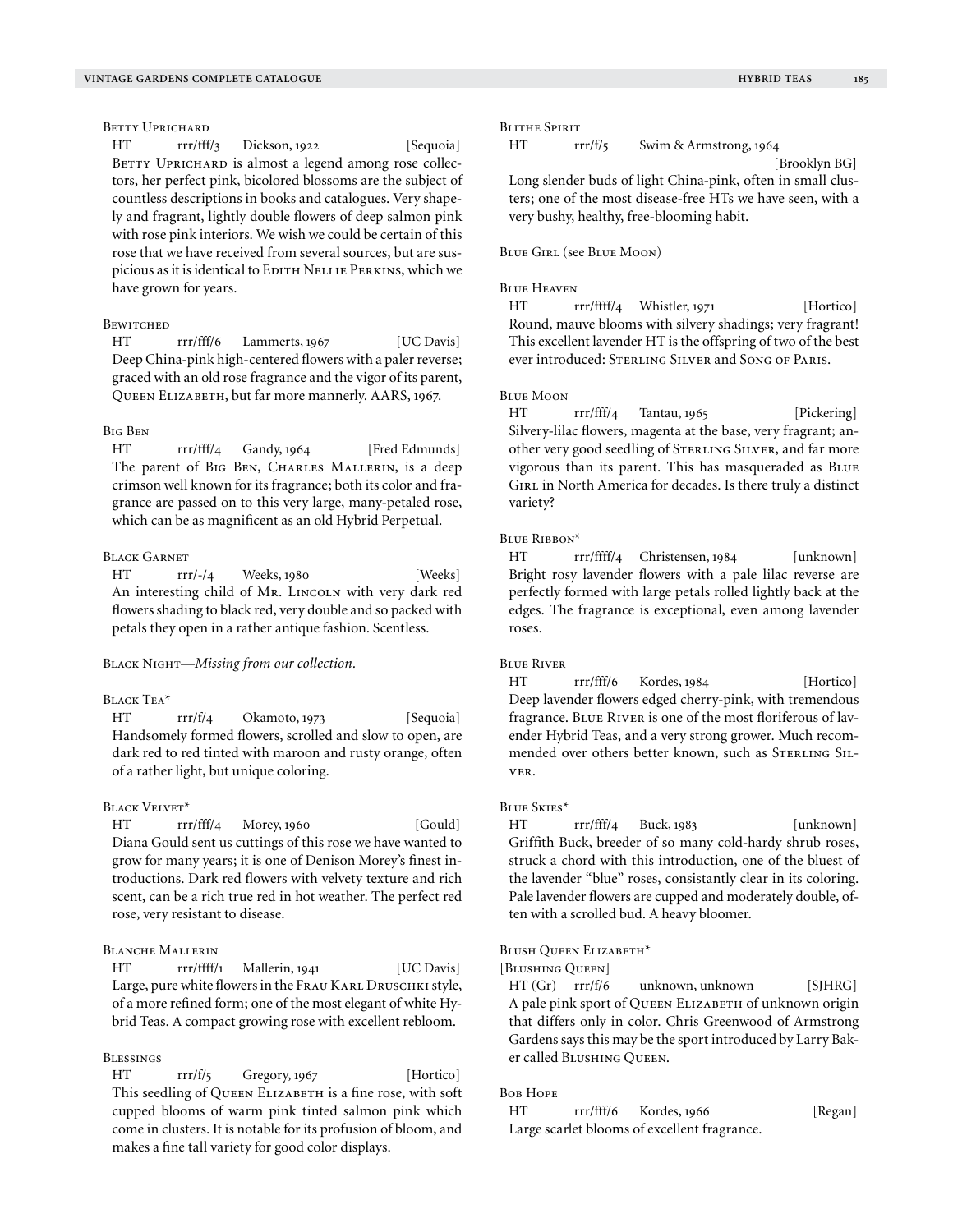# BOBBY CHARLTON

HT rrr/fff/4 Fryer, 1974 [Pickering] Lovely, plump, pointed blooms of strawberry-carmine with a silver reverse, the imbricated petals showing off the delicacy of this bicolor; spicy scent. An excellent doer, and a show winner.

## Bon Accord

HT rrr/fff/4 Anderson's Rose Nsy., 1967 [Edmunds] At their best these are elegant scrolled blooms of icy pink with deeper shadings; somewhat inclined to shapelessness when open; excellent fragrance.

#### Bonnie Jean\*

HT rrr/f/4 Archer, 1933 [Schultheis] Single cerise blooms paling to pink at the center with pink stamens; these blooms are large, the plant bushy and rounded. The English firm of Wm. Archer & Daughter may not have been the most productive of cultivars, but their roses still resonate today with gardeners; DAINTY BESS and EL-LEN WILLMOTT remain favorites for the simple five-petaled charm. Poppy has resurface thanks to Ralph Moore, and now Bonnie Jean. Where in the back lanes of Kent is left to discover the lost Archer roses: MAID OF KENT, RED ADMIral, Little Nell and Joyous Cavalier?

# "Boutin Red Bourbon"

HT rrr/fff/3 unknown, found [Boutin, found] Deeply colored cupped flowers; dark rose-red to purplish crimson with shades of rosy-mauve, full of petals but showing sulfur stamens within. Very fragrant, with an old rose scent.

## Brandenburg

HT rrr/ff/6 Kordes; McGredy, 1965 [Leloy] "Big, Big BRANDENBURG" was the sales pitch, and it holds true still; this very large, rounded blossom with rolled petals and a pointed center is deep terracotta-rose with a brighter, deeper coral-rose center.

Bravo—*Missing from our collection.*

#### Break o'Day

HT rrr/fff/1 Brownell, 1939 [Murphy] Apricot-buff blushing to straw, very double, in the flat oldfashioned form. Spicy-Tea fragrance. Plant and flowers are small, and seem almost out of place with the Hybrid Teas. If anyone grows the climbing form of this we would love to be able to pass it around, as it would be a superb climbing rose.

## **BRIARCLIFF**

HT rrr/f/4 Pierson, 1926 [Huntington] Sport parent of BETTER TIMES and itself a sport of COLUMbia, Briarcliff was once a very popular cut-flower variety. Of clear pink shading deeper at the center, this is a fine garden plant.

## Brite Blue

HT rrr/fff/4 unknown, 198? [Rupert] This florists' rose was passed on to us by Kim Rupert; we have been delighted with the richness of color, a very blueymauve with deep lavender shades and a red-purple flush. Very strong fragrance.

## **BRITISH OUEEN**

"Beales' The Bride"

HT rrr/fff/3 unknown, unknown [HRG; Beales] THE BRIDE was a white sport of CATHERINE MERMET. This rose has a very different look: globular blooms of rolledback petals and silky substance of white blushed with pink; growth compact and flowers often nodding. We are convinced that this is the original BRITISH QUEEN.

# Bronze Masterpiece

HT rrr/fff/4 Boerner, 1960 [UC Davis] Deep golden blooms suffused with copper, gradually deepening to golden-orange, very double, high-centered blooms of impressive size; scented of oranges and clove.

#### **BUCCANEER**

HT (Gr) rrr/ff/6 Swim, 1952 [UC Davis] Cheerful dark yellow flowers with an apricot blush fade to clear yellow; blooms produced abundantly atop very tall stems.

#### **BURGUND**

HT rrr/ffff/4 Kordes, 1977 [Pallek] Intensely fragrant very dark burgundy flowers with a velvety texture; full of petals opening in an almost antique swirl of petals. Highly recommended!

## **BURNABY**

HT rrr/f/6 Eddie, 1954 [Edinger] Among the many fine offspring of PRESIDENT HERBERT Hoover, this is unique in the soft, pastel subtlety of its coloring; buff to washed apricot, often nearly ivory in color. Very handsome, large blooms.

#### **BUTTERCUP**

HT rrr/ff/4 Dobbie, 1930 [Hortico] Salmon buds open light apricot toning to buttercup yellow. Huge globes of flower cover the plant, delighting visitors to our garden. To my mind this is one of the finest roses of its type, performing so well in landscapes as to eclipse most Hybrid Teas.

## BUTTERFLY WINGS

HT rrr/f/5 Gobbie; Harkness, 1976 [Miles] Eight silky petals open to broad, ivory flowers edged cerise-pink. A very striking companion to old single HTs like DAINTY BESS.

#### **BUTTERSCOTCH**

HT rrr/fff/4 Hill, 1942 [Oakland RG] This is the original BUTTERSCOTCH, whose name has recently been usurped for a tan-orange climber known also as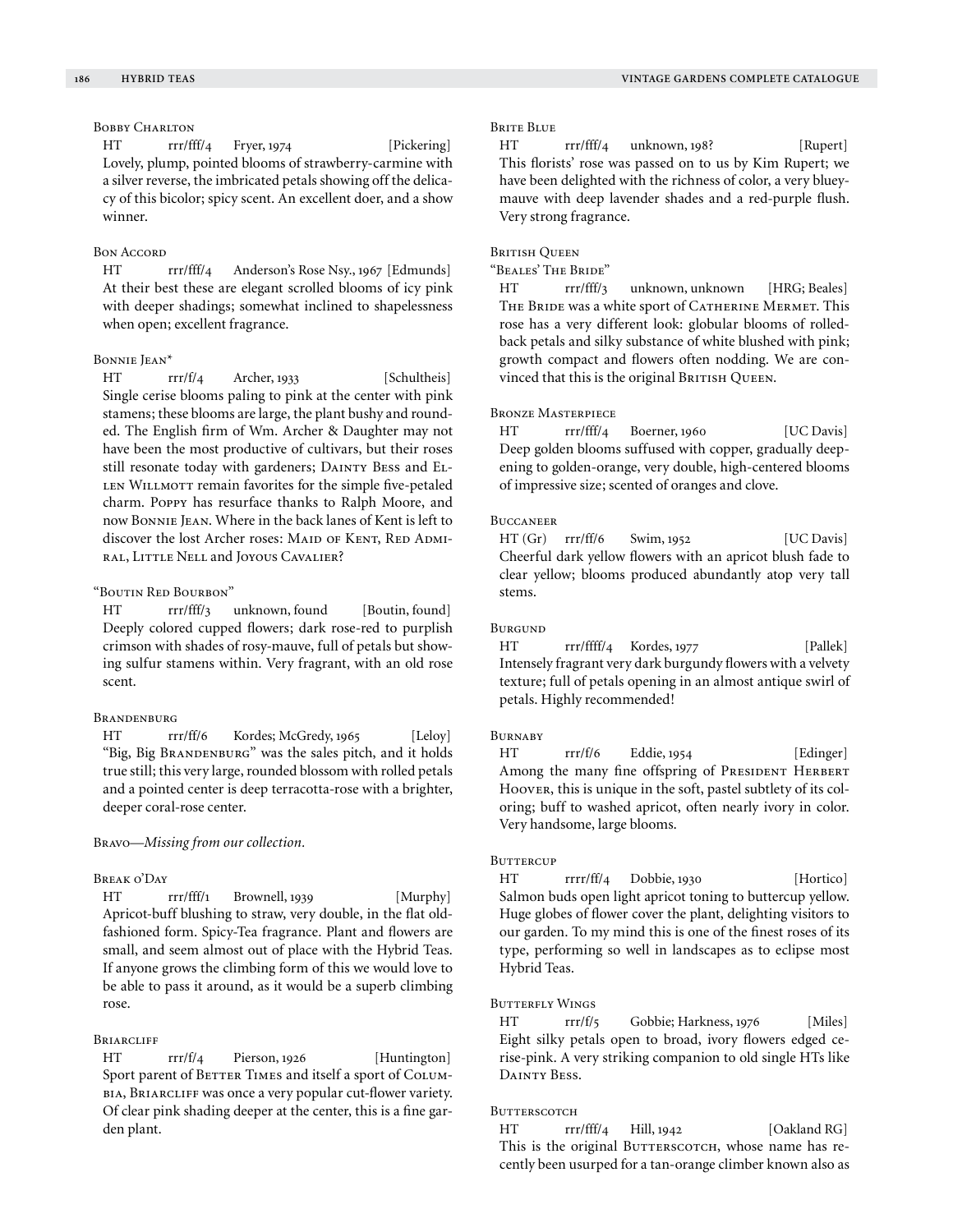JACTAN. Our BUTTERSCOTCH is wonderfully fragrant and a great repeat bloomer of soft amber apricot coloring.

# **CALICO**

HT rrr/ff/4 Weeks, 1976 [UC Davis] Buff-yellow fading to ochre, streaked with amber-pink, mottled and marked with blush carmine; these oddly attractive flowers are wide with flared petals, touched with a Tea rose scent.

## **CALIFORNIA**

HT rrr/fff/1 Howard, 1940 [Huntington] Tawny gold globular flowers overlaid with pink. Rich, fruity fragrance on a small grower, very bushy and spreading in habit. CALIFORNIA was at one time known for its vigor, and prefers a warm, dry, mild climate. AARS, 1941.

## California Centennial

HT rrr/ffff/6 Howard, 1949 [Armstrong] Large, wide flowers of strawberry-red, beautifully formed when fully open, with notched and scalloped petal edges. Intensely fragrant. Sadly forgotten for such a jewel.

Calypso—*Missing from our collection.*

# **CAMELOT**

HT (Gr) rrr/fff/6 Swim & Weeks, 1964 [UC Davis] Camellia-pink blooms shaded with pale scarlet, flowers large and shapely with a strong spicy fragrance. AARS, 1965.

## **CANDLEGLOW**

HT rrrr/ff/6 Whisler, 1951 [Oakland RG] Flowers large with big petals; pale flame-yellow shades warmed with pink; makes a bold display of fire when in full bloom.

## Candy Stripe

HT rrr/fff/4 McCummings, 1963 [Pickering] This sport of Pink Peace is a charming blend of dusky rose and pale candy-pink; flowers are somewhat smaller than the massive blooms of Peace. Fragrant.

## **CAPISTRANO**

HT rrr/fff/4 Morris, 1949[Sangerhausen; UC Davis] Very large flowers are deeply saturated with rose-pink, which intensifies in contrast to the rose-red veins that feather up from the petal bases; excellent fragrance. So rarely seen today; so well deserving of its original honor. AARS, 1950.

#### Caprice\*

#### Lady Eve Price

Fl rrr/ff/3 Meilland, 1948 [Beales] This seedling of Peace and Fantastique offers excellent qualities from each parent; robust but bushy, with large, very shapely flowers of deep pink with a cream reverse. Rare. Not to be confused with the earlier red HT from Leenders, nor with the many Caprices introduced subsequently by Meilland, who simply cannot seem to think up new names,

but are obsessed with the idea of getting new mileage out of old rose names.

# Captain Christy

HT rrr/fff/2 Lacharme, 1873 [Huntington] Immense, soft pink cabbagy blooms on strong stems, with an old rose fragrance. An old, original HT, with the boldness of an HP and the delicacy of a Tea.

Captain Harry Stebbings—*Missing from our collection.*

#### Cara Mia

HT rrr/fff/6 McDaniel, 1969 [Armstrong] Clear red blooms with dusky-brick shadings and a bright, crisp apple scent. Long stems that befit a rose long the darling of the cut flower trade. Though we admire the flowers of Cara Mia, it is a sparse bloomer in the garden, and a gangly plant.

#### Caramba\*

HT rrr/f/6 Tantau, 1966 [Pickering] Compact pointed buds show a strong contrast between the rich crimson upper petal surfaces and the silvery white reverses. The quite full flowers last very well in the garden or vase.

## Careless Love

HT rrr/ffff/4 Conklin, 1955 [Armstrong] Crimson striped and halved with soft salmon-pink. An extraordinary striped rose, unlike any other I know; sport of Mrs. CHARLES BELL, itself a sport of RADIANCE. Adding fragrance to stripes has rarely been achieved in modern rose breeding.

# **CARINA**

HT rrr/ff/6 Meilland, 1963 [Hortico] Large, high-centered flowers of deep pink, lighter pink outer petals; long stems, excellent for cutting, and long lasting.

"Carl Luhn's Autumn-Taffeta" (see Nellie E. Hillock)

## **CARMEN**

HT rrr/ffff/4 Delforge, 1956 [Edmunds] A rose seldom seen now but once very popular for its deep bright crimson flowers drenched in a red-rose Damask perfume; a seedling of the extremely fragrant CRIMSON GLORY. We have difficulty keeping this rose alive and would welcome assistance.

## "Carmen Silva" (see Mme. Ravary)

## Carrousel

HT (Gr) rrr/ff/6 Duehrsen, 1950 [Hortico] Tall clustering crimson cups with a sweet fragrance open to show golden stamens within, often touched with the occasional white stripe in the manner of a China rose.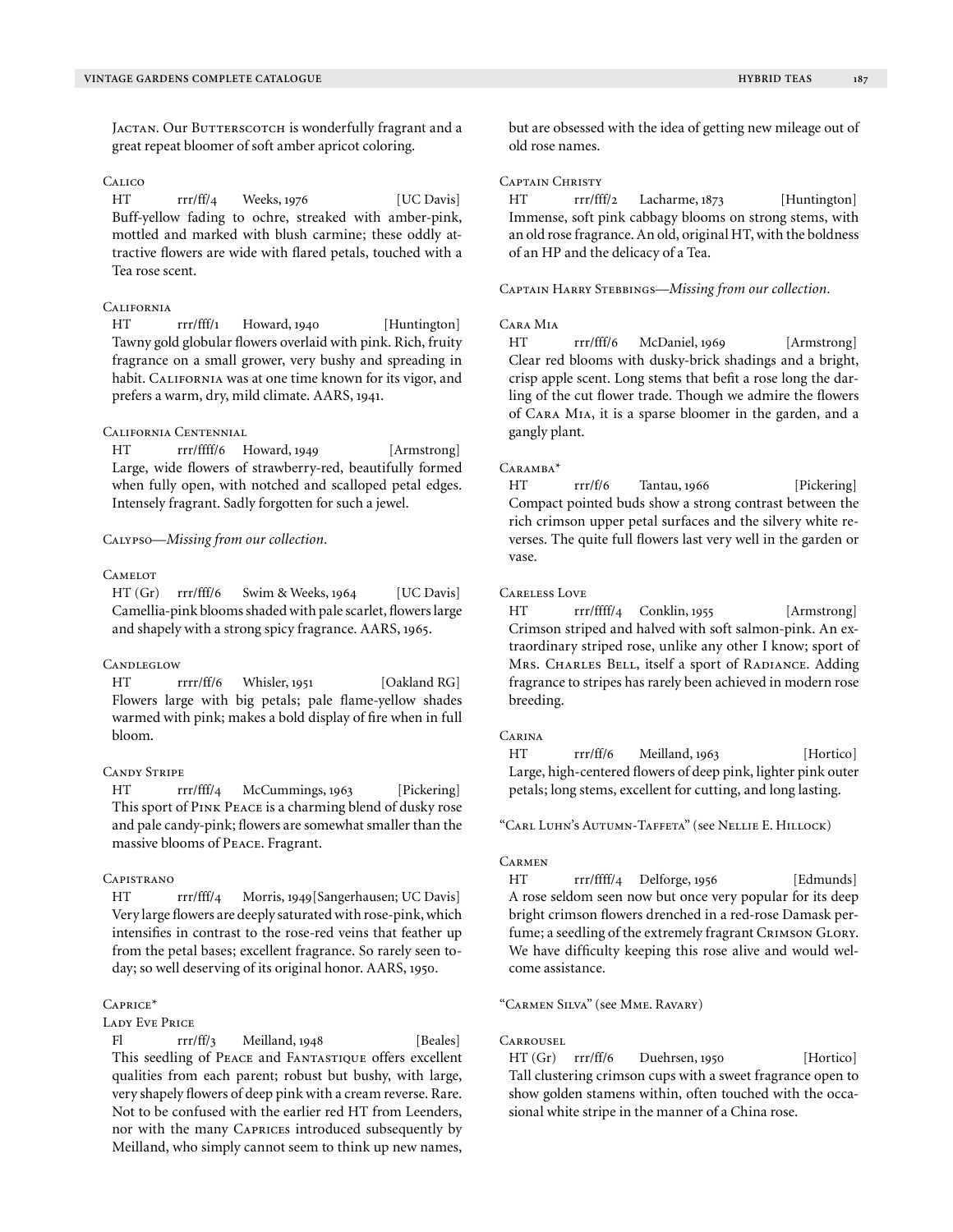## Casanova

HT rrr/fff/6 McGredy, 1964 [UC Davis] A tall growing shrub whose large flowers of pale gold to soft apricot are born singly for good cutting. They are deliciously scented of fruit and Tea rose. A real seducer!

#### CATALONIA

HT rrr/ffff/1 Dot, 1933 [Oakland RG] Very large, broad, reflexing, and crown-like blossoms are intensely colored with terracotta-orange and yellow petal bases; the flowers gradually transform to a smoky carmine with purple highlights. This must be the epitome of what some rose growers detest: bluing in the extreme; and it is the epitome of why I love older Hybrid Teas with their unabashed and beautiful combining of colors that tasteful people descry.

## Catherine Kordes

HT rrr/fff/4 unknown, unknown [SJHRG] Elegant scrolled buds of light rose red open to broadly cupped flowers with loosely buttoned eyes; the color softens to deep rose pink shaded with coral. We have changed our opinion of this rose and feel it is probably correct.

## "Catherine Kordes Ashdown"\*

HT rrr/ff/3 Kordes, 1930 [Ashdown] Of the two roses that have come to us under the name CATHerine Kordes, this seems unlikely to be correct. I believe this was propagated from the planting that has grown for many years at Descanso Gardens. Deep blood red buds are long and shapely, but open somewhat loosely.

## **CAYENNE**

HT rrr/f/3 Warriner, 1966 [Oakland RG] Very double flowers that remain in an expanded bud formation for days; deep red-orange with cinnamon markings on the edges and outer petals.

#### C<sub>ECIL</sub>

HT rrr/ff/3 B. R. Cant, 1926 [Sequoia] Large, single canary-yellow flowers fade to lemonade, with a spicy scent.

## CENTURY TWO

HT rrr/ff/5 Armstrong, 1971 [UC Davis] An elegant seedling of two rose greats: CHARLOTTE ARMstrong  $\times$  Duet. The edges of this medium-pink flower roll thinly back, creating a crisp highlighted edge, and the effect of a rose of two tones.

## CHAMPAGNE

HT rrr/fff/4 Lindquist, 1961 [Roses Unlimited] Soft apricot-shaded flowers of pale buff with a fruity fragrance; imagine a linen tablecloth seen through a glassful of champagne.

#### CHAMPION

HT rrr/fff/4 Fryer, 1976 [Edmunds] Very large, classically formed flowers of reddish-salmon blush with a cream reverse and creamy pink petal bases; quite fragrant; definitely a rose for showing or cutting.

## CHANTILLY LACE

HT rrr/fff/4 DeVor, 1978 [Rupert] This florists' rose turns out to be an excellent garden rose; very large flowers of fragrant magenta overcast with reddish-purple.

## Charles de Gaulle

HT rrr/ffff/4 Meilland, 1974 [Pallek] What we consider the finest of all lavender roses; globular lavender blue flowers with an intense perfume, whose only flaw is a tendency to take longer than average to rebloom.

## Charles Mallerin

HT rrr/ffff/4 Meilland, 1951 [Beales] An awkward plant, worth growing for its strongly fragrant crimson-black flowers; often shaded maroon-black at the edges.

## **CHARLOTTE**

HT rrr/ffff/4 Duehrsen, 1941 [unknown] Saturated salmon-pink flowers of narrow, goblet form; this rose is carefree, and an abundant bloomer. Highly recommended.

#### CHARLOTTE ARMSTRONG

HT rrr/fff/5 Lammerts, 1940 [Weeks] An exceptionally fine rose, awarded a long list of prizes, and the parent of many fine hybrids. The flowers are raspberry pink, the new growth and leaves bronzy-purple. I have often been impressed to see this rose carrying on with gusto in long abandoned gardens while its neighbors perish. AARS, 1941.

#### Château de Clos Vougeot

HT rrr/fff/1 Pernet-Ducher, 1908 [Pickering] A famous old HT, known for its flat, old fashioned, deep crimson blooms and the unusual low and spreading growth habit. The parent of many important roses, and we have a special fondness for it.

## Château La Salle

HT rrr/fff/4 Morey, 1966 [Huntington] Very fragrant buff-yellow blooms are poised against dark leathery foliage.

#### Cherry Glow

HT rrr/fff/6 Swim, 1959 [SJHRG] Double cupped flowers of hot, cherry red with a spicy fragrance, one of Herbert Swim's finer introductions, long out of commerce.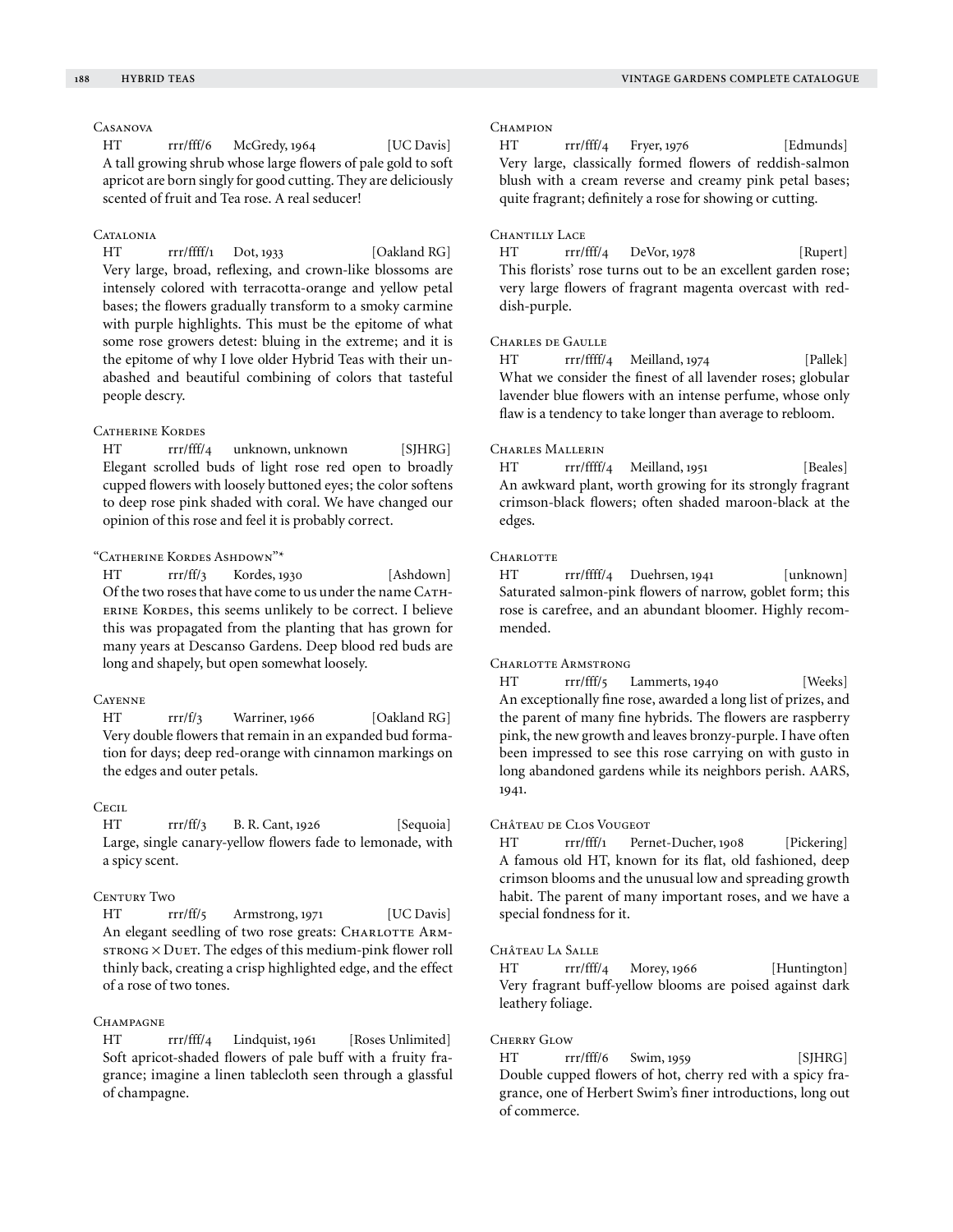HT (Gr) rrr/fff/6 Armstrong, 1973 [UC Davis] One of the most subtly colored of modern roses; ivory-white with a picotee edge of soft cherry-pink; very large, fragrant flowers atop stems as long as 3' or more.

#### Chicago Peace

HT rrr/fff/4 Johnston, 1962 [UC Davis] This darker sport of Peace has a great following; carmine pink flowers shaded salmon with yellow petal bases; large and fragrant on a stout, vigorous bush.

# CHIEF SEATTLE

HT rrr/ff/4 Swim, 1951 [Huntington] Very large flowers from pointed buds, straw-yellow shaded old-gold and touched with terracotta deep within.

#### **CHIVALRY**

HT rrr/ff/6 McGredy, S., IV, 1977 [SJHRG] Big, rounded flowers are drenched in gold, the petal edges dipped in cherry syrup. This confection is appealing, though we have long been rather frightened by the club-like stems these flowers sit atop! A stout, strong grower.

## Christian Dior

## [JOHN RUSSELL]

HT rrr/f/4 Dobbie, 1924 [UC Davis] The epitome of the cut-flower red rose; unfading scarlet crimson blooms from elegant pointed buds; little fragrance. Sold by several sources in recent years as JOHN RUSSELL. AARS, 1962.

#### Christopher Stone

HT rrr/fff/3 Robinson, 1935

[Sangerhausen; SJHRG]

From Sangerhausen we received this bush form of CHRISTOpher Stone, a rose that is very much admired in our garden in its climbing version. Large, beautifully shaded blooms of deep red and brilliant scarlet blended with shades of redblack. Fragrant and very floriferous. This does appear to be identical with what has been grown for many years under the name HORTULANUS BUDDE.

## Chrysler Imperial

HT rrr/ffff/5 Lammerts, 1952 [J&P] CHARLOTTE ARMSTRONG's most famous seedling swept the rose world's awards in the 1950s; at a time when fancy cars were the epitome of elegance, and dark red roses were the rose equivalent of fancy cars, its name made perfect sense. Chrysler Imperial is still one of the more fragrant roses to grow. AARS, 1953.

#### CITY OF GLOUCESTER

HT rrr/fff/5 Sanday, 1969 [Pallek] When people ask what my favorite rose is, I am sometimes inclined to mention this one, only because I find that roses of great subtlety touch me deeply. Quietly elegant, its soft saffron-apricot tones; scent of fresh, warm peaches; and dark, matte foliage all move me with their simplicity.

#### Clair de Lune

HT rrr/fff/4 Gaujard, 1967 [Luhn] Large, very double, cupped, very fragrant deep mauve flowers; one of the finest lavender HTs, now almost completely neglected. Oft overlooked in the catalogue, but never when in bloom.

"College Ave. #10" (see Heinrich Wendland)

#### Collete Clémente

HT rrr/ff/4 Mallerin, 1932 [Humenick] Muriel Humenick of Rose Acres has long been a collector of single roses, and has passed many on to us, including this salmon-scarlet beauty. *Rosa foetida bicolor* is a grandparent of Collete Clémente which makes this rose evidence against the argument that all flame-colored modern roses are derived from  $S$ OLEIL D'OR.

## Cologne\*

HT rrr/ffff/6 McGredy, 1998 [SJHRG] Few roses have left such an impression on me for the intensity and rarity of their fragrance. COLOGNE's large, pale lavender flowers are notable from a distance for the subtle coloring. The scent is an unusual mix of citrus and Tea rose.

#### Color Magic\*

HT rrr/f/6 Warriner, 1978 [UC Davis] Large, peach pink flowers with a halo of ruddy salmon, COLOR MAGIC is changeable in the degree of salmon that washes over the flowers. At best it is sculpturally handsome and bright, at worst, a sodden mess of dull and muddy colors that beg to be deadheaded.

#### Colour Wonder

HT rrr/f/4 Kordes, 1964 [UC Davis] If ever a Hybrid Tea were packed with petals, this is it; the color (or colour), though, leaves me cold: muddy coral with a cream reverse, admittedly with interesting variations and combinations, some beautiful, some hideous.

#### **COLUMBIA**

HT rrr/fff/4 Hill, 1916 [Robinson, found] This seedling of Ophelia was perhaps the most successful of her descendants, sporting a line of roses that remain well known today: BRIARCLIFF, BETTER TIMES and MODERN Times. Columbia is deep, clear pink with a reflective petal surface, fragrant and long lasting as a cut flower. Grown in its time both for the florist trade and in gardens.

#### Columbus Queen

HT rrr/f/4 Armstrong, 1962 [UC Davis] Large, shapely blooms of clear, bright pink with a deep carmine reverse; long stems and large, deep green leaves. Not exceedingly fragrant, but a superior plant for the garden.

#### COMANCHE

HT (Gr) rrr/ff/5 Swim & Weeks, 1968 [UC Davis] Deep coral-rose flowers open from orange buds, wide and cupped with a light but intriguing scent of bubble gum.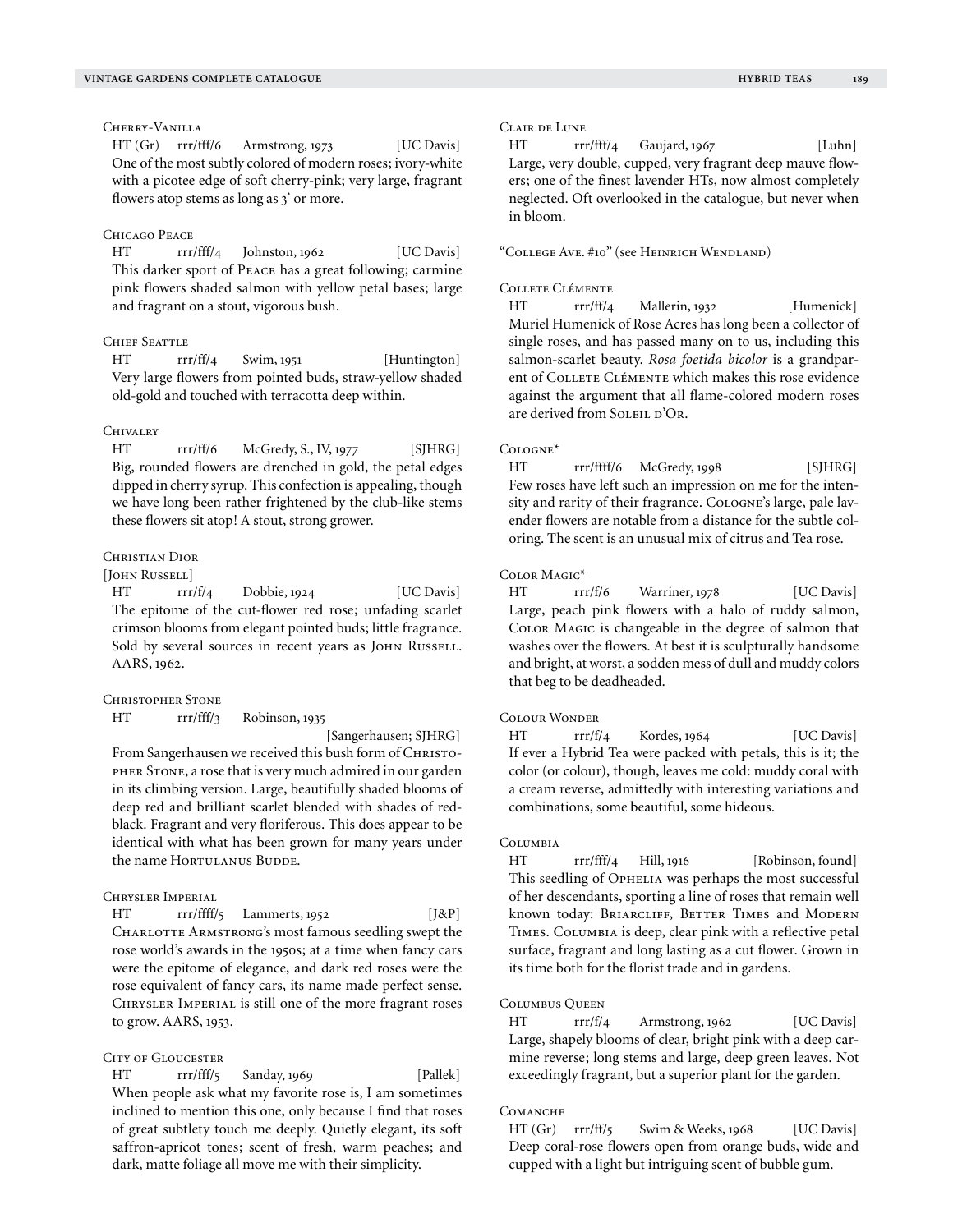## Command Performance\*

HT rrr/fff/6 Lindquist, 1970 [UC Davis] Dark orange tending toward vermillion and toward salmon as the blooms age, COMMAND PERFORMANCE is most notable and desirable because of its rich fragrance.

## Commonwealth Glory\*

HT rrr/fff/4 Harkness, 1998 [Pickering] Apricot-blush flowers are very full and perfectly scrolled, of medium size and very clean and durable. Excellent fragrance.

# Comtesse de Cassagne\*

HT rrr/fff/3 Guillot, 1919 [Guillot] Very shapely flowers of rose pink with coppery tints, often warmed to buff pink or pale buff yellow. Very fragrant and floriferous.

## COMTESSE VANDAL

HT rrr/fff/4 Leenders, 1932 [UC Davis] Elegant orange buds, tall and scrolled, open shimmering salmon-pink with a coppery-gold reverse; fragrant and very classy in form. After offering it for several years, we have finally seen a revival of interest in this exquisite rose.

#### Condessa de Sástago

HT rrr/ffff/4 Dot, 1932 [Sequoia] Very fragrant bicolored blooms of coral red inside and golden yellow outside, changing to carmine and cream; broad and cupped. Our current form seems free of virus.

#### **CONFIDENCE**

HT rrr/fff/4 Meilland, 1951 [UC Davis] Very large shrimp pink blooms suffused with a deeper pink that is shot with yellow; this fragrant rose cuts beautifully, and exhibits a unique blend of colors, which always attracts my attention.

#### CONTRAST

HT rrr/fff/4 Howard & Smith, 1937 [Huntington] This seedling of TALISMAN appeals to collectors of uniquely colored roses; a bicolor of ivory-cream outside, warm pink to carmine rose inside, shaded bronze, of elegant form. Parent of Forty-Niner.

#### **CORONADO**

HT rrr/fff/4 Von Abrams, 1961

 [Derer; Bush's Pasture] A voluptuous rose, large, fragrant and globular, deep salmon to reddish-peach with an apricot-gold reverse shading to pink at the edges. This large bicolor is more like a confection than a rose, like a double-decker cone of fruit sherbets melting together.

## COUNTRY DOCTOR

HT rrr/fff/1 Brownell, 1952 [Brooklyn BG] Light clear pink blooms of modest size and many petals, spiraled and imbricated, full of fragrance. We have never seen this offered for sale. One of the rarest of the Brownell roses, it was sent to us by Steven Scanniello of the Brooklyn Botanic Garden.

## Courage\*

HT rrr/ffff/3 McGredy, 1923 [Sangerhausen] Broad, full flowers of brilliant, true red, remarkable in the clarity of the color and the lack of shadings, Courage is occasionally touched with black-red on the outside of the guard petals. It is exceptionally fragrant.

## Crêpe de Chine

HT rrr/ff/4 Delbard-Chabert, 1970 [SJHRG] A descendant of ROME GLORY with large, double flowers of clear red and a light, fresh fragrance.

#### Crimson Glory

HT rrr/ffff/1 Kordes, 1935 [UC Davis] Few roses can touch this today for fragrance, rich crimson coloring, and beauty of its globular, imbricated flowers, which nod outward on the plant. On its own roots it is one of the shortest Hybrid Teas; it gradually builds up size to about 3'.

# CROCK O' GOLD

[sport of BEAUTÉ]

HT rrr/fff/4 Anderson's Rose Nsy., 1970 [Pallek] A pure golden-yellow sport of the fragrant Meilland rose, BEAUTÉ. We doubt you will ever run across this worthy rose in another catalogue.

## CROWN OF GOLD\*

HT rrr/fff/4 Duehrsen;H&S, 1937 [SJHRG] A seedling raised from the very fine rose JOANNA HILL, this has many of her fine traits. Starting a bit more golden yellow than JOANNA HILL, the large flowers open wider and turn to a soft creamy primrose.

## Cuba

HT rrr/fff/3 Pernet-Ducher, 1926 [SRJC/SJHRG] Another of the roses unearthed from the Santa Rosa JC garden which we were able to confirm with another plant brought to us by Mel Hulse of the San Jose Heritage Rose Garden. Large, cupped flowers of soft coral-vermilion, yellow at the center. Matte, lead-green foliage.

#### Curly Pink

HT rrr/ffff/1 Brownell, 1948 [Pallek?] A Walter Brownell seedling from CRIMSON GLORY, with all the expected fragrance and beautiful, tight, imbricated, deep pink flowers which remind me of the blooms of La France, but with more petal substance.

#### Cynthia Brooke

HT rrr/ffff/3 McGredy, 1943 [Oakland RG] Intensely fruity in its fragrance; egg-shaped flowers of golden-terracotta outside, apricot-gold within. This rose has much affinity to SOLEIL D'OR, and for those who like the unusual coloring of that odd variety, but want a more shapely flower, CYNTHIA BROOKE is worth growing.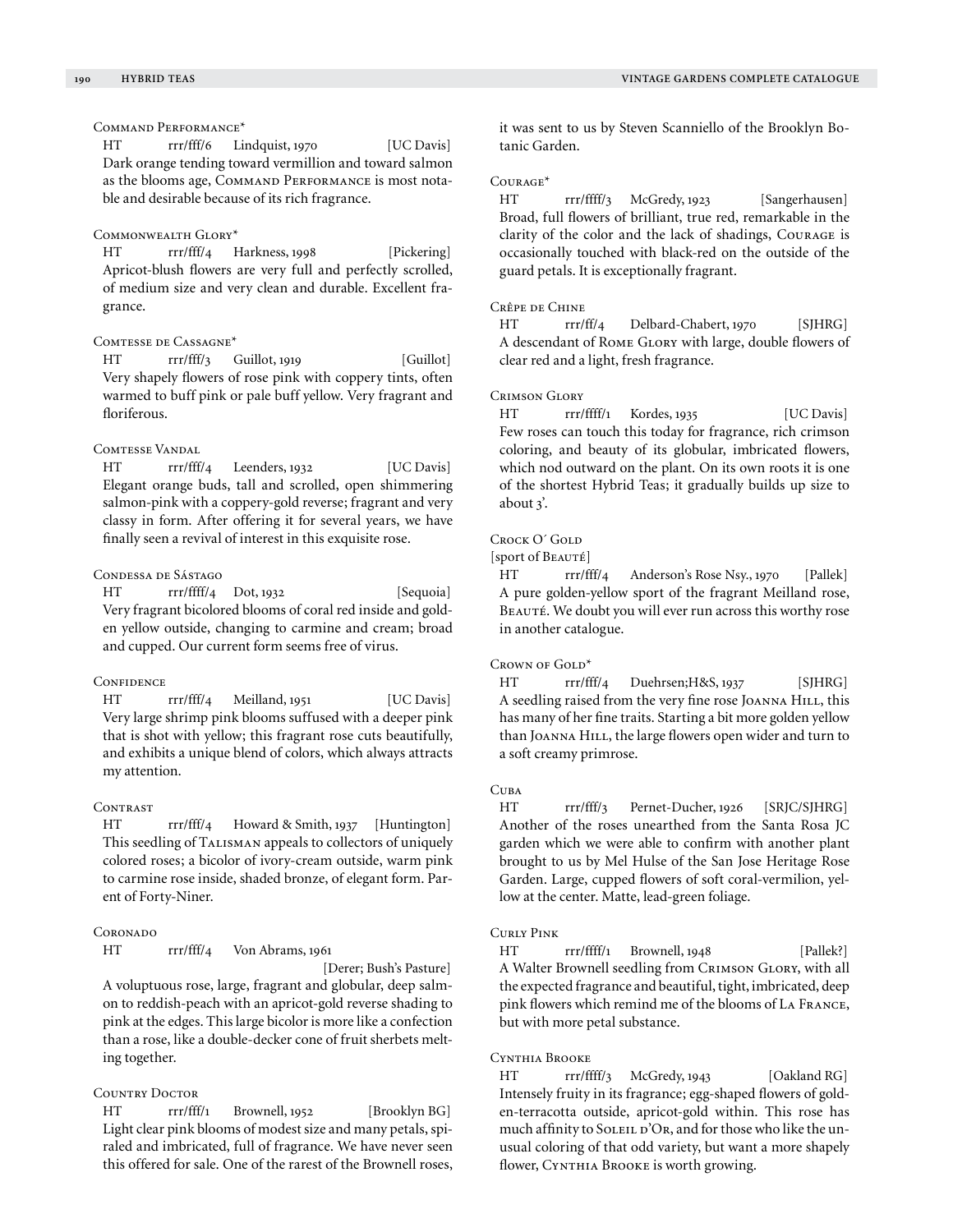## CYRIL FLETCHER<sup>\*</sup>

HT rrr/ffff/6 Bees, 1983 [SJHRG] This intensely fragrant creamy white rose has that old cabbage rose form so common amongst the Hybrid Perpetuals. The flowers can fail to open well in intensely wet weather. Tall robust growth that seems quite healthy.

## DAILY SKETCH

HT (Fl) rrr/ffff/4 McGredy, 1961 [Matson] Bone-white flowers edged strongly with cerise-crimson, flushed with pink, strongly scented of myrrh, which surely comes from its parent, Ma Perkins. Though classed a Floribunda, this grows and blooms more like its grandparent, Peace, and I feel it fits better with the HTs.

## Dainty Bess

HT rrr/ff/5 Archer, 1925 [Manners] Perhaps the most admired of the single HTs. Out of OPH-ELIA, DAINTY BESS has wide, clear pink flowers offset by deep maroon stamens and anthers, with deep pink reverses; a study in contrast and simplicity.

#### Dame de Coeur

HT rrr/fff/4 Lens, 1958 [Edmunds] Rose red, globular flowers with rolled back petals; always well formed and perfumed. The flower is rather like an immense version of a China rose, with the same China rose-red coloring of Louis-Phillipe, without the white markings.

## Dame Edith Helen

HT rr/ffff/2 Dickson, 1926 [Robinson, found] No rose reaches the zenith of floral perfection of Dame EDITH HELEN. Her very double scrolled flowers of deep, clear pink exude a Damask fragrance, and there is rarely a substandard blossom. Though shy of bloom, she will always be a favorite of mine.

## Daniel Boone

HT rrr/ff/6 Morey, 196? [Matson] A seedling from hybridizer Denison Morey of Santa Rosa, this large flowered rose has globular blooms of dusky red, and a vigorous growth habit.

## Danzig

HT rrr/fff/4 Tantau, 1940 [SJHRG] The offspring of two famous red roses, HADLEY and KARDInal, who gave a double dose of red beauty; large, seductive blooms of rich scent on long, strong stems. A bonus of large orange fruits follows in the autumn.

#### Dazla—*Missing from our collection.*

## Dean Collins

HT (Gr) rrr/ff/5 Lammerts, 1953 [Rupert] Deep salmon-pink blossoms, swirled, quartered, and cupped, with a cranberry juice fragrance. The color of Dean Collins is quite striking and unforgettable, having an undertone of cerise, reminiscent of the color of its parent, CHARLOTTE ARMSTRONG.

#### Demain\*

# HT rrr/fff/4 Mallerin/Meilland, 1945

[Sangerhausen]

In the world of 1945 this rose offered a promise in its name, "Tomorrow," and in its colors; a bicolor of bright red to scarlet, reversed amber-gold. The color effects of Demain strike everyone who sees it, for it is not a simple bicolor, the red insides of the petals reach only halfway down, feathering into the bright yellow centers. It blends these colors in rough splashy strokes, and an open flower is mesmerizing. Bright, fruity scent.

## DEVmorada (aka Royal Amethyst™)\*

HT rrr/ffff/4 DeVor, 1989 [Edmunds] Upright tall growth supports the pointed single buds of rich lilac. The fragrance is an intense blend of fruit and damask.

#### Diamond Jubilee

HT rrrr/fff/4 Boerner, 1947 [UC Davis] Diamond Jubilee has the Tea-Noisette Maréchal Niel as a grandparent and the genetic link shows in the flowers, which are globular and large, buff-yellow shading buff-orange inside. An absolutely remarkable rose which always grows and blooms in the most generous manner. AARS, 1948.

#### Diana Cant

HT rrr/fff/3 Cant, 1928 [SJHRG; Sangerhausen] Seedling of the lovely single HT Isobel, this has the same grace of form with a few more petals; vermilion shading to orangey peach with a wide, striking boss of stamens; and a fruity scent.

## Dickson's Red\*

HT rrr/fff/4 Dickson, A., 1938 [RU] Scarlet-crimson flowers, large and semi-double with a spicy fragrance. A rare and little appreciated winner of the AARS, 1940.

#### Diorama

HT rrr/fff/4 deRuiter, 1965 [Huntington] Rich golden-apricot blooms flushed with orange at the petal bases; wide, shapely flowers which look rather like an unfading golden variant of its parent, Peace.

#### Disco\*

HT rrr/fff/4 Weeks, 1980 [Rulo] Pointed flowers have long petals with a velvety finish, rich true red at its most vibrant but not dark. The backs of the petals are drained of color as if washed away, streaked and marbled. Very spicy fragrance.

## DOROTHY PEACH

HT rrr/ff/4 Robinson, H., 1957 [SJHRG] Large, voluptuous blooms of soft golden yellow tinted with peach pink on the edges; a child of two excellent roses, LYDIA and PEACE, inheriting the brilliant, shiny foliage of LYDIA.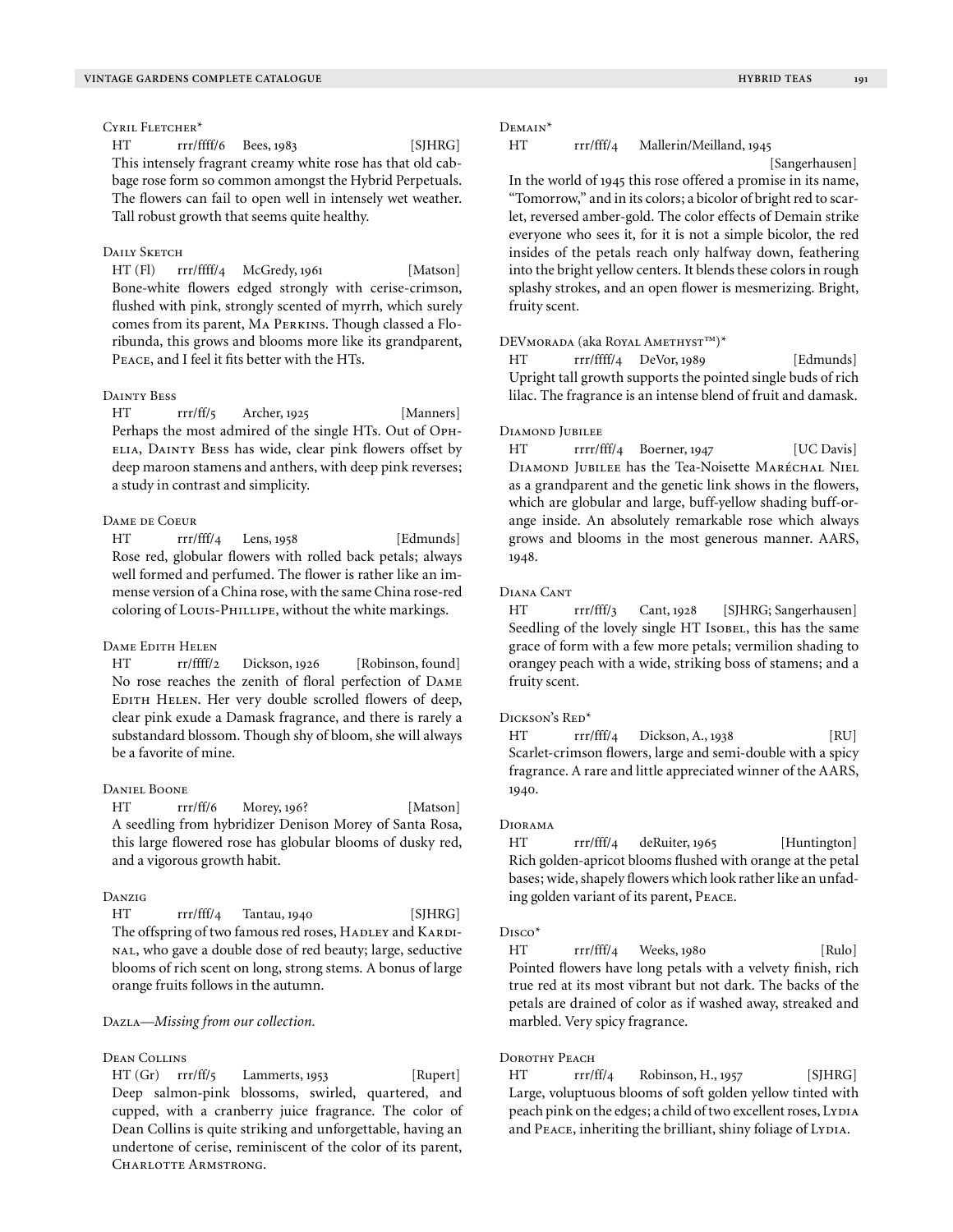# Double Delight

HT  $rr\}/\sqrt{ffff}/6$  Swim & Ellis, 1977 [J&P] Winner of many rose awards, DoubLE DELIGHT almost needs no introduction; suffice it to say, it has large, ivorycream flowers with a cherry edging which sometimes flushes deep into the flower, and they are exceedingly fragrant. AARS, 1977.

## Double Feature

HT (Gr) rrr/ff/4 Williams, 1976 [Lakeland Nsy.] Rosy-purple inner petals, buff-yellow on the reverse, aging to a bicolor of mauve and straw; lightly scented of Damask rose. A very lovely bicolor!

## Dr. A. J. Verhage

# [GOLDEN WAVE]

HT rrr/ffff/4 Carlton Rose Nsy., 1963 [Sequoia] Very large, goblet-shaped buds of deep golden yellow open with wavy petals, stained orange on the guard petals, the whole set against large, lustrous, dark green foliage.

## DR. BROWNELL

HT rrr/fff/4 Brownell, H. C., 1964 [Pallek] A rose named for Dr. Walter Brownell, the creator of a famous group of hardy modern roses. Large-petaled, loose but shapely blooms of apricot-yellow, with the poise of its parent, Peace. Fragrant, disease resistant, hardy, and nearly thornless.

## Dr. Debat

HT rrr/fff/6 Meilland, 1952 [Berkeley RG] A rare modern stratagem of breeding, using the old Hybrid Perpetual Mrs. JOHN LAING — but one that paid off in this lovely rose, whose complex color-tones range from creamy yellow flushed salmon-pink to a bright pink with coral tints. Fragrant.

## Dr. Dick—*Missing from our collection.*

#### Dr. Edward Deacon

HT rrr/fff/3 Morse, 1926 [Beales] This seedling of MME. ÉDOUARD HERRIOT is very similar to its parent, with large, long-petaled flowers which open rich orange-coral shaded apricot, and fading pale peachyorange.

# Dr. JOHN SNOW

HT rrr/ff/5 Gandy, 1979 [Pallek] Delicately scented flowers the color of lemon ice; large, goblet-shaped with rolled petals. A rose one never hears about, but head and shoulders above the latest whites.

## DUCHESS OF ALBANY

# [RED LA FRANCE]

HT rrrr/fff/3 Paul, 1888 [Huntington] This sport of the famous first Hybrid Tea La France has near-identical flowers in a deeper shade; somewhat larger and more shapely than its sport-parent's flowers, they might once have been called rose-red but are now more commonly recognized as a dark pink. Two-toned like La France, the petal reverses lighter.

Duchess of Sutherland (see Comtesse d'Oxford under HPs)

## **DUET**

HT rrr/fff/4 Swim, 1960 [UC Davis] Deep pink outside, soft rosy-salmon inside; this reversal of the normal bicolor pattern (deeper inside than out) is refreshing and effective. A most shapely and floriferous shrub which deserves to stay high in the repertory of modern rose gardens. AARS, 1961.

## **DUFTSTERN**

HT rrr/fff/6 Noack, 1973 [SJHRG] Long cylindrical buds unfurl elegantly with large petals, coral-orange to orange-pink, double and well formed. They seem impervious to bad weather and are joined by deep, burgundy-colored new growth.

## Dutch Gold\*

HT rrr/fff/4 Wisbech, 1978 [Hortico] Very fragrant large flowers of exceptional quality for showing.

# Duquesa de Peñaranda

HT rrr/ffff/4 Dot, 1931 [Medeiros] Shades of orange and cantaloupe with an irresistible fruity scent. One of the greats among the unique introductions of Spanish hybridizer Pedro Dot.

#### E. J. Ludding

HT rrr/ff/5 Van Rossem, 1931

[Sangerhausen/SJHRG]

Another rarity, also very handsome; the flowers of this HT are composed of large, ribbon-like petals which twist and reflex the way we see in certain old Tea roses; double, coralcerise with deep pink stamens.

#### **ECLIPSE**

HT rrr/ff/5 Nicolas, 1935 [Robinson, found] Narrow, elegant buds of clear yellow unfold to contain few petals; a period piece, epitomizing the streamlined Art Deco era during which it was introduced. Once a florists' rose used for long-stemmed cutting. Makes a great garden plant as well.

## Eden Rose

HT rrr/fff/4 Meilland, 1950 [Bush's Pasture] Deeply saturated rose-pink blooms with a lighter reverse, veined darker; very fragrant flowers in the style of Peace; robust and easy to grow.

## Edina\*

HT rrr/fff/5 Dobbie, 1930 [Roses Unlimited] With much of the grace of its Tea rose ancestors, EDINA's cream colored buds have a touch of pink to the shapely turned back edges.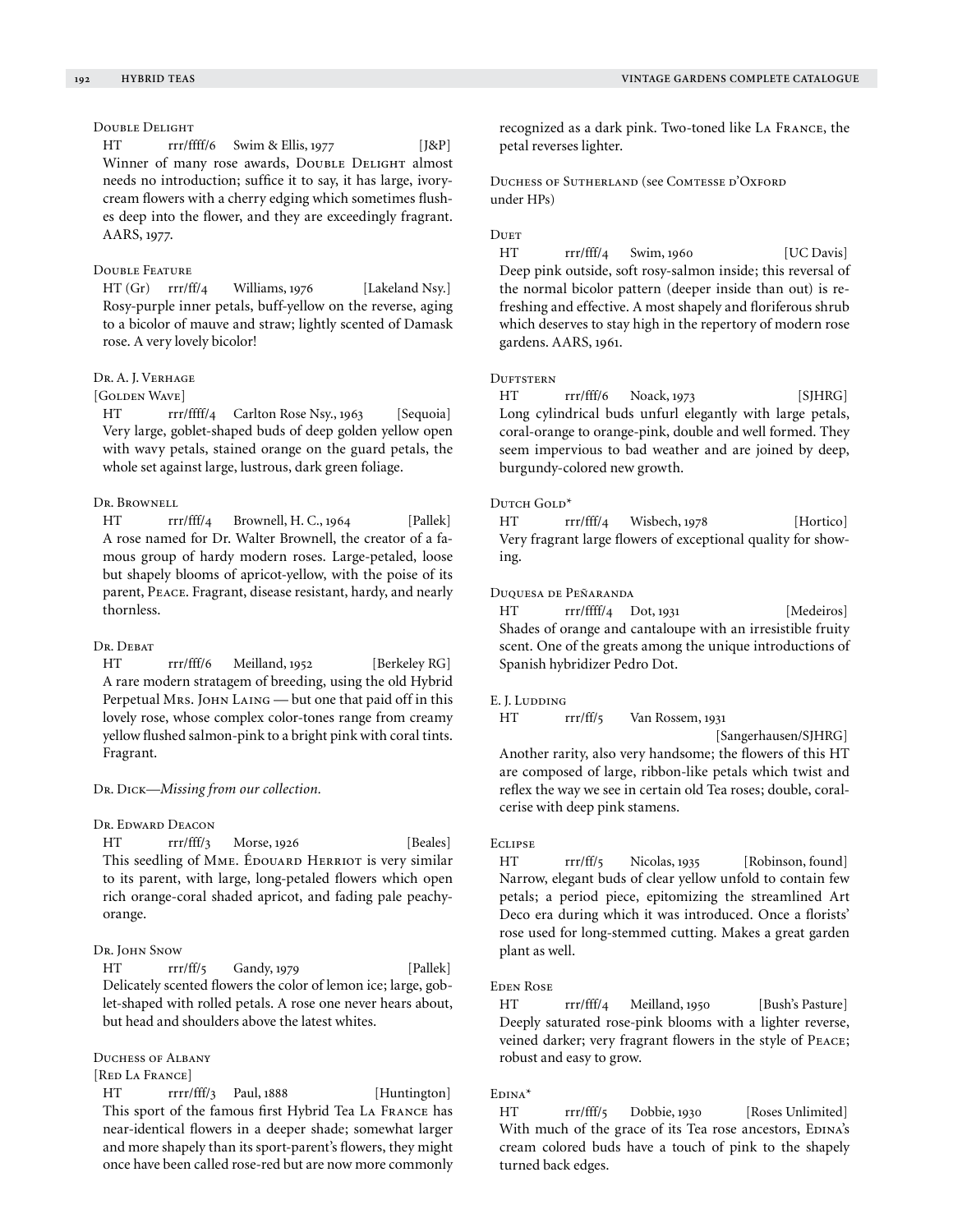Edith Krause

# ["Mme. Crego"]

HT rrr/ff/5 Krause, J&P, 1930 [SJHRG] A foundling identified by Fred Boutin which is identical to the "Mme. Crego" given to us by Carl Luhn some years ago. Large, very double white flowers tinted icy green.

# Edith Nellie Perkins

HT rrr/fff/3 Dickson, 1928 [Rupert] Elegant scrolled flowers have a pretty bicoloring, pale salmon blush on the insides of the petals which reflex to make this the dominant hue in the bloom, deep rose pink to red on the outsides. We have received this rose also as BETTY  $U_{\text{DDICHADD}}$ 

## Edith Willkie

HT rrr/ff/4 Hill, 1943 [Oakland RG/Luhn] Beautifully formed buds of light pink passing to silvery-yellow at the petal bases, veined dark shrimp-pink; it has a light but pleasant scent. A most remarkable and sadly forgotten rose by a once very important American rose breeder.

## Editor McFarland

HT rrr/fff/1 Mallerin, 1931 [Huntington] Deep warm pink flowers, glowing with yellow petal bases, very fragrant, well formed, and blooming freely on a bushy plant. Honors Dr. Horace McFarland, who for many years was the editor of the American Rose Society's annual journal and also created *Modern Roses,* the standard text on rose varieties in cultivation.

#### "Edward Mawley"

HT rrr/fff/3 unknown, unknown

[SJHRG; Sangerhausen]

A rose whose identity is mistaken, and had been mis-entered in our last catalogue as the original EDWARD MAWLEY, a red Hybrid Tea. This is a Pernetiana rose with glowing, melonorange flowers blending to apricot yellow at the edges and finely veined with light vermilion.

# Eiffel Tower

HT rrr/ffff/6 Armstrong & Swim, 1963 [UC Davis] Tall urn-shaped buds of camellia-pink with an intense fragrance come abundantly on a very tall and vigorous plant. An ideal cut rose.

# El Capitan

HT (Gr) rrr/f/5 Swim, 1959 [Huntington] A vigorous and bushy plant that sits well in the garden, covered with bright cherry-red cupped blooms that become rose-red with age; little fragrance.

# EL CATALÁ<sup>\*</sup>

HT (Gr) rrr/f/6 Buck, 1981 [Roses Unlimited] A scarlet-cerise flower with big rounded petals an a large, open cupped form that shows off the pale reverses to the petals well; an excellent rose from Griffith Buck.

#### EL CID<sup>\*</sup>

HT rrr/-/5 Armstrong, D. L., 1969 [UC Davis] High-centered flowers open deeply cupped, orange-red. This Armstrong introduction remains unsurpassed for California gardens for its color and type, and is still quite capable of sweeping the show bench. I prefer it in the garden, where its brilliance reminds me of the sort of movie spectacles of the 1960s.

#### EL DORADO

HT rrr/fff/6 Armstrong, 1972 [Armstrong] Very fragrant golden-yellow flowers marked with scarlet on the outer petals, the color holding very well. Tall and floriferous.

# Electron\*

[Mullard Jubilee]

HT rrr/fff/4 McGredy, 1970 [UC Davis] A very full and fragrant rose of deep rose pink, rather glowing. This is one of the best Hybrid Teas to grow own-root as it is strong and very floriferous.

## Elizabeth Harkness\*

HT rrr/fff/4 Harkness, 1969 [Pickering] Nearly white flowers tinted with lemon are pale yellow in cool seasons. The blooms are large, very elegantly scrolled and deliciously scented.

#### Ellen Willmott

HT rrr/f/5 Archer, 1936 [Luhn] Single, large, creamy-white Hybrid Tea flowers, blushed with pink, on a strong growing bush. Named for one of the most famous collectors of roses, who published a beautifully illustrated treatise called *The Genus Rosa,* recently reprinted in part with comments by Graham Stuart Thomas.

#### Elmhurst\*

HT rrr/fff/4 Perry, 1985 [Sequoia] Peach pink flowers, apricot-orange within, are sweetly scented and very prettily formed, spiraled opening wide and full.

#### Elsa Knoll

HT rr/ff/3 Morey, 1966 [SJHRG/Leloy] Pointed buds of coral pink to orange are tinted with cinnabar red on the guard petals; they open in a nice spiral to a glowing, clear coral pink. Bronze foliage and a compact habit.

## Émile Charles

[sport of Mme. Edouard Herriot]

HT rrr/fff/1 Bernaix, 1922 [Sangerhausen; SJHRG] Orange-red buds open to light, glowing warm pink with a yellow eye and amber stamens, this sport of the famous HT makes a lovely companion with its parent.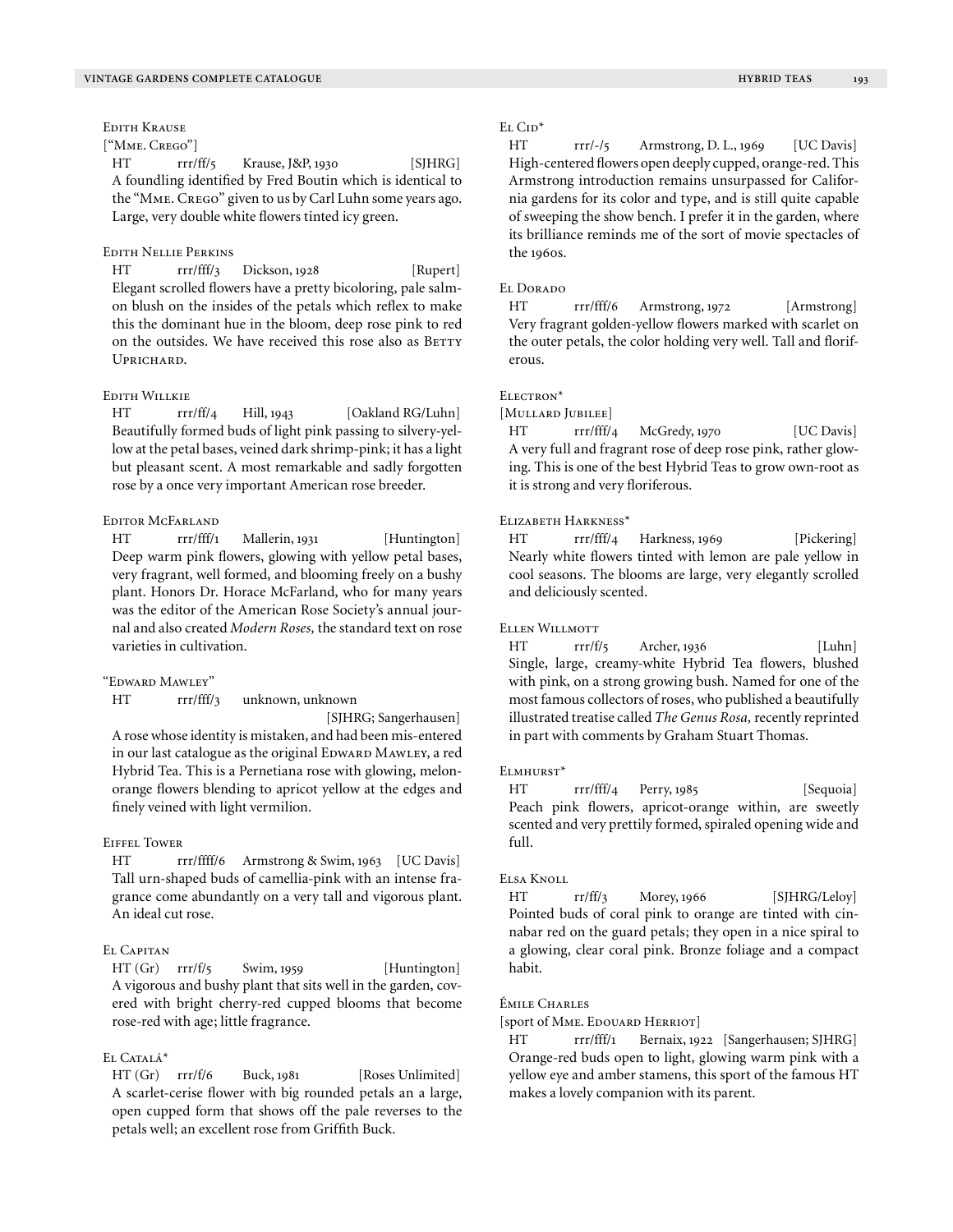# Emily

HT rrr/fff/4 Baines; Cant, 1949 [Huntington] A seedling of MME. BUTTERFLY, with the silky elegance of the Ophelia line; enormous flowers of light texture, 40 to 50 imbricated petals, soft shell-pink drenched with cream.

## Éminence

HT rrr/fff/3 Gaujard, 1962 [SJHRG] A lavender rose that has long been overlooked in favor of others of the same vintage, Éminence produces many large rounded flowers with a beautiful form, deep lilac-lavender with deeper purple shadings. Excellent health and a strong fruity fragrance.

## Empress Michiko

HT rrr/fff/4 Dickson, 1992 [SJHRG] A very fragrant rose of subtle coloring, pale orangey-peach pink which shades to a rich gold in the lower half of the petals. Strongly Tea-rose scented, and one of the most beguiling roses to be introduced since the early part of the 20th century.

#### Ena Harkness

HT rrr/fff/1 Norman, 1946 [Oakland RG] Deep rose-crimson blooms, high-centered with rolled back petals and a delicious fragrance; all you would expect in a daughter of CRIMSON GLORY. One of the very best compact red HTs to grow.

# Entente Cordiale\*

HT rrr/fff/4 Pernet-Ducher, 1909 [Guillot] An early Pernetiana in a stunning coppery apricot color. The flowers are very shapely and come on a compact but strong bush. This has the simple charm of MME. EDOUARD HER-RIOT and other early Pernetianas. Strong fruity fragrance.

#### Ernest H. Morse

HT rrr/ffff/4 Kordes, 1965 [Pickering] Saturated scarlet-crimson blooms; perfect form when good, exceptional fragrance always; a handsome, glossy-foliaged plant.

#### **EROTIKA**

HT rrr/ffff/4 Tantau, 1968 [SJHRG] Very double flowers of perfect spiral form, rich bright red with a rose-red reverse to the petals and cream petal bases; this delightful and very fragrant dark red from Tantau disappeared all too quickly from commerce. Let's keep it going!

#### Especially for You\*

HT rrr/fff/4 Fryer, 1996 [Pickering] Glowing bright yellow flowers that pale to creamy yellow at the edges; this is a charming modern Hybrid Tea with quite enough fragrance to please anyone.

## Eternal Youth

HT rrr/fff/5 Aicardi, 1937 [Huntington] Richly fragrant, large, high-centered buds open to a tulip shape with rolled-back petals of clear medium pink flushed with salmon-cream at the bases.

## Ethel Sanday

HT rrr/ff/4 Mee; Sanday, 1954 [Pallek] A little-known rose, full of petals that in cool weather can deepen to a rich apricot-yellow, in warmer weather come soft buff-apricot to baize.

## Ethel Somerset

HT rrr/fff/4 Dickson, 1921 [Oakland RG] Exquisitely formed flowers, urn-shaped with broadly rolled edges, of clear mid-pink to shrimp-pink, warmed at the heart with yellow. Deliciously scented.

#### Étoile de Feu

HT rrr/fff/1 Pernet-Ducher, 1921 [Sangerhausen] Short buds of deep Turkey-red open to bright terracotta shades, the colors you would expect to find in new clay pots. Very fragrant; one of Pernet-Ducher's loveliest creations.

## Étoile de France

["Korbel Red"]

HT rrr/ff/5 Pernet-Ducher, 1904[Robinson, found] Another of the treasures of the old Korbel Winery garden; this one features deep carmine-crimson blooms of many petals, opening full and tightly arranged, almost quartered at times.

#### Étoile de Hollande

HT rrr/fff/1 Verschuren, 1919 [Lauter] Deep velvety crimson brightened by scarlet, a saturated and memorable color. Performs well in cool coastal climates where other reds sulk. As one of the most requested roses we grow, this had been a challenge for us until recently when we realized that a very strong growing form of this had been given to us by Stuart Lauter as a found rose, "NELL's RED"; this old clone of ÉTOILE DE HOLLANDE is as fine as the original and we are delighted to now be able to pass this superior form around.

## **EUSTACE**

["Rêve d'Or Cream Seedling"]

HT rrr/fff/3 Robinson, 1989 [Robinson] A Vintage Gardens introduction, raised by Phillip Robinson from the old Tea-Noisette Rêve D'Or. Large flowers, highcentered, with an old Hybrid Tea look; ivory-cream with blush-pink edges.

## Eva de Grossouvre\*

HT rrr/fff/3 Guillot, 1908 [Guillot] A fragrant rose of great charm with very large, shrimp pink flowers tinted pale salmon pink; this so resembles the rare variegated Hybrid Tea we grow called VERSCHUREN, that we wonder if VERSCHUREN is not a sport of Eva DE GROSSouvre.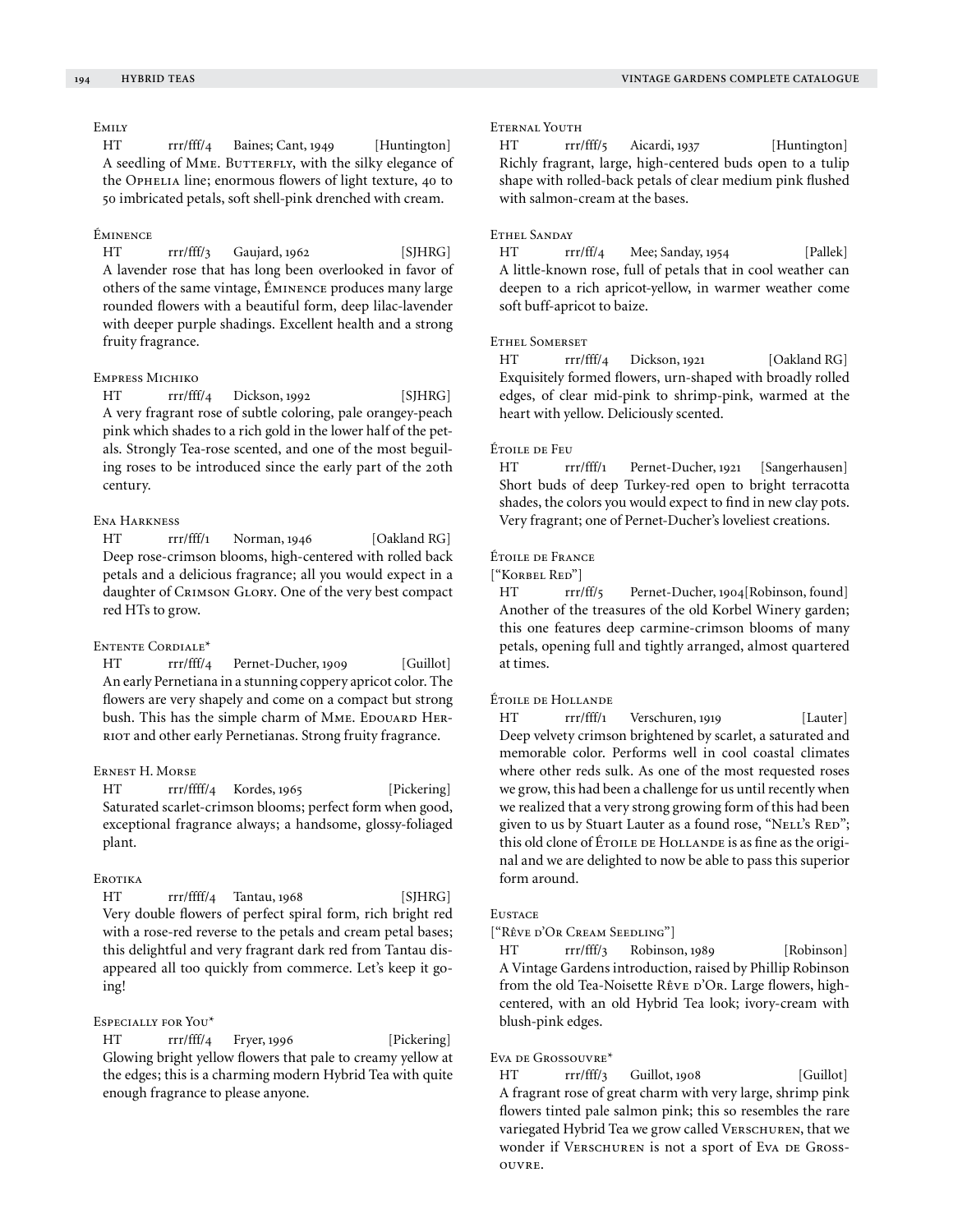## "Evona's Yellow"

HT rrr/fff/4 unknown, found [Huntington] Soft yellow blooms of large size, soft petaled, voluptuous, and quite fragrant.

## Fandango

HT rrr/ff/5 Swim; Armstrong, 1950 [SJHRG] Brilliant vermilion red flowers are semi-double with a beautiful sheen to the petals. They soften to coral rose as they age, and open in a crown-like swirl; the beauty and style of the parent of this rose, CHARLOTTE ARMSTRONG, are strongly evident.

## **FANTASTIQUE**

HT rrr/fff/1 Meilland, 1943 [Huntington] Extremely compact; to 2'. The flowers are a delightful pale yellow to corn yellow with cerise edges which appear to have been dusted on, as a sprinkling of cherry-pink feathers into the petals. Fragrant as well. We can only grow a dozen or so each year as this is a very small, slow grower. Worth the wait.

## Federico Casas

# $[$ "J. C. #5"]

HT rrr/fff/5 Dot, 1931 [SRJC] Pedro Dot did give the rose world a great gift in this original rose; a bicolor of salmon cerise with orange-flame reverses, highlighted with a blush of gold and deep pink veining.

#### FELBERGS ROSA DRUSCHKI\*

HT (HP) rrr/f/2 Felberg-Leclerc, 1925 [Schultheis] For those who love FRAU KARL DRUSCHKI, this rose is a boon, for it is the Frau in a bright rose pink, somewhat more rounded in form, but with the character of that great old Hybrid Perpetual.

#### Femme—*Missing from our collection.*

Feu Joseph Looymans

HT rrr/f/5 Looymans, 1921 [Robinson; Korbel] Long, pointed buds of soft clear yellow, shaded and veined with amber upwards from the petal bases. Flowers have such weight they can overwhelm their stems.

## Fiesta

HT rr/fff/1 Hansen, 1940 [RYT] A brilliantly striped rose of salmon-madder heavily marked with clear yellow; a sport of the famous QUEEN ALEXAN-DRA ROSE. Our plants are very small and very reluctant to be propagated by cuttings. We hope that with improvement on the clone we may be able to provide more vigorous plants in years to come, and may begin to offer budded plants. Please bear with us.

FIRST LADY-Missing from our collection.

## FIRST LOVE

HT rrr/fff/5 Swim, 1951 [UC Davis] Elegant, slim scrolled buds of clear pink shaded paler. A prize-winner bred from two exceptional parents, CHAR-LOTTE ARMSTRONG and SHOW GIRL. This elegant rose is always admired at the nursery and quickly disappears.

## First Prize

HT rrr/f/6 Boerner, 1970 [J&P?] To me this has always been the epitome of the rose society rose, and certainly Boerner created it for the show bench. Nonetheless it is a remarkable garden plant, very vigorous with large, durable blooms of a delightful blend of pinks, shading from light to dark in a very showy way.

## Flaming Peace

[KRONENBOURG, sport of PEACE]

HT rrr/fff/4 McGredy, 1966 [Matson] A sport of the famous Peace rose, with phenomenal coloring: deep scarlet-crimson petals with a golden-honey reverse, aging to rose-crimson and buff. Of all the progeny of Peace, this is perhaps the finest rose introduced.

## **FOLKLORE**

HT rrr/ffff/4 Kordes, 1977 [Pickering] Fat tulip-shaped buds of bright orange open to orangey-coral blooms with heavily rolled petals, pale lemon-coral on the reverse. FOLKLORE seems to have something of a cult following, the reason for which really escapes me.

#### **FORT KNOX**

HT rrr/ffff/6 Howard, 1956 [Huntington/Pagliari] A tall growing rose with deep golden yellow blooms veined very daintily in salmon pink. Richly scented of Tea-Noisette, oft compared with the fragrance of Maréchal Niel.

#### FORTY-NINER

HT rrr/ff/4 Swim, 1949 [Armstrong/J&P] In this remarkable bicolor, the reverse of the petal does not blend with deeper colors from the inside, as is normally seen. Color catalogues have damaged this rose's reputation by only portraying its most vivid, less typical scarlet and bright yellow stage. In actuality, these colors quickly become pinky-crimson and buff, still very beautiful, as well as pure and contrasting. AARS, 1949.

#### Fragrance\*

HT rrr/fff/5 Lammerts, 1965 [unknown] Buds long, flowers double and large, rose pink to madder pink, this well-remembered hybrid from Dr. Lammerts has long vanished from catalogues, but deserves to return to the show bench. Intense fragrance; tall but compact growth; a very willing doer.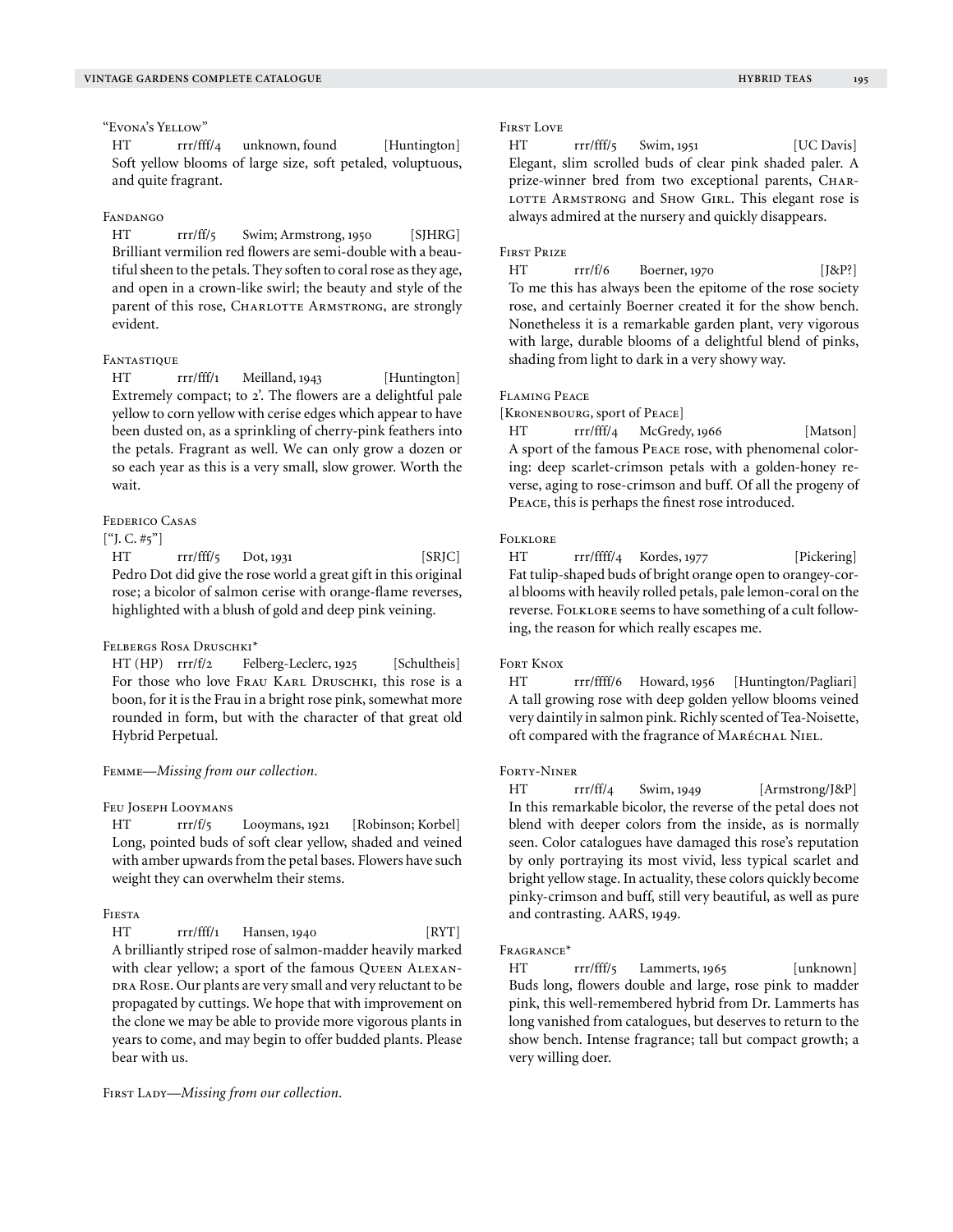# FRAGRANT CLOUD

# [DUFTWOLKE]

HT rrr/ffff/4 Tantau, 1967 [UC Davis] Large, voluptuous coral-red flowers that read at a distance as a smoky orange, opening from geranium-red buds. One of the most fragrant roses I know.

## Fragrant Dream\*

HT rrr/ffff/6 Dickson, 1988 [Pickering] An apricot-orange blend adds spice to the intensely fragrant bloom. Possibly the most fragrant apricot rose we have encountered.

## Fragrant Gold\*

# [DUFTGOLD]

HT rrr/fff/5 Tantau, 1981 [Pickering] Deep golden yellow flowers are very fragrant. Although lightly double, blossoms hold their form well.

## Fragrant Hour\*

HT rrr/fff/6 McGredy, 1973 [unknown] Bronze-pink, high centered flowers of intense fragrance. One of Sam McGredy's less appreciated triumphs.

## FRAGRANT PLUM<sup>\*</sup>

HT (Gr) rrr/fff/6 Christensen, 1990 [unknown] A strongly scented lavender Hybrid Tea with darker plum tones toward the petal edges; this sensational introduction by Christensen is still very popular as a cut flower and a show rose, fifteen years later. Very well formed but not highly double.

## FRANCES ASHTON

HT rrr/f/4 DePuy; Stocking, 1937 [Matson] Very large single flowers of deep carmine-pink with burgundy stamens; expect an abundance of these unusually colored blooms on an upright plant.

#### FRED EDMUNDS

HT rrr/fff/4 Meilland, 1943 [Weeks] Semi-double saturated copper-orange flowers with an intense, spicy fragrance. Named for the man who developed Portland's famous rose garden in Washington Park, and a nurseryman respected around the world. AARS, 1944.

## FRED HOWARD

HT rrr/ff/4 Howard, 1952 [Edinger] Flowers of warm yellow shaded apricot-salmon and fading to pink with age. A large and very shapely rose with all the lovely subtlety of coloration that we would like to see in the breeding done today.

## **FRIENDSHIP**

HT rrr/ffff/6 Lindquist, 1978 [UC Davis] Large-petaled, medium pink, opening from scrolled buds to wide, flat, fragrant flowers of about twenty petals. AARS, 1979.

# Fürstin von Pless

HT (HRg) rrr/fff/5 Lambert, 1911 [SJHRG] Less than an eighth Rugosa, this rose continues to be placed in that class despite its strong HT appearance. It has inherited a handsome foliage from the Rugosas. Flowers are small, ivory-blush tinted rose pink on the guard petals, cream inside. Flowers have a fruity scent, the sepals strongly perfumed as well.

## **FUTURA**

HT rrr/ff/6 Warriner; J&P, 1975 [SJHRG] To me this is like a very healthy version of Tropicana (Superstar), which was the darling of the 1960s but prone to mildew. Futura's tulip-shaped buds are pure rich orange, with a deeper, coral-orange reverse. Fragrant and very healthy.

#### **GAIL BORDEN**

HT rrr/fff/4 Kordes, 1957 [Huntington] This bicolor won a Gold Medal from the British National Rose Society; very large, fragrant blooms of deep rose-madder shaded salmon with ochre-apricot reverses.

## Gallivarda\*

HT rrrr/f/6 Kordes, 1977 [Pickering] This exhibition-formed tomato red and yellow bicolor is noted for its winter hardiness. But most remarkable is the coloring, which is rich and exciting, the colors blending in cool seasons. Strong upright growth.

#### GARDEN PARTY

 $HT$  rrr/f/4 Swim, 1959 [UC Davis] Shell-white flowers that blend toward cream and pink, pointed and elegantly furled petals. To me, this rose represents a turning point in fashion, with its tall, somewhat gaunt growth habit, and stylish but somehow sterile blooms. AARS, 1960.

#### GARDEN STATE<sup>\*</sup>

HT(Gr) rrr/fff/6 Meilland, 1964 [Rulo] Very large, broad blooms of sweet scent, rich rose red to deep pink.

#### Gay Princess

HT (Fl) rrr/fff/5 Boerner, 1967 [Pickering] Granted there is much Floribunda in this rose's parentage but it more than borders on HT. With its scrolled, clear pink, very full, and shapely flowers, it is ideal for cutting. A perennial favorite at the nursery. AARS, 1967.

#### Geisha\*

[sport of Mme. Edouard Herriot]

HT rrrr/fff/3 Van Rossem, 1920 [Sangerhausen] Elegant and delicate buds of soft apricot are tinted with pale scarlet; they open to large-petaled blossoms of exquisite poise. Opening broad, translucent as glass, glowing apricot fading to buff-white in the outer petals. Very fragrant, this is the most remarkable of the many sports of the famous Mme. Edouard Herriot.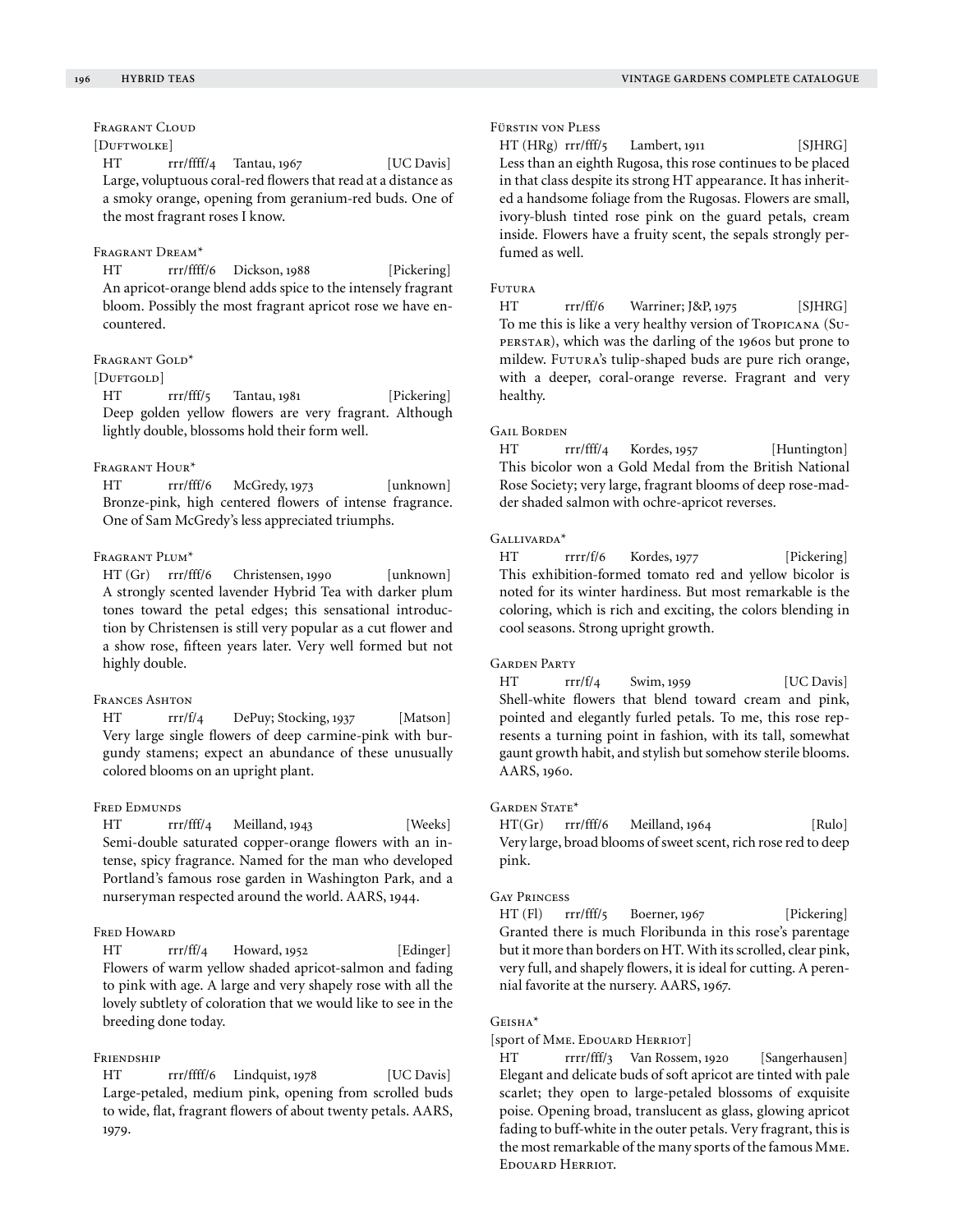## Général Berthelot

HT rrr/fff/4 Walter, L., 1926[SJHRG; Sangerhausen] A fruity scent accompanies this handsome rose; pointed buds of coral red open to broad blooms of glowing salmon tinted peach and vermilion, and in the center an eye of buffy apricot with bright pink stamens.

## General MacArthur

HT rrr/fff/5 Hill, 1905 [Sequoia] A rich, bright carmine-pink; Damask-scented. Among the old HTs we grow, this one is most requested by those who remember growing up with the GENERAL in their parents' gardens.

## General-Superior Arnold Janssen\*

HT rrr/fff/5 Leenders, 1912 [Schultheis] Large rich crimson-pink flowers of great fragrance; a seedling of General MacArthur with that same unusual silvery cerise pink coloring, it is somewhat darker in tone.

## Geranium Red

HT (Fl) rrr/ffff/1 Boerner, 1947 [Huntington] Strongly scented of the old zonal pelargonium leaves, this dazzling orange-red rose is an anomaly, bearing very oldfashioned, buttoned and quartered flowers in brilliant, modern colors. Classed as a Floribunda, it does not cluster in the traditional way, and though compact, fits well in this group.

#### **GIRONA**

HT rrr/fff/4 Dot, 1939 [Huntington] One of Pedro Dot's color wonders. An elegant mix of soft red and rich yellow and all the imaginable blends of the two, paling with cool, moist weather.

## $G$ itte $*$

#### [PEACH MELBA]

HT rrr/fff/3 Kordes, 1978 [Edmunds] Long, exquisitely shaped peachy apricot blooms are especially noted for their fruity fragrance.

#### Gloire de Hollande\*

(attrib. Robinson, came as Étoile de Hollande)

HT rrr/ffff/4 Verschuren, 1918 [Sangerhausen] Sent from Sangerhausen as Étoile de Hollande, we believe this to be its sister seedling, GLOIRE DE HOLLANDE, which resembles its sibling in many respects: large deep red flowers of intense fragrance, dark green foliage and a very tough and healthy constitution. This has shorter budded flowers than ÉTOILE DE HOLLANDE, which are fatter, fuller, more globular and more fragrant. It is also a small grower.

## **GOLD** CROWN

HT rrr/fff/4 Kordes, 1960 [unknown] Another fine Peace seedling, with large, unfading golden yellow flowers very similar in form to those of Peace, and the same dark, glossy excellent foliage. Strongly fragrant.

## **GOLD GLOW**

HT rrr/fff/5 Perry, 1959 [Star Roses] Bright buttery-gold flowers of nearly a hundred short petals arranged in a broad cup, giving an antique appearance; richly scented, an inheritance from its very fragrant golden parent, SUTTER's GOLD. The bushy and compact growth make for a fine tree rose variety.

#### "Gold Glow Bronze Sport"

HT rrr/fff/5 Robinson, 1985 [Robinson] Phillip Robinson found this beautiful sport on GOLD GLOW; amber-apricot to bronze flowers with the same charming form as its parent. We've held off naming this, as we know that a GOLD GLOW sport was introduced at one time, but have been unable to learn its name and thus compare it with this one.

#### GOLD MEDAL<sup>\*</sup>

HT rrr/ff/6 Christensen, 1982 [found] Well I remember the debut of this rose with great fanfare; it was to be the finest, most enduring golden yellow on a perfectly healthy plant. Its constitution has stood the test of time, but the color is mutable, beginning rich golden yellow but often breaking into yellow tinted with orange and usually finishing a soft yellow-apricot or canary. Much more interesting than an enduring yellow.

#### Golden Emblem\*

 $[$ "J. C.  $\#$ 4," "Mrs. E. P. Thom"]

HT rrr/ff/4 McGredy, 1917 [SRJC] For years we had this foundling from the Santa Rosa Junior College rose garden confounded with another, and had offered it under the name Mrs. Erskine Pembroke Thom. About ten years ago we began to question that identification, and happily so. This is a very rare and lost variety that was praised as "the peerless yellow rose." It was also considered the very best yellow HT for California. Globular flowers of rich golden yellow lightly tinted red on the guard petals. Ancestor of many modern yellow roses.

## GOLDEN GATE<sup>\*</sup>

HT rrr/ff/4 Warriner, 1972 [UC Davis] The second rose to carry this name, the first was a Tea rose. Derived from King's Ransom, it has many good qualities found in that parent; shapely flowers of rich butter yellow to gold.

#### Golden Girl

HT (Gr) rrr/fff/6 Meilland, 1959 [Pickering] Very large clear yellow flowers shaded golden, becoming light yellow with age; quite fragrant. A tall grower.

#### $G$ olden Harvest<sup>\*</sup>

HT rrr/f/4 Mallerin, 1943 [SJHRG] Large golden yellow blooms pale to cream with a rich yellow center. This was raised from McGREDY's Ivory and has much of the grace and subtlety of that fine rose.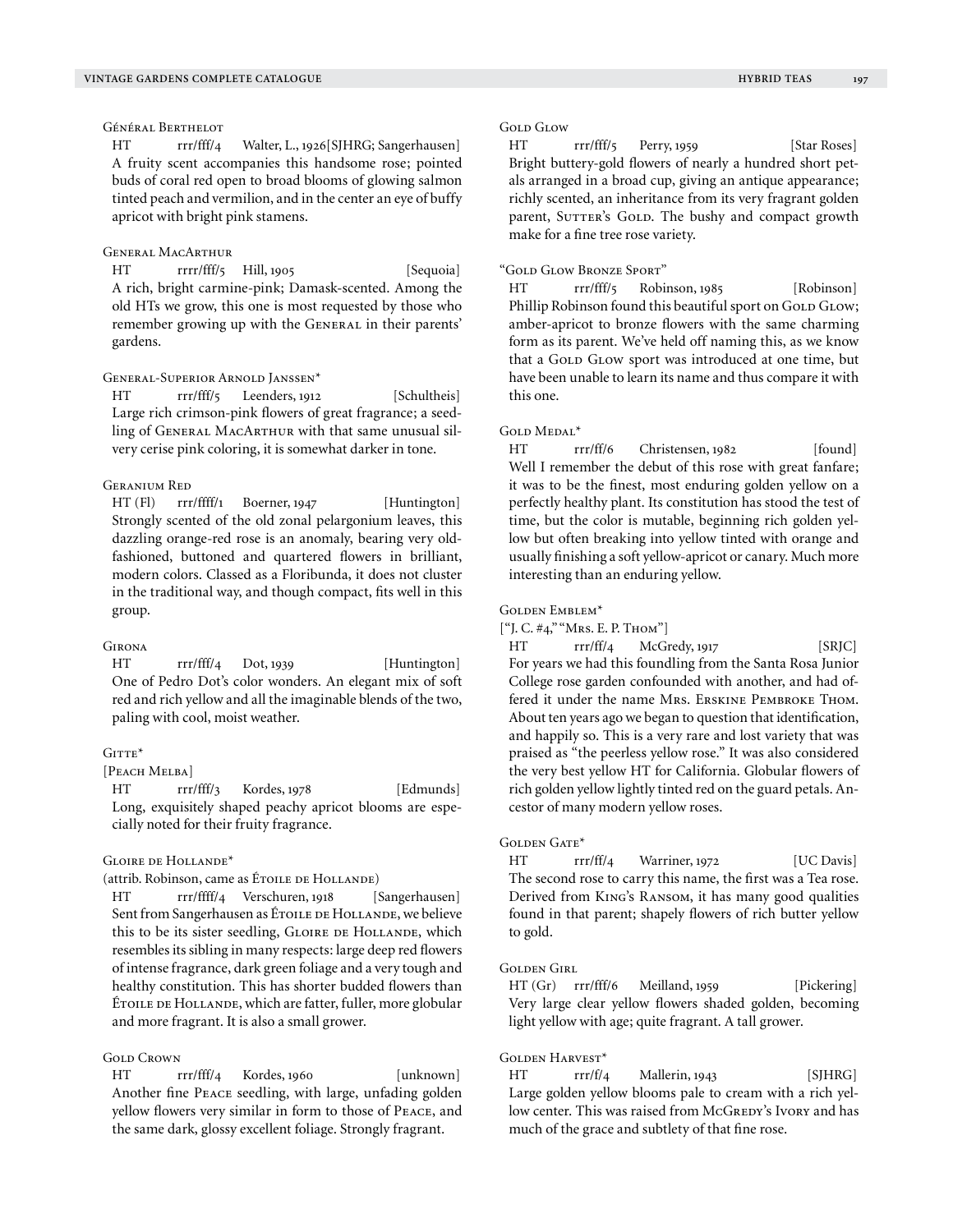Golden Julia\*

HT rrr/fff/1 Rupert, 1992 [Rupert] This sport of JULIA's Rose was given to us by Kim Rupert several years ago. Flowers are golden ochre in color in our climate, richer in tone but similar to the color of JACTAN's flowers. Very fragrant, a dwarf grower like its sport parent.

#### Golden Masterpiece

HT rrr/fff/1 Boerner, 1954 [UC Davis] The Masterpiece series belongs to no particular breeder, but all the introductions have a common trait; large flowers with pointed petals, and very markedly rolled back petal edges— representing, I suspect, the supposed ideal of HT form. GOLDEN MASTERPIECE is a rich gold fading to clear yellow and fragrant.

## Golden Moments\*

HT rrr/fff/4 Fryer, 1991 [Pickering] Long pointed buds of golden yellow with hints of apricot exhale an pleasant Tea scent.

## GOLDEN OLDIE<sup>\*</sup>

HT rrr/ff/4 Fryer, 2000 [SJHRG] There is something seductively old-world about this rose despite its rich golden coloring and Hybrid Tea form; it is fuller, more relaxed and more generous than so many other recently introduced HTs.

#### "Golden Ophelia"

HT rrr/fff/4 Cant, 1918 [Robinson; Korbel] This rose that grew in the old Korbel House garden before renovations is believed by Phillip Robinson to be the Oph-ELIA seedling introduced by Cant in 1918; golden yellow paling to apricot-buff, with the OPHELIA silkiness of petal, and smooth poise.

#### Golden Peace\*

HT rrr/fff/5 LeGrice, 1961 [Hortico] Canary yellow blooms of excellent fragrance fade to cream, opening wide and frilly. Hardly golden, but a delightful rose.

#### Golden Sástago\*

# [sport of Condessa de Sástago]

HT rrr/fff/4 Dot, 1938 [Rulo] To call this simply an all gold sport of Condessa DE SÁSTAgo would do an injury to this subtle beauty; orange washed over yellow, veined and flamed in the most exciting way that monochromes can happen in roses. Very fragrant; we thank from the bottom of our hearts a noble collector of Hybrid Teas, Steve Rulo, for sending us this.

#### Golden Scepter

[Spek's Yellow]

HT rrr/fff/4 Verschuren-Pechtold; Spek, 1950 [UC Davis]

This rose always surprises me in the garden; the rich, clear yellow, the perfume! High-centered blooms, produced abundantly, even in blistering weather.

#### **GOLDEN STATE**

#### ["J. C. Tawny Yellow"]

HT rrr/fff/4 Meilland, 1937 [Robinson; SRJC] Nancy Morehead of the Santa Rosa Junior College helped us track down the true name of this rose, which came from an old planting there; the "Tawny Yellow" has fruity-spicy scented flowers which begin a light, tawny, lemon-yellow, deepening in color as they age to golden-honey tones.

#### **GOLDEN SUN**

HT rrr/fff/4 Kordes, 1957 [Huntington] From excellent parents, CONDESSA DE SÁSTAGO and GOLDEN SCEPTER, came this beautiful clear yellow rose of delicious fragrance. Flowers large and handsomely formed.

## Golden Years\*

HT rrrr/f/4 Harkness, 1988 [Pickering] Large, shapely buds are clustered on a upright compact bush. The color is golden yellow with hints of amber on the reverse. The light fragrance is fruity.

## Goldenes Mainz\*

[GOLDEN MAIN]

HT rrr/fff/4 Kordes, 1927 [Schultheis] Large flowers of rich, bright gold fading to canary yellow; this is a splendid period piece whose blooms have texture and life and whose scent is unwavering.

#### GOOD NEWS

HT rrr/fff/5 Meilland, 1940 [Edinger] Buff-salmon flowers often touched with orange in the bud open to soft ochre or creamy tan; fragrant, bushy and productive. A little-known gem.

## Gottfried Keller\*

HT (HFt) rrr/ff/4 Müller, 1894 [Schultheis] This precursor to Pernetiana nevertheless resembles an early Pernetiana. Introduced in 1894 by Dr. Franz Müller, who had also been using PERSIAN YELLOW to introduce this color range to garden roses. Usually overlooked in favor of Pernet-Ducher's SOLEIL D'OR as the first of this line of Foetida hybridization. Müller used MME, BérARD twice in its parentage, reasoning that MME. BÉRARD was a Climbing Tea with some yellow in it, contributing to enhanced yellow coloring. Jack Harkness believes this rose was passed by for breeding because it was not a Hybrid Tea at all; however, he had never seen the rose itself. This rose really is the first Foetida hybrid of Hybrid Tea style.

## GOVERNOR MARK HATFIELD

HT (Gr) rrr/f/5 Von Abrams, 1962 [Derer; Bush's Pasture Park] Brilliant deep red flowers open in a full, waterlily form, the

color intensifying with age and shading brighter with a scarlet glow. Very durable flowers.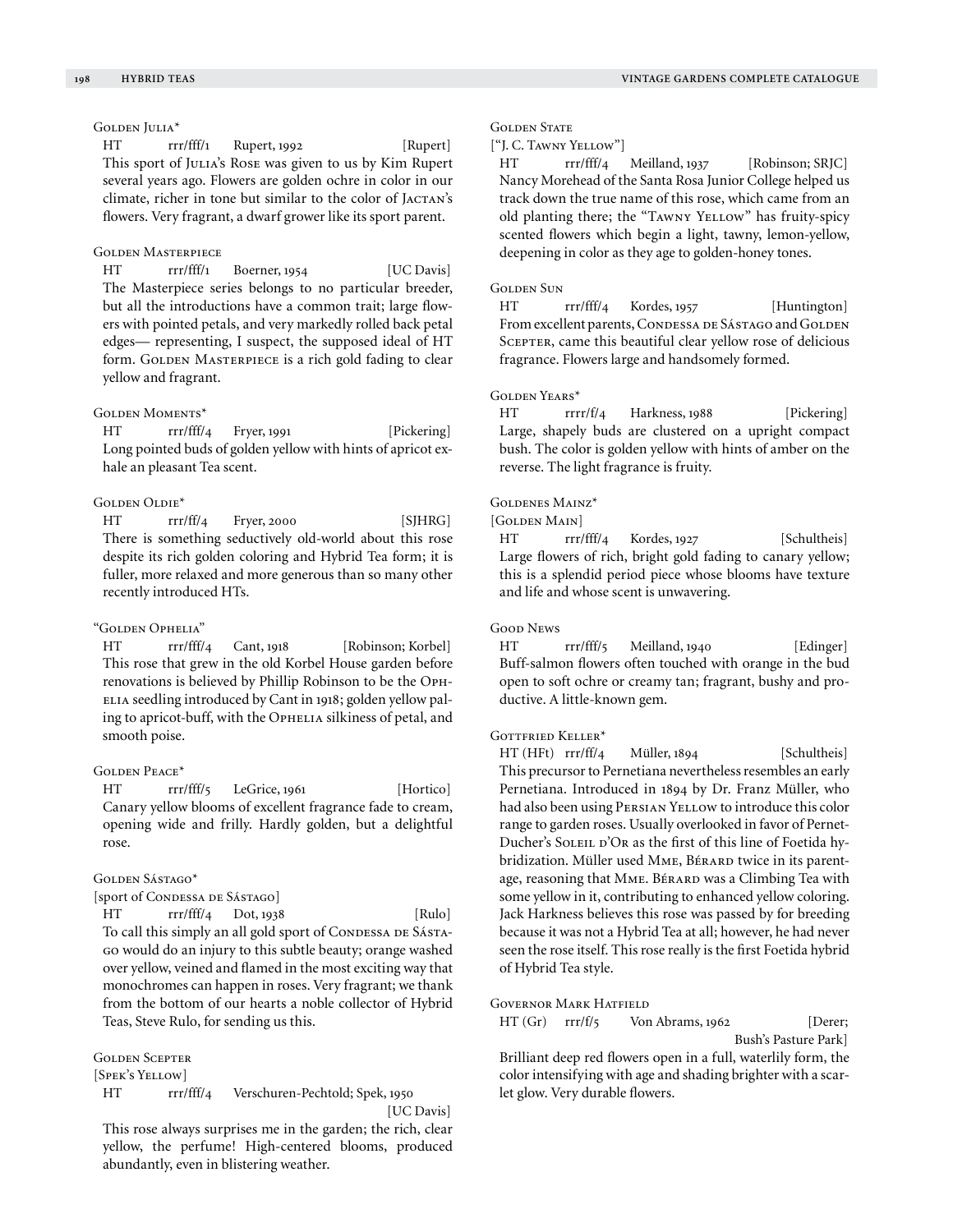HT rrr/fff/5 Lindquist, 1958 [Derer;

Bush's Pasture Park]

Rather shapely large flowers of bright crimson are shaded black-red. This rose has a wonderful raspberry fragrance. Very rare, this rose has not been offered commercially in several decades.

## Grace Darling

HT rrrr/fff/2 Bennett, 1884 [HRG] Originally classed as a Tea rose, Grace Darling is now recognized as a very early Hybrid Tea. Cream shaded pink outside, with deeper coloration in spring and fall; fragrant flowers on a plant of compact but strong growth habit. A wonderful relic, a really fine rose.

## Grace de Monaco

HT rrr/fff/4 Meilland, 1956 [Matson; Hobart] Light rose-pink flowers shaded much deeper, creamy ivory toward the edges; in form like a double waterlily that never fully opens. Very fragrant; now overlooked since the 1982 Meilland introduction, Princesse de Monaco, which to my mind has all the stiffness of the ultra-modern HT.

## Graf Fritz von Hochberg

HT rrr/fff/3 Lambert, 1904 [Sangerhausen; SJHRG] Wonderful, large blooms of delicate pink tinted warm salmon pink have a most graceful form that is revealed in the opening process, with petals that peel back from the almond shaped buds in the fashion of La France.

## **GRANADA**

HT rrr/ffff/5 Lindquist, 1963 [Manners; UC Davis] Often intensely vivid, sometimes elegantly shaded with pastels, this fruity-scented rose has a grand blend of colors ranging from rose-madder to nasturtium red and gold to chrome yellow on cupped blooms which shade from the petal bases upward; brighter on the reverse. AARS, 1964.

## Granada Sunset

[sport of Granada]

HT rrr/ffff/5 Rupert, 199? [Rupert] This sport found by Kim Rupert is identical to GRANADA, its sport parent, but for color; the colors of GRANADA which shade from outside in, red, orange, apricot and cream are mottled and flecked with a cascade of cream and pink.

## Grande Duchesse Charlotte

HT rrr/f/5 Ketten Bros., 1942 [Portland RG] Loosely double blooms of tomato red open brilliant terracotta red with a boss of ivory stamens. A uniquely colored rose that came from Luxembourg. AARS, 1943.

# Grand'mère Jenny

HT rrr/fff/4 Meilland, 1950 [Beales] Buttery-gold buds tinted scarlet open to very large flowers with big petals, revealing that grand character of its parent, Peace. Fragrant and robust, this rose is particularly nice because the color is a subtle blend of yellow, apricot and gold. A rose we have waited years to grow and are glad to be able to offer.

# Grandpa Dickson

## [Irish Gold]

HT rrr/fff/4 Dickson, 1966 [UC Davis] Fragrant, 7-inch blooms of deep yellow shaded gold. After sweeping Europe and Britain of virtually all the rose awards, Grandpa Dickson was brought to the United States by Jackson and Perkins and inexplicably given a new name: IRISH GOLD. We prefer to sell it under its original name, which honors the great Irish rose breeder.

## Green Dynasty\*

HT rrr/fff/4 unknown, c. 1990 [Rhoades] We can't find out anything about this rose but know it was introduced sometime during the last decade of the 20th century by a large national rose distributor. The flowers are large, high-centered, stark white turning pale greenish white, and are quite fragrant. Our thanks to Sylvia Rhodes who sent us cuttings.

"GREY LADY PINK" (see LUCKY LADY)

## Grey Pearl

[The Mouse]

HT rrr/ff/1 McGredy, 1945 [Blasdell] A great color oddity and yet a very lovely rose, GREY PEARL is lilac-tan of the palest shade, blushing to near-white. The flowers are double and rather shapely with a delicate fragrance. This is difficult rose to propagate, and very slowgrowing. Our efforts over the past ten years to grow this own-root have been very frustrating, and we may be offering this only as a budded plant in future.

## Gruss an Aachen

HT rrrr/ffff/3 Geduldig, 1909 [Robinson found] Pale flesh pink blending to creamy white, sometimes pure ivory white, flowers large and fully formed, opening with a lovely flat swirl of petals. It has the old fashioned, flat, fullflowers that Austin tried to create with his English Roses, and Austin himself has adopted Gruss an Aachen as a member of this family. We have finally brought this rose home to the class into which it was initially introduced.

## Gruss an Berlin

HT rrr/f/6 Kordes, 1963 [Hahn] An excellent red rose where a good, large-flowered red is wanted to perform regularly with the minimum of care. We received this from Siegfried Hahn who refers to his garden as "Siberia" and it no doubt would survive in that harsh land. A large-flowered scarlet crimson of many petals, scrolled and goblet shaped with almost no fragrance.

## Gruss an Coberg

HT rrrr/ffff/5 Felberg-Leclerc, 1927 [unknown] Apricot to buff flowers that shade to salmon at times; in certain seasons palest buff, nearly white, and without shading.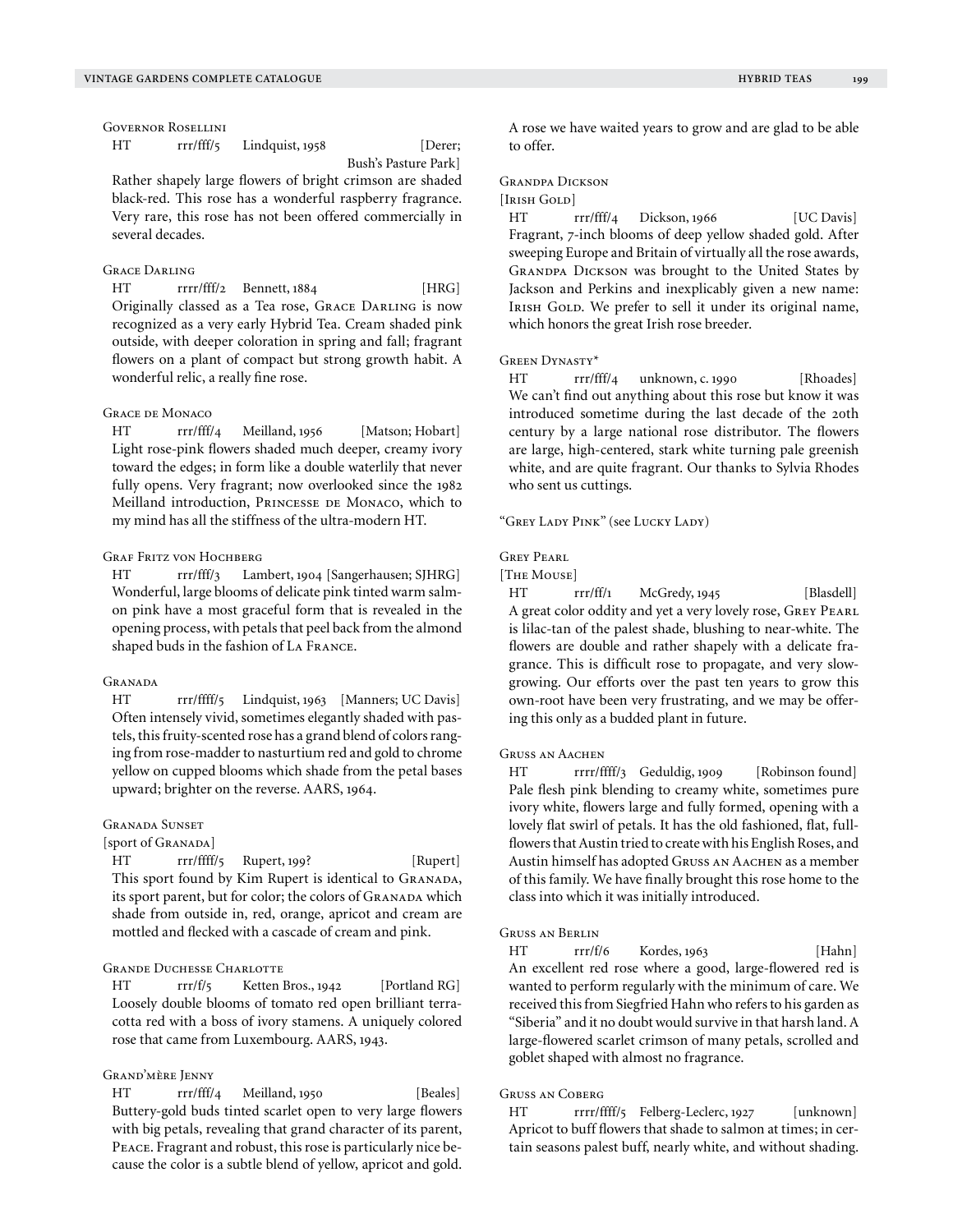An incredible and utterly unique rose of penetrating perfume, and unbelievably abundant of bloom.

## GUISEPPE MOTTA\*

HT rrr/fff/4 Heizmann, 1936 [Sangerhausen] Elegant, long, scrolling buds, large, very fragrant flowers are bicolored in a rich and subtle way. Often described as a warm pink reversed with red and yellow, GUISEPPE MOTTA is in fact a rich amber-coral with dark coral pink petal reverses. Sensitive to atmospheric changes, these colors can break more strongly, but usually in tints found in a cantaloupe melon. Fresh, fruity scent; very much a Pernetiana.

#### Gustav Grunerwald

HT rrr/fff/3 Lambert, 1903 [HRG] An early offspring of the first pure Hybrid Teas with nearly thornless stems; flowers are a cool pink shading lighter, veined darker, large, cupped, with a fresh, powdery scent.

## Gypsy

HT rrr/f/5 Swim & Weeks, 1972 [Regan] Very double orange-red buds with black-maroon shadings open to rich salmon-coral flowers of great substance, lasting well when cut. Bushy and floriferous, but a bit cold.

## **HADLEY**

HT rrr/fff/1 Montgomery, 1914 [Charles] A rose admired by several generations of rose growers; still worthy for its big rose-crimson flowers imbued with an intense red-rose fragrance. Strong but not too tall, this is a rose for climates where mildew is not prevalent, yet one which is not overly hot in the summer, as the black-red petals will burn.

# Half Time\*

HT rrr/ff/4 Weeks, 1976 [UC Davis] Pointed buds, flowers cherry-red, reversed yellow, double, lightly fragrant.

#### **HALLOWEEN**

HT rrr/ffff/6 Howard, 1962 [unknown] Richly scented, very large blooms, full of petals of deep yellow burnished with gold, often blushed with cream, flowers nearly flat when expanded. A very tall and strong grower. In recent years we have been unable to supply the demand for this rose and are trying to build up mother stock to that end.

# Hanne

HT rrr/fff/3 Soenderhousen, 1959 [SJHRG] An interesting cross between Ena Harkness and Peace, with elegant, scrolled blooms of scarlet-crimson and a rich, red-rose fragrance.

# HARavis (aka Tower Bridge™)\*

HT rrr/fff/5 Harkness, 1995 [Hortico] The buds are globular, flowers full and quartered and the flowers of this Harkness beauty are a rich red tinted brick red. They last well as a cut flower with large dark leaves. Rich fruity scent.

## Harriny

HT rrr/fff/4 LeGrice, 1967 [Pickering] Soft pink flowers of delicious fragrance, light petal substance, and a very sensuous presence; I am always touched by roses that caress softly when I go to breathe their fragrance.

## Harry G. Hastings

HT rrr/f/4 Von Abrams, 1965 [Wayside] Very weather-resistant dark red flowers of many petals and a satiny texture. Only slightly fragrant, but still an excellent garden rose.

## HARRY WHEATCROFT

[CARIBBEA]

 $HT \quad \text{rrr/ff/1} \quad \text{Wheatcroft} \& Sons, 1972 \quad [J\&P]$ A striped sport of PICCADILLY, with wide cupped flowers of golden orange petals striped yellow on the inside, clear yellow outside, brushed with a haze of flame.

#### Hawaii

HT rrr/ffff/4 Boerner, 1960 [UC Davis] Very pointed, high-centered flowers with large quilled petals of glowing coral-orange, intensely perfumed.

#### Hawaiian Sunset

HT rrr/fff/5 Swim & Weeks, 1962 [unknown] A broad, shapely bowl of petals, shaded pale peach to pinky orange with yellow edges; this fine offspring of CHARLOTTE Armstrong and Signora is little known, but very fine.

## Heart's Desire

HT rrr/ffff/4 Howard, 1942 [Edinger] Long fat pointed buds of deep rose-crimson with an unmatchable fragrance which alone merited it high honors. AARS, 1942.

## Hector Deane

HT rrr/ffff/4 McGredy, 1938 [Huntington] Wavy-petaled flowers of brilliant scarlet-coral blending to carmine and salmon, with an intensely fruity fragrance. A rare color in its day and unequalled still.

## Heinrich Wendland

[COLLEGE AVE. #10]

HT rrr/fff/3 Kordes, 1930 [SJHRG] A fragrant bicolor of red and light yellow blending to peach. Found in Santa Rosa, California. For years one of the most admired mystery roses we grew, and now we are able to put a name upon it, having received it under this name from the imported roses of SJHRG.

## Heirloom\*

HT rrr/fff/4 Warriner; J&P, 1972 [J&P] One of the deeper lavenders found in this class, and a very rich and pretty color, flowers large and fragrant. A healthy, vigorous shrub as well, and not to be overlooked. We, how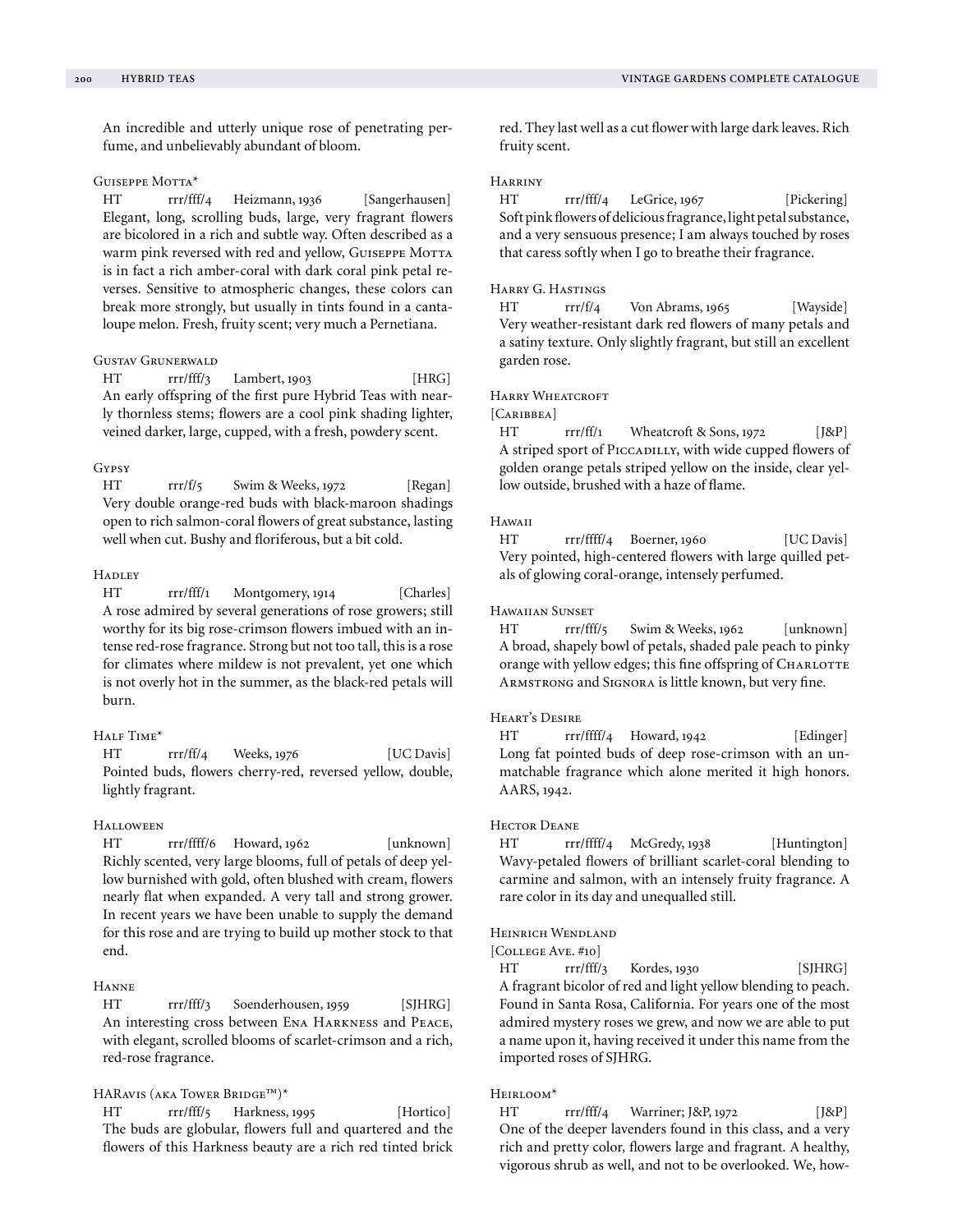ever, did overlook this in the revision of our catalogue for 2000, despite the fact we have grown it for nearly twenty years.

#### Helen Hayes

HT rrr/fff/4 Brownell, 1956 [Pickering] Dr. Brownell did the rose world a great service in breeding a group of roses of modern form and coloring which were also very hardy. They were called Sub-Zero roses and in addition to their cold tolerance, many have proven to be disease-resistant as well. HELEN HAYES has clear yellow flowers shaded with apricot and pink, often white at the edges, and glossy, olive-brown foliage; it honors a great American actress, and a lover of roses.

#### Helen Traubel

HT rrr/fff/5 Swim, 1951 [UC Davis] One of the first HTs I ever grew; very large, fragrant flowers of peach and pale apricot-salmon, loosely and ovally cupped. Alas, this classic beauty, named for an opera singer, slips from catalogue and nursery lists each year; it will always have a home with us.

## HELENE SCHOEN

HT rr/f/6 Von Abrams, 1963 [Pallek] The first woman ever elected president of the American Rose Society has this rose to her honor; a beautifully formed dark red, which lasts well cut, lacks fragrance and is rather sparse of foliage and bloom.

## HELMUT SCHMIDT

HT rrr/ff/4 Kordes, 1979 [Hortico] This rose is much referred to among rose exhibitors these days; it is a fine garden rose which performs in the worst of conditions for us; clear medium yellow blooms are large and high-centered. Refreshing fragrance.

## Henry Ford

HT rrr/fff/5 Howard, 1954 [Huntington] A simple no-frills rose, as basic as its namesake, the great entrepreneur. Very large flowers of clear pink spiraling open to large bowls, paler pink inside; fragrant; vigorous. Not to be confused with the yellow rose of the same name introduced in 1927 when Ford's personal fame was at its height.

# Hermann Lindecke

[sport of General-Superior Arnold Janssen]

HT rrr/fff/3 Lindecke, 1929 [Sangerhausen; SJHRG] A fine rose in which to observe the gradual development of the La France progeny; this sport of a famous, brilliant pink rose has full large flowers, light strawberry rose veined and shaded coral, very sweetly scented.

## Herz As

## [Ace of Hearts]

HT rrr/f/4 Tantau, 1963 [SJHRG] Long pointed buds of blood red, elegant and ideal for cutting and show. Hardy, vigorous, upright.

"Herzogin Viktoria Adelheid von Coberg-Gotha" HT rrr/fff/5 unknown, unknown

[Sangerhausen/SJHRG]

Another sad mixup from the collection at Sangerhausen; the rose of this name was a large red hybrid from Welter, 1905. We are tempted to withhold these errors, yet are confident that this is a very old Hybrid Tea and by offering it, may find others who can help identify it. A lovely, large-flowered semi-double of light-peach veined ochre, fading to linenwhite edged pink; this has a sweet, creamy fragrance.

#### High Esteem

HT rrr/fff/4 Von Abrams, 1961 [Derer] Very large, egg-shaped buds of palest mauve-pink open to reveal a bicolor effect, with the insides of the petals deep cerise pink shaded yellow at the base. Though a good show rose, this also opens fully in the garden, revealing a yellow eye with pink stamens.

#### High Time

HT rrr/fff/5 Swim, 1959 [Roseway Nsy.] Elegant, elongated buds of orangey-red washed with a vivid watercolor effect, especially on the backs of the petals, red veined and feathered with yellow; fruity-spicy scent. Another of Herbert Swim's classic seedlings of CHARLOTTE ARMSTRONG.

#### HILDE APELT

HT rrr/ff/3 Leenders, M., 1927

[Sangerhausen/SJHRG]

Like a glorified version of SAFRANO, this rose produces large, lightly double flowers of apricot yellow paling to ivory at the edges. They open slowly and are long lasting with a light scent. A great treasure from Sangerhausen in Germany.

#### Hilde Steinert

HT rrr/fff/5 Leenders, M., 1926

[Sangerhausen/SJHRG]

A small-flowered rose with scalloped petals, bicolored rosyorange, similar to the color of *Hemerocallis fulva,* the tawny daylily; the reverse of the petals are creamy apricot.

#### Hill Top

HT rrr/fff/4 Hill, 1942 [Oakland RG] Pale vermilion buds of elegant poise open to cupped, loosely double flowers of buff with coppery reverses. Fragrant. Our plant is mosaic-virused and we are working to clean it up.

#### Hinrich Gaede

HT rrr/ff/3 Kordes, 1931 [Leloy Garden] A rose of very complex coloring; try to follow. Buds open a saturated Indian orange then pale quickly at the tip as if bleached. They open into cupped then very broad blooms of apricot, flushed terracotta pink, reversed light buff yellow which is veined in orange. Splendid glossy foliage.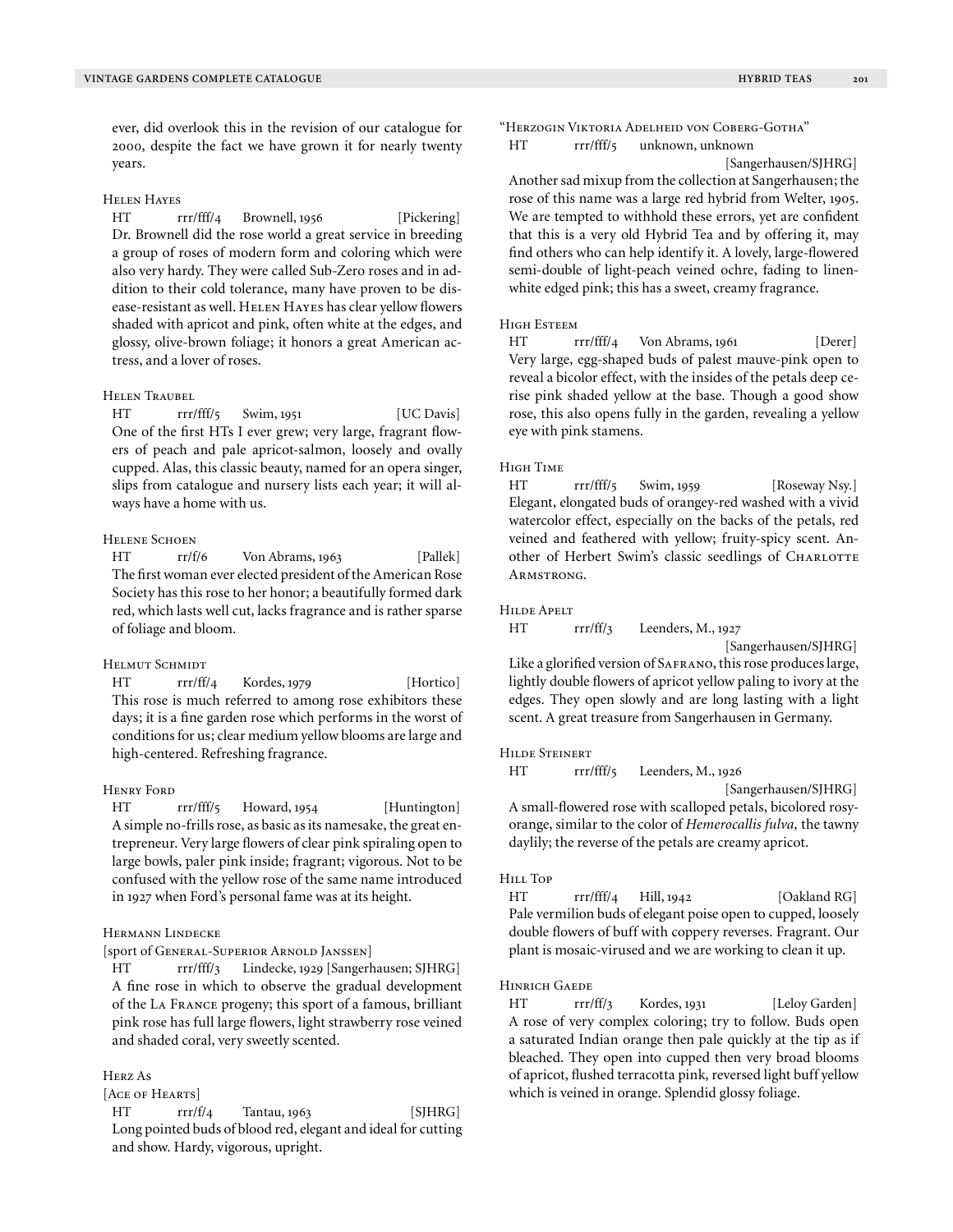## "Hoag House Cream"

HT rrr/fff/4 unknown, found [McKinsey, found] Tall, scrolled buds of ivory, pink, and cream in clusters of two to four flowers, open full, with a mass of short petals, in a rather old-fashioned form. Found by Marian McKinsey in front of what once was Santa Rosa's oldest surviving home, where now stands a steel and glass bank building.

## Hocus-Pocus\*

HT(Gr) rrr/f/6 Armstrong, D.L., 1975 [UC Davis] Orange-red cupped blooms of about thirty petals tend to come in small clusters on an upright vigorous plant.

## Home Sweet Home

HT rrr/fff/3 Wood & Ingram, 1939 [Hahn & Beales] One of the few HTs that was successful despite its antique floral form; flowers are dusky rose to silvery pink, globular, opening flat, full and cupped. Very fragrant.

## **HONEY FAVORITE**

HT rrr/ff/3 Von Abrams, 1962 [Matson] Long buds, large flowers of yellow flushed peach and pink. One of the finest introductions of Gordon Von Abrams, appreciated even more in England than in its home country.

#### Honour\*

[Honor™]

HT rrr/f/6 Warriner,1980 [J&P] Clean white buds are very shapely on this 1980 AARS award winner.

#### HORTULANUS BUDDE (see CHRISTOPHER STONE)

#### Horace MacFarland (see Mark Sullivan)

## I Zingari

HT rrr/fff/3 Pemberton, 1925 [Sequoia] A rare Pemberton hybrid, this Pernetiana Hybrid Tea is nearly single, a bright bicolor of scarlet with an orange-yellow reverse. Quite fragrant and very shapely in the bud, it blooms very continuously.

# Ibiza

HT rrr/fff/4 Dot, 1938 [Humenick] Large, very double blooms of milk-white shaded with ivory and pink. A very rare rose, and unusual from this breeder, as Pedro Dot was known for his warm-toned roses.

## Iced Ginger\*

 $HT (Gr) \rrr\rrr\rfloor$  Dickson, 1971 [SJHRG] The flowers of palest pink overlaid coppery give an overall effect of rich apricot pink. The full flowers of 45 petals are shapely and very Hybrid Tea like, as is the plant, and we feel it fits better with the Hybrid Teas. It would likely have been called a Grandiflora in America. A very robust grower.

# Idylle

## [IDEAL HOME]

HT rrr/ff/4 Laperrière, 1959 [SJHRG] Striking flowers which can be very pretty, and can be very ugly if unprotected from hot afternoon sun. In gentle climates it is exquisite; large flowers of shrimp pink broadly edged with cherry-rose, finishing black-cherry on blush salmon. Fragrant.

# Iluse

HT rrr/ff/3 J. Urban, 1968 [Sangerhausen/SJHRG] This very rare HT makes a nice, bushy plant with flowers of quiet rare coloring: orangey-peach on the interior of the petals, painted at the base with soft apricot, the outsides creamy buff. The blooms open cupped and finish buff shaded apricot.

## Inano

HT rrr/f/4 Teranishi, K., 1978 [Pickering] Another rose from Teranishi of Japan that is ideal for the show table; large flowers of bright, light yellow, with a very pretty form and a delicacy reminiscent of much older HTs.

## INCENSE<sup>\*</sup>

HT rrr/fff/4 LeGrice, 1968 [SJHRG] Bred from two very fragrant red roses, the result is a very velvety red flower with intense fragrance.

#### **INNOCENCE**

HT rrr/ff/4 Chaplin Bros., 1921 [Huntington] Very large, broad, alabaster-white flowers of 10 or so petals, opening wide to expose a boss of amber-red stamens. Very striking. Fresh fragrance.

## **INTERMEZZO**

HT rrr/ff/4 Dot, S., 1963 [Beales] Simon Dot, son of Pedro Dot, has developed many superb roses. Where his father focused on flame colors, Simon has delved into lavenders with nice results. This large flower has petals of clear lavender blue which open wide and loosely old-fashioned, revealing straw-colored stamens. A very clean color.

## **INVITATION**

HT rrr/fff/5 Swim & Weeks, 1961 [unknown] Spicy, fragrant flowers of deep salmon veined darker and edged cerise, the whole fading to peach as it ages. A rose that glows with color and fragrance; as thrilling as TALISMAN or President Herbert Hoover.

#### Iobelle

HT rrr/fff/5 Buck, 1962 [RYT] Large, globular flowers of antique white edged blush-pink, the pink washing over the flower with age. Very fragrant, with a spicy, citrus scent.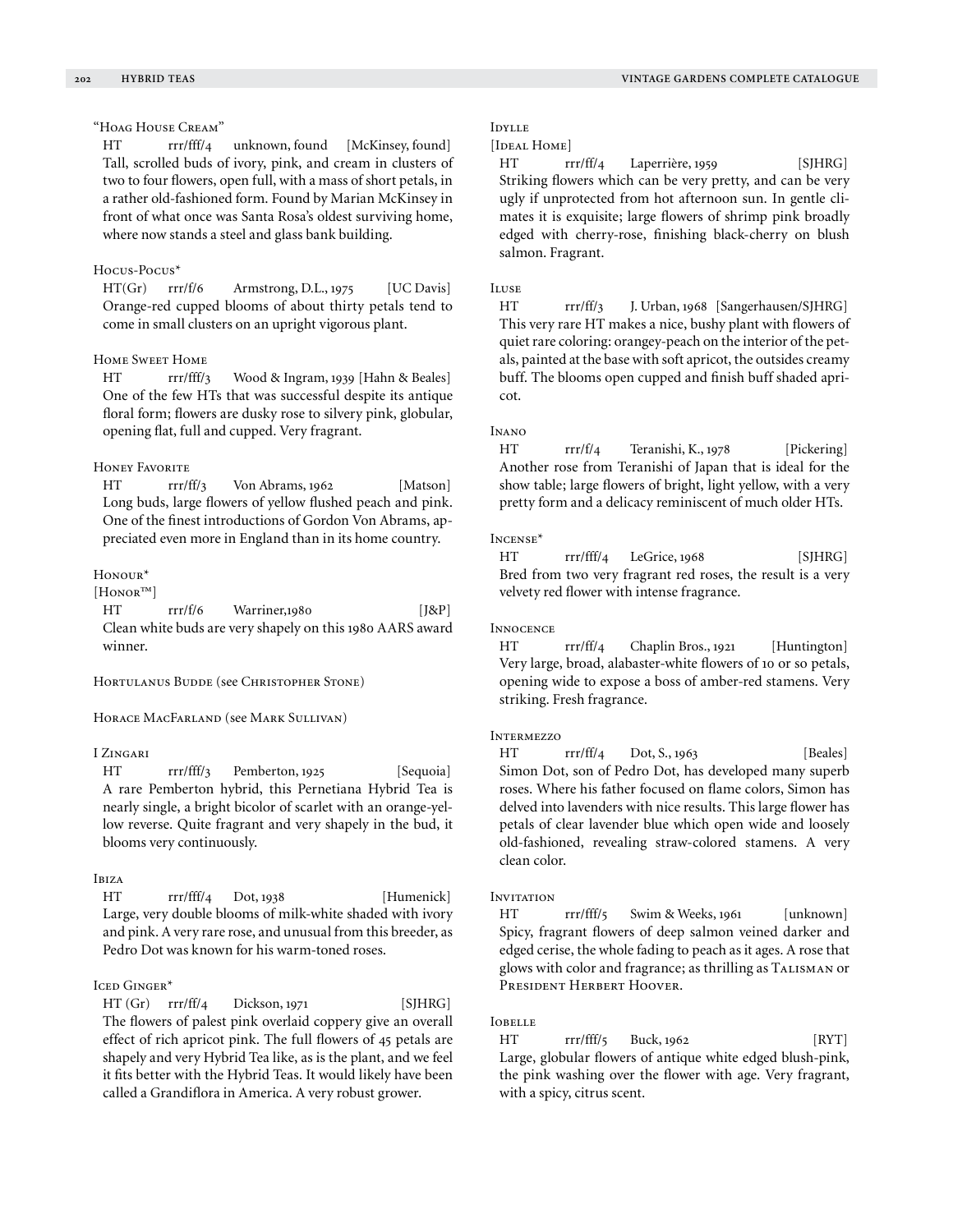# Irene Churruca\*

# [GOLDEN MELODY]

HT rrr/fff/4 La Florida, 1934 [Beales] Large petals of pale creamy buff shade to golden apricot at the heart. A flower of immense beauty and complex fragrance. A great, lost classic that has been revived by Peter Beales' nursery.

#### Irish Crème\*

HT rrr/fff/4 Perry, 2000 [Regan] Rich tan to coppery brown flowers are shapely and elegant; a challenge for our favorite tan, JULIA's ROSE.

#### Irish Elegance

HT rrr/ff/5 Dickson, 1905 [Huntington] Who can resist the subtle charm of the single HTs? Once you've grown Irish Elegance you will become a convert. Its veined salmon-flame buds open peach, then fade to salmon-buff, creating a beautiful and very subtle effect.

## Irish Fireflame

HT rrr/fff/5 Dickson, 1914 [SJHRG] This single Hybrid Tea was developed by the same breeder but is more intensely colored than the famous IRISH ELegance; Irish Fireflame's flowers are also rather more nicely shaped. Salmon-pink shaded light yellow within and with deeper pink petal edges. Very fragrant.

#### Isabel de Ortiz

HT rrr/fff/3 Kordes, 1962 [unknown] Very large blooms of oval shape are a striking contrast of colors: rich rose red, reverse white, with a delicious fragrance. Not a very big grower.

## Isobel

HT rrr/fff/3 McGredy, 1916 [Humenick] Cupped single flowers with rolled petal edges, soft rose-pink with peach shadings, reversed apricot pink. Fragrant and very elegant.

#### Isobel Harkness

HT rrr/ff/4 Norman, 1957 [Oakland RG] Large, very double, bright yellow flowers of fruity fragrance. The plant itself is handsomely clothed with dark, glossy foliage. Seen recently in our travels in England, this is apparently still loved by many.

#### Ivory Tower\*

HT rrr/f/4 Kordes, 1979 [SJHRG] Perfectly high-centered blooms of near-perfect whiteness, just touched with a color that is almost indefinable.

"J. C. Flat Pink HT" (see September Morn)

HT rrr/ffff/4 unknown, found [Robinson; SRJC] Light clear pink, full of petals, opening flat and buttoned in the old style; a fine rose for a devotee of the old-fashioned.

#### J. Otto Thilow

HT rrr/ff/4 Verschuren, 1927 [HRG] Out of a famous parent rose, HADLEY, this is one of the most beautifully formed Hybrid Teas you can grow; rich rosepink, moderately large and very free-flowering.

## Jack Frost

HT rrr/fff/4 Howard & Smith, 1962 [Temple] Pointed buds of creamy white open to fragrant flowers. An abundant bloomer, one of our favorite white HTs, and well worth growing; this rose has been greatly and undeservedly neglected because its name had been used the previous year for a Floribunda, creating much unnecessary confusion among nursery owners and gardeners.

#### Jacqueline\*

 $HT$   $rrr/f/4$   $Hill$ , 1961 [Gould] Short pointed buds with turkey red flowers of about 30 petals, 4 to 5 inches wide; nice, exhibition form; moderate fragrance; glossy foliage on a vigorous well-branched growth. JACQUELINE does not appear in the American Rose Annual for 1960–1962, we suspect because it was a cut-flower rose. According to the donor of this rose, Diana Gould, Jacque-LINE was named for Jackie Kennedy, who wanted the name to be JACQUELINE BOUVIER, which, however, was rejected by the breeder as inappropriate.

JACQUES PORCHER\*

HT rrr/fff/5 Guillot, 1914 [Guillot] Delicate-petaled flowers of ivory to cream, often tinted palest pink; this is the sort of coloring we find in such roses as Ophelia and Gruss an Aachen, and the tints make for a very lively and interesting white rose.

## Jadis

[FRAGRANT MEMORY]

HT rrr/ffff/6 Warriner, 1974 [J&P] An elegant rose of very high-pointed, spiraled buds, deep pink fading to rose-pink, very fragrant; so nice, in fact, that it has recently been reissued in the United States under the new name FRAGRANT MEMORY. We prefer the original French name, which means "once-upon-a-time."

## Jakaranda\*

[JACARANDA]

HT rrr/fff/6 Kordes, 1985 [Hortico] Rich deep pink to cerise flowers of beautiful sculpted form open to broad wavy bowls of petals that are heart-shaped. Excellent fragrance and nearly thornless stems make this cut-flower favorite from Europe well worth growing out of doors.

#### Jamaica

HT rrr/fff/5 Lindquist; Howard Rose Co, 1965

[SJHRG/Leloy]

A delightful offspring of CHARLOTTE ARMSTRONG, JAMAIca's bright cherry-vermilion, semi-double flowers open wide and offer a sweet perfume.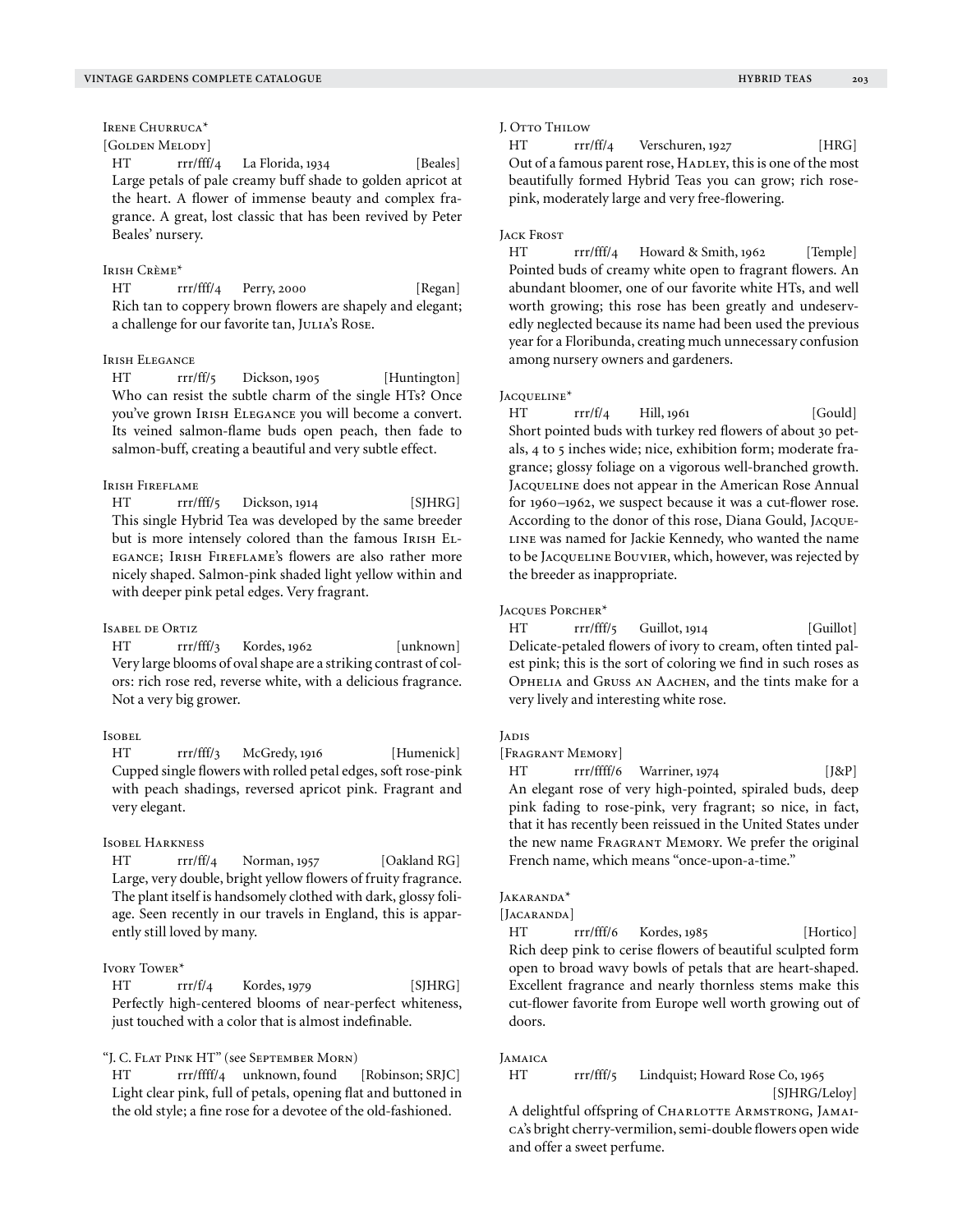# Jan Abbing

HT rrr/fff/6 Tantau, 1933 [SJHRG] This might perhaps have been considered a Grandiflora had it been introduced in the 1960s as it is a tall grower, large of flower, producing broad clusters of blooms, terracotta-rose with a faint orange underglow, orange at the base and veined with rose pink. A child of COLUMBIA and ÉTOILE DE HOLlande.

## **JANET**

HT rrr/fff/5 Dickson, 1915 [Sangerhausen/SJHRG] Refined flowers are rather old fashioned in form, globular and packed with petals, soft peachy-buff shaded peach pink pale apricot. There is a porcelain quality about the petals and a sharp Tea scent.

#### Jantzen Girl

HT (Gr) rrr/f/5 Von Abrams, 1961

[Derer; Bush's Pasture Park]

A Von Abrams original which hails that American icon, the diving swimmer with the skin-tight suit. Von Abrams worked in Oregon where the Jantzen company was based. Full buds with flat, long petals are intense Chinese red, the deepest shade of lacquered scarlet.

#### Jean Coté

## [JEAN NOTTÉ]

HT rrr/fff/3 Gaujard, 1936 [SJHRG] Oval buds of lemon curd washed apricot open to large, globular flowers of refined distinction. Tea-rose scented. A very rare treasure from the San Jose collection. We previously listed this as JEAN NOTTÉ, under which name it came to us, which was an early Pernet-Ducher HT. We do believe this to be the correct appellation.

#### Joanna Hill

HT rrrr/fff/4 Hill, 1928 [Huntington] A seedling of MME. BUTTERFLY, the OPHELIA sport, and as elegant as both; creamy yellow blushing orange at the base of the petals. The tall, scrolled buds and rolled petal edges are pure HT perfection. A grandmother of Peace.

#### John F. Kennedy

HT rrr/fff/4 Boerner, 1965 [J&P] A famous white rose of glistening pure whiteness, underscored by a slightly greenish undertone. Fragrant, long lasting, and still worth growing.

## JOHN S. ARMSTRONG

# ["LYON CEMETERY RED"]

HT (Gr) rrr/f/6 Swim, 1961 [ARE] Deep, saturated crimson-scarlet, very double and weatherproof flowers, a vigorous grower and very productive. The color does not "blue" with age.

#### Johnnie Walker

HT rrr/fff/6 Fryer's Nsy., 1982 [Hortico] Subtlely colored, apricot-orange to buff flowers with a rich, fruity fragrance. Blooms in clusters, but with the habit of a Hybrid Tea. A fine garden rose.

## Jolly\*

# [Lustige]

HT rrr/fff/6 Kordes, 1973 [unknown] Copper-red with a yellow reverse, JOLLY's elegant, high-centered blooms have a fruity fragrance, and make a very joyous display in the garden. It is a strong grower and a very rapid rebloomer.

#### Josephine Bruce

HT rrr/f/4 Bees, 1949 [Hortico] Deep crimson-scarlet blooms burnished with black on the outer petals, unfading and retaining the bright touch of scarlet to the end.

## Julia's Rose

HT rrr/f/4 Wisbech Plant Co., 1976 [Huntington] Flowers of parchment-tan with buff and peach tints; a most oddly colored rose of great beauty. Not a prolific bloomer but steady throughout the year, and the color is reliable from season to season. We recommend planting this rose in groups of three to five to make a fuller effect and allow for picking.

#### **JULIET**

HT (HP) rr/fff/2 Paul, 1910 [Pickering] Though classed as a Hybrid Perpetual when introduced, this is a cross between an HP and a Hybrid Tea seedling, qualifying it as an early HT. It certainly displays many strongly HP traits, but in the same way that other early Hybrid Teas, like the Marchioness of Salisbury do. Most extraordinary is its color: blood red shading to crimson with a reverse of orangey-buff to gold. One of a kind.

#### June Bride

HT (Gr) rrr/ff/6 Shepherd, 1957 [Pickering] Three famous parents went into the creation of this unusual rose: MME. BUTTERFLY, NEW DAWN, and CRIMSON GLORY. It most resembles the first, with its creamy white flowers edged pink, but is a very vigorous grower with a fresh scent.

#### Just Joey

HT rrr/fff/4 Cant, 1972 [Hortico] Richly tinted, very large flowers of orange-apricot, often pale peach, fragrant and floriferous. A plant that needs time to fill in and appear bushy, but worth waiting for as it serves well in a mixed planting.

#### Justitzrat Dr. Hessert

HT rrr/fff/5 Lambert, 1919 [Sangerhausen; SJHRG] Large, oval flowers of silken finish, pale pink deepening to rose-salmon at the heart of the bloom, tinted yellow inside. This old Hybrid Tea from Lambert is exceedingly fragrant with a blended perfume of Tea rose and Damask.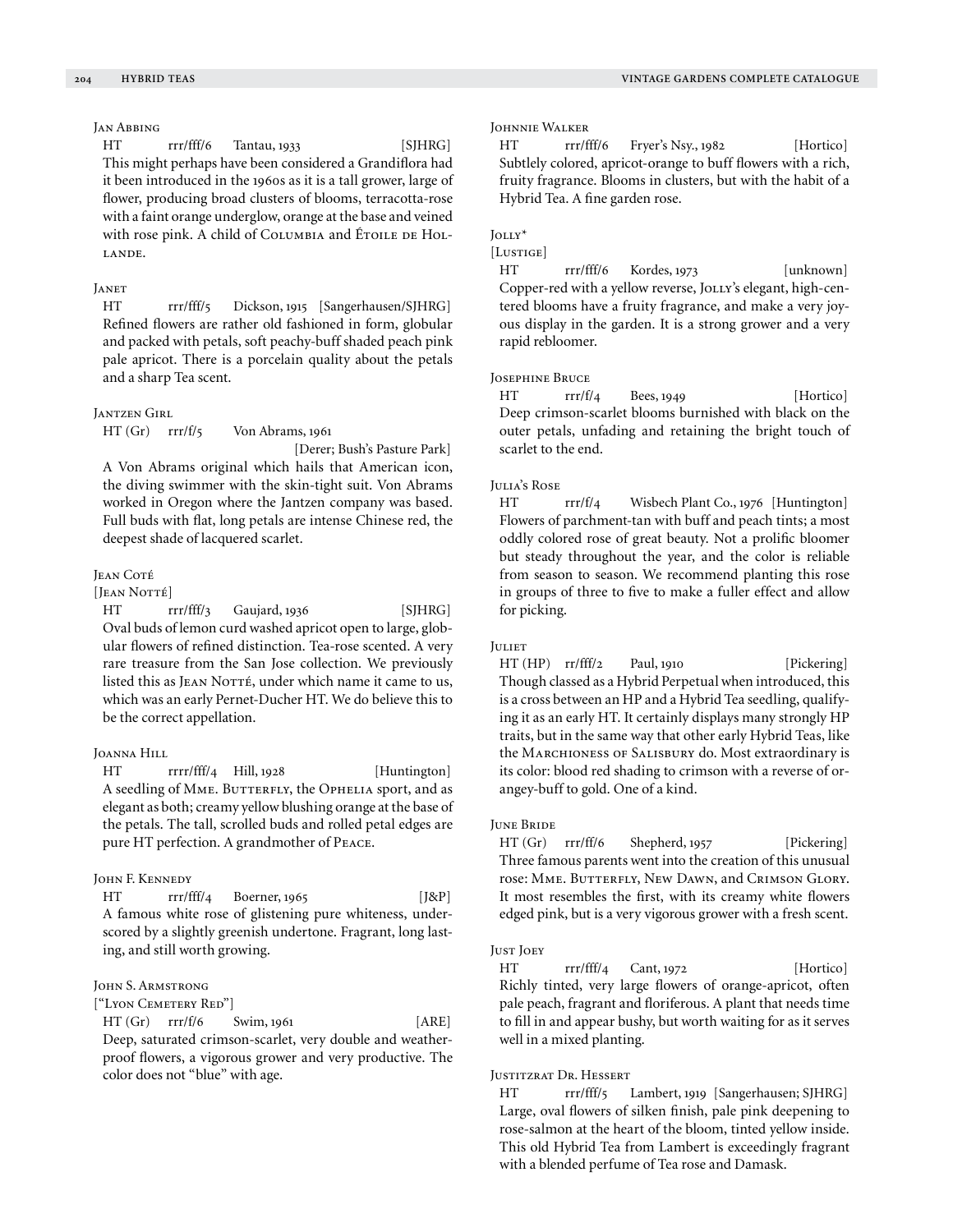Kaiserin Auguste Viktoria

HT rrr/fff/4 Lambert, 1891 [Pallek] Lemon-white flowers of a hundred petals, elegantly scrolled and swirled with an intense fragrance. An early Hybrid Tea out of LADY MARY FITZWILLIAM, and still one of the very best. Its climbing form is one of the very finest climbing HTs.

## Kardinal

HT rrr/ff/5 Krause, 1934 [Rupert] Broad, full formal blossoms, cardinal red, a bright, true color that is neither dark nor light, are very regularly formed and make superb cut flowers.

## Karl Herbst

## [RED PEACE]

HT rrr/fff/4 Kordes, 1950 [UC Davis] This seedling of Peace is very similar in form to its famous parent; large crimson-scarlet blooms of intense saturation, very fragrant, on a compact and strong grower.

# Katherine T. Marshall

HT rrr/fff/4 Boerner, 1943 [UC Davis] Very large clear pink blooms with cherry-pink reverses, made luminous by the golden petal bases. This one was an AARS winner in 1944 and ought still to be grown today.

#### Kathleen Mills

HT rrr/fff/4 LeGrice, 1934 [Manners] Nearly single blooms of light pink with silvery highlights, the reverses of the petals colored deep rose-pink, making an elegant contrast in the opening bud.

#### Keepsake\*

## [ESMERALDA]

HT rrr/ff/6 Kordes, 1981 [Hortico] This plant is of very roboust upright healthy growth. The buds are very large, urn-shaped and pointed, with a moderate fragrance. There is something very traditionally roselike in the coloring; a variable mix of pink shades with a touch of white.

## Kentucky Derby

HT rrr/f/6 Armstrong, 1972 [UC Davis] A seedling of John S. Armstrong with its parent's vigor, dark red color and toughness all exaggerated, but its fragrance diminished. A good cut rose and one for a difficult climate or soil, but not a first choice.

# **KILLARNEY**

HT rrr/fff/5 Dickson, 1898 [Huntington] Clear pink touched claret-pink around the edges and soft salmon at the petal bases. The sport parent of a group of roses that reigned supreme early in this century.

#### King's Ransom

HT rrr/ff/6 Morey, 1961 [J&P] A very fine yellow rose of lasting deep golden-yellow, exquisitely formed and fragrant. A bit vigorous, but give it a tough site to restrain it and it can be perfect. AARS, 1962.

#### Kolkhoznitsa\*

HT rrr/fff/4 Sushkov, 1957 [SJHRG] Bicolored blooms of lilac pink and peach pink make for an unforgettable picture. The flowers of this 1950s Russian bred rose are exceptionally fragrant, and though sometimes rather disorderly in form, can open to utter perfection when well grown.

Kölner Karneval (see Blue Moon)

Konrad Adenauer—*Missing from our collection.*

## Kordes' Perfecta\*

HT rrr/fff/4 Kordes, 1957 [unknown] Blush pink to cream blooms are edged in soft carmine-rose, often this color intensifies to a bright carmine red, making a very sharply defined floral form. The blooms are overlarge, very broad and rounded and jammed with petals that roll their edges seductively backward.

L'Oréal Trophy\*

[ALEXIS]

HT rrr/ff/6 Harkness, 1981 [SJHRG] Exactly like its sport parent Alexander except that the color is much softer, a very pleasing golden orange. L'Oréal Trophy has a great following in Europe and deserves to be grown more here.

## LA CANADIENNE<sup>\*</sup>

HT rrr/ffff/6 Morey, 1967 [SJHRG] Intenesly fragrant apricot blooms are long budded and shapely. Although only semi-double the flowers hold their shape well. A seedling of the the Large-Flowered Climber ROYAL SUNSET. How this has escaped popularity in the age of apricot roses is anyone's guess.

## La France

HT rrrr/fff/3 Guillot fils, 1867 [Robinson, collected] Silver-pink, reverse bright pink, the petals rolled back at the edges, well scented. La France and its sports are slow to build up size and are rather light-wooded. In time you will have a lovely compact shrub of 3.5' to 5', blooming continuously. Popularly christened "the first Hybrid Tea," La France is honored as such by many who wish to establish historic collections.

#### La Iolla<sup>\*</sup>

HT rrr/fff/4 Swim, 1954 [RU/ARE] Cream-tinted pink blooms are shaded lilac pink on the edges; the color combination of this rose doesn't sound unusual, but to experience it is quite surprising. The very large and shapely flowers tend to be centered with pale apricot with a cool outer halo of lilac.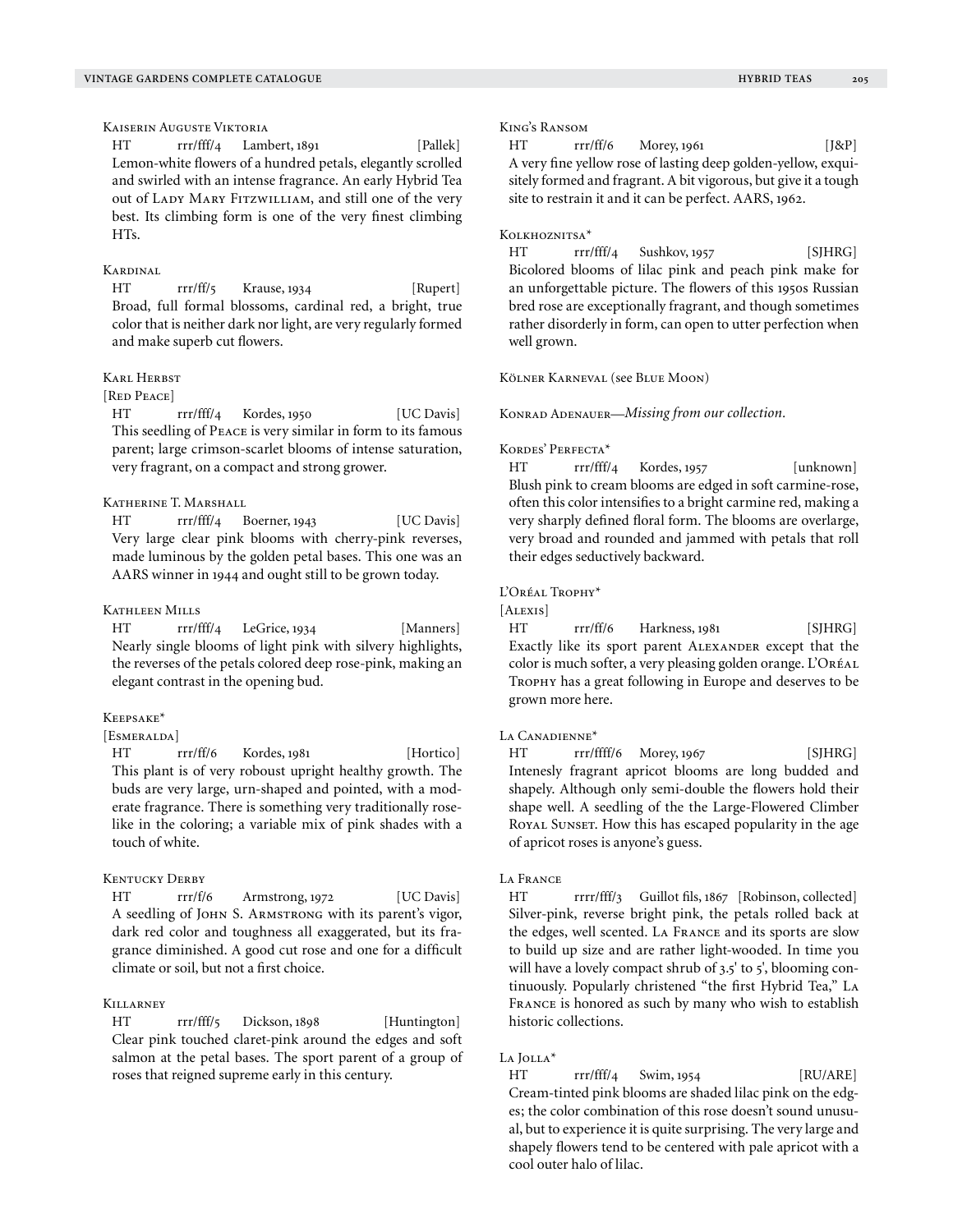# La Parisienne

HT rrr/fff/3 Mallerin, 1936 [Sangerhausen/SJHRG] Beautiful, broad cupped flowers, stained dark pink in the bud, opening golden yellow to apricot with buff shadings, these have a translucent quality. We are suspicious about the identity of this rose, which according to descriptions when introduced was "orange-coral," but need to observe and study this more.

#### La Tosca

HT rrrr/fff/5 Veuve Schwartz, 1901 [Lykke] Shell pink, darker on the reverse and toward the center of the flower, of delicious scent, large-flowered and vigorous, La Tosca is a rose of stature. It has a quality reminiscent of older roses; a fine-textured, graceful flower.

# Lady Alice Stanley

HT rrr/fff/3 McGredy, 1909 [Beales] Oval buds of orange-red open to very cupped, warm pink flowers, deeper on the reverse. They are very double and sweetly scented.

#### Lady Barnby

HT rrr/fff/3 Dickson, A., 1930 [Beales] Flowers are elegant in the opening stages with many deep rose-pink petals, yellow at the bases. They open to broad blooms of light rose pink, revealing yellow stamens and the warm petal bases. Very sweet Damask fragrance.

#### Lady Belper

HT rrr/fff/4 Verschuren; Gregory, 1948 [Beales] Lovely flowers of sculpted form, with pretty buds that open to regular rosettes; LADY BELPER's flowers are a nearly pure, unshaded tint of apricot yellow, similar in tone to the old Noisette rose Bouquer D'Or. Fragrant and very worthy.

#### LADY ELGIN<sup>\*</sup>

HT rrr/ffff/5 Meilland, 1954 [UC Davis] Elegant scrolled flowers of golden-apricot, often shading to rich melon color; this very fragrant variety has long been a favorite of ours. Its drawback has always been a tendency to die back at the end of the winter. Still we cherish it.

## LADY FORTEVIOT

HT rrr/fff/3 Cant, 1926 [Moorhead; SRJC] Deep golden yellow overlaid with orange-vermilion, scented of the *Rosa foetida* pungency mixed with fresh fruit. So striking that it evokes raves from the visitors to our garden. Flowers come on rather long stems, ideal for cutting. Finally we are able to offer the bush form of this popular rose, after growing the climber for many years. We received this from Nancy Moorhead at the Santa Rosa Junior College.

## LADY HUNTINGFIELD\*

HT rrr/fff/4 Clark, 1937 [Descanso/Mooney] Very lovely scrolled buds of apricot yellow open to cupped blooms of a very tender shade of peach. A treasure from the Australian breeder Alister Clark, and an excellent rose in California gardens.

#### Lady Luck\*

[formerly sold by us as LUCKY LADY]

HT rrr/fff/6 Miller, 1956 [UC Davis] Long-pointed exhibition-form buds that blend from pale to deep pink exude an intense damask fragrance. Formerly confused by us with LUCKY LADY.

## Lady Mary Fitzwilliam

["J. Otto Rip-off," "McNear Pale Pink HT"]

HT rrr/fff/3 Bennett, 1882

 [Robinson/Sherman; Beales] A lovely rose with soft, pure pink flowers, high centers, incurved petals and a satiny finish, LADY MARY FITZWILLIAM is also a very famous rose among breeders, the parent of many lines of later Hybrid Teas.

# Lady Sylvia

HT rrr/fff/4 Stevens, 1926 [Huntington] The light pink sport of the creamy pink MME. BUTTERFLY; in most seasons indistinguishable from her parent and equally worth growing. I would warn that few gardeners will be able to distinguish these two varieties unless they are grown in a greenhouse.

#### Lady Ursula

["False Mme. Leon Pain"]

HT rrr/fff/5 Dickson, 1908 [Robinson collected] Creamy cameo pink on high-centered blooms with rolledback petals. Horace McFarland called it "... one of the most dependable roses in any garden."

#### LADY WENLOCK\*

HT rrr/fff/4 Bernaix, 1904 [Sangerhausen] Soft, clear pink flowers are full and very shapely, edged in peachy-apricot and very richly scented of Damask. A strong grower, and very typical of the subtle pinks that preceeded the Pernetianas.

#### LADY X

HT rrr/ff/6 Meilland, 1965 [Hortico] Very tall plants topped with elegant scrolled blooms of silvery lavender, making great cut flowers, but a bit disappointing in the fragrance department.

#### **LAGERFELD**

HT rrr/fff/6 Christensen, 1986 [Hortico] Long conical buds that are rather formless when open are a delightful, clean lilac-blue tint and very fragrant.

# $LAT$

HT rrr/ff/3 Pal, 1933 [Sequoia] A wonderful old HT with very understated coloring, this bicolor is an odd creamy-peach with a deep ruddy pink reverse. The colors are rather foggy. Nice fragrance; a very twiggy shrub.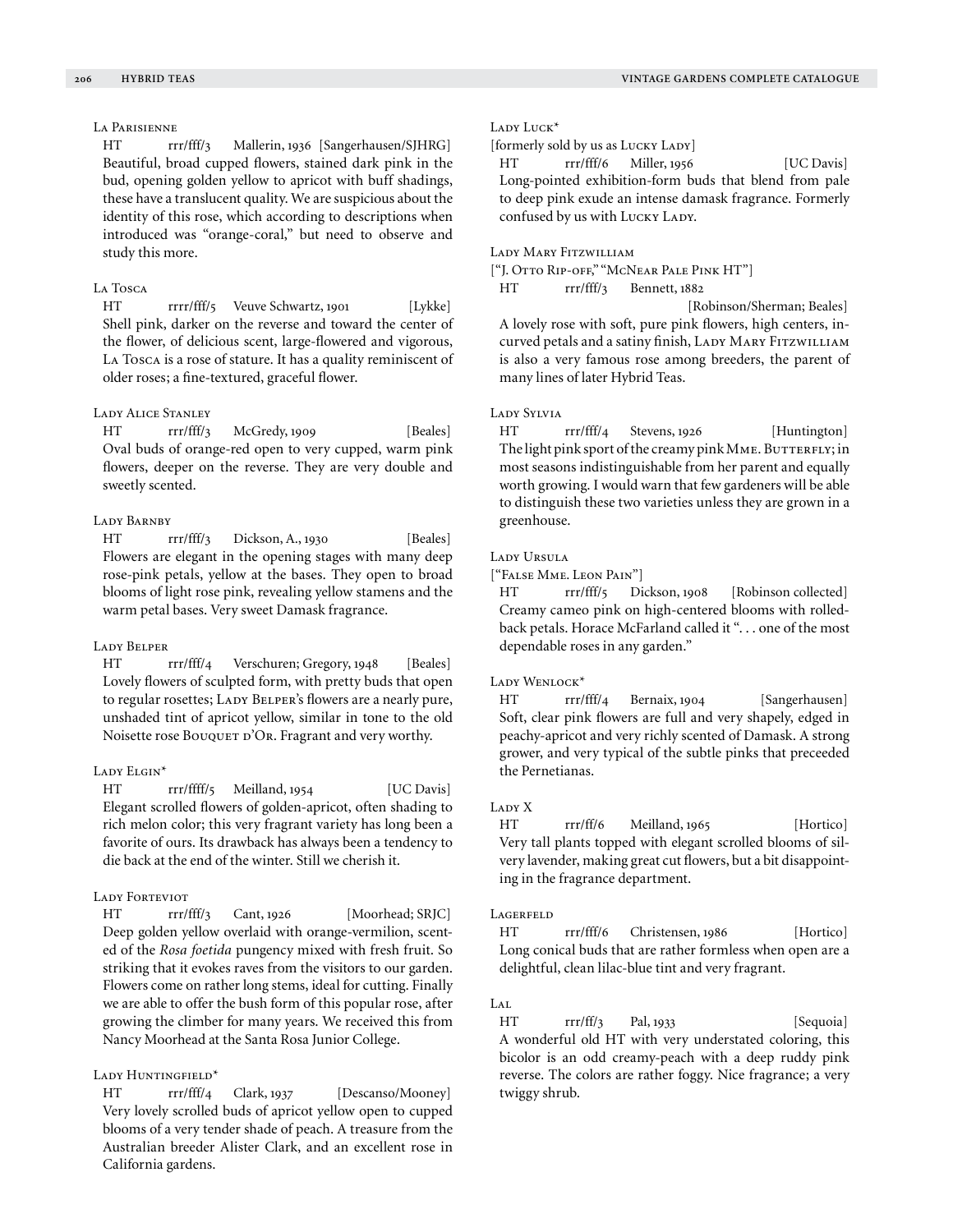Laurent Carle\*

["Zeiber House Red"]

HT rrr/fff/5 Pernet-Ducher, 1907[Robinson, found] This rose was found on the old Korbel estate. A massive open globe of dark rose crimson, silvery rose on the reverse, deepening to royal purple; the whole making a crowded, muddled, folded mystery with a strong red-rose fragrance! We now believe this to be LAURENT CARLE from Pernet-Ducher.

# Lavonde

HT (Fl) rrr/fff/3 Rennie, pre-1994 [Rupert; Rennie] Kim Rupert sent us this introduction from the Canadian hybridizer Bruce Rennie, which has been used in the florist trade; smallish flowers, which in our opinion do not merit calling it a Floribunda, of several shades of lavender, beautifully scrolled and lasting well, as befits a florist rose. Quite fragrant.

# "Legacy of Elizabeth Moore"\*

HT rrr/fff/5 found, unknown [SJHRG] Cupped and reflexed blooms of glowing peach pink, deeper on the reverse, have exceptional poise, great fragrance and adorn a tough and easy plant. Just the sort of qualities an old survivor ought to have.

## **LEGENDARY**

HT rrr/fff/5 Von Abrams, 1962[Bush's Pasture Park] A superb large-flowered pink with great fragrance; one of the forgotten treasures introduced by Gordon Von Abrams.

#### "Legion"

HT rrr/fff/3 unknown, unknown

[SJHRG/Sangerhausen]

We wish this were indeed what it came as, a deep red HT bred from HADLEY in 1920 by Towill of Pennsylvania, but we add to the ranks this unknown rose-pink HT of circa 1925- 1935. The flowers are lovely, cupped and strongly scented of fruit and Tea rose, similar in color to Mrs. JOHN LAING.

#### Lemon Sherbet

[sport of Florence]

HT rrr/ff/6 Kern, 1973 [Hortico] Large, oval buds open to lemon-cream flowers with rolled petal edges and finish broad and crown-like fading to cream with a lemon blush center.

## Lemon Spice

HT rrr/ffff/6 Swim; Armstrong, 1966 [UC Davis] One of Herbert Swim's seedlings introduced by Armstrong when Swim was working with O. L. Weeks; this lemon-yellow rose fades to cream goblets, with a strong, fruity-spicy scent. Lemon Spice deserves an award for fragrance, yet has never been recognized. See also SUNDAY LEMONADE, a cream sport.

#### "Léonie's Apolline"

HT rrr/fff/1 unknown, found [Bell, found] Believed by Léonie Bell to be the Bourbon rose APOLLINE, this early HT is reminiscent of La France, with high-centered flowers in a purpley-pink with lavender-pink reverses. Strong, stout, compact, and quite floriferous. A lost beauty.

## LEONIE LAMBERT<sup>\*</sup>

HT rrr/fff/5 Lambert, 1913 [Schultheis] This is why I love pink roses: the pale rose-blush of this flower reveals the perfect form in a way that no other color could do. Very large, very broad flowers full and loose with rolled petal edges.

## LIEBESGLUT\*

[Crimson King]

HT rrr/ffff/3 Kordes, 1943 [Sangerhausen] A seedling of CRIMSON GLORY, often considered inferior, this very double, half globular flower is even more fragrant than its parent. It is quite dwarf, but covers itself with upfacing bowls of densely packed petals. Deep, dark crimson.

#### Lilac Time

HT rrr/fff/1 McGredy, 1956 [RYT] High-centered flowers of a bluey-lavender-lilac; this keeps well until fading. A moderate grower, it provides a good garden display.

LILY DE GERLACHE—*Missing from our collection*.

## Lily Pons

HT rrr/fff/6 Brownell, 1939 [Pallek] The Brownells produced this very double cream-white rose from a series of crosses between large flowered climbers, including Glenn Dale and Mary Wallace. Lily Pons, the French soprano who thrilled audiences during the Great Depression, also had a town in Maryland named for her.

#### Limelight

#### [GOLDEN MEDALLION]

HT rrr/fff/6 Kordes, 1984 [Hortico] In our coastal climate we are sometimes treated to the limegreen shades produced by this large, otherwise clear yellow flower, but they are evanescent. Always very fragrant.

#### Lissy Horstmann

HT rrr/fff/1 Tantau, 1943 [RYT] Lissy never ceases to thrill visitors to our garden with the intensity of her scarlet-red blooms. She is a short grower, taking her habit from her parent, the great rose HADLEY.

#### Literary Giant

HT rr/fff/5 Clements, re-intro 1991 [Heirloom] Light pink with lavender shading and cream petal bases, quite nicely perfumed. A rose of immense floral proportions, very globular, of fine petal texture, often not opening altogether. Although LITERARY GIANT was brought over recently from China, we doubt that this rose is ancient.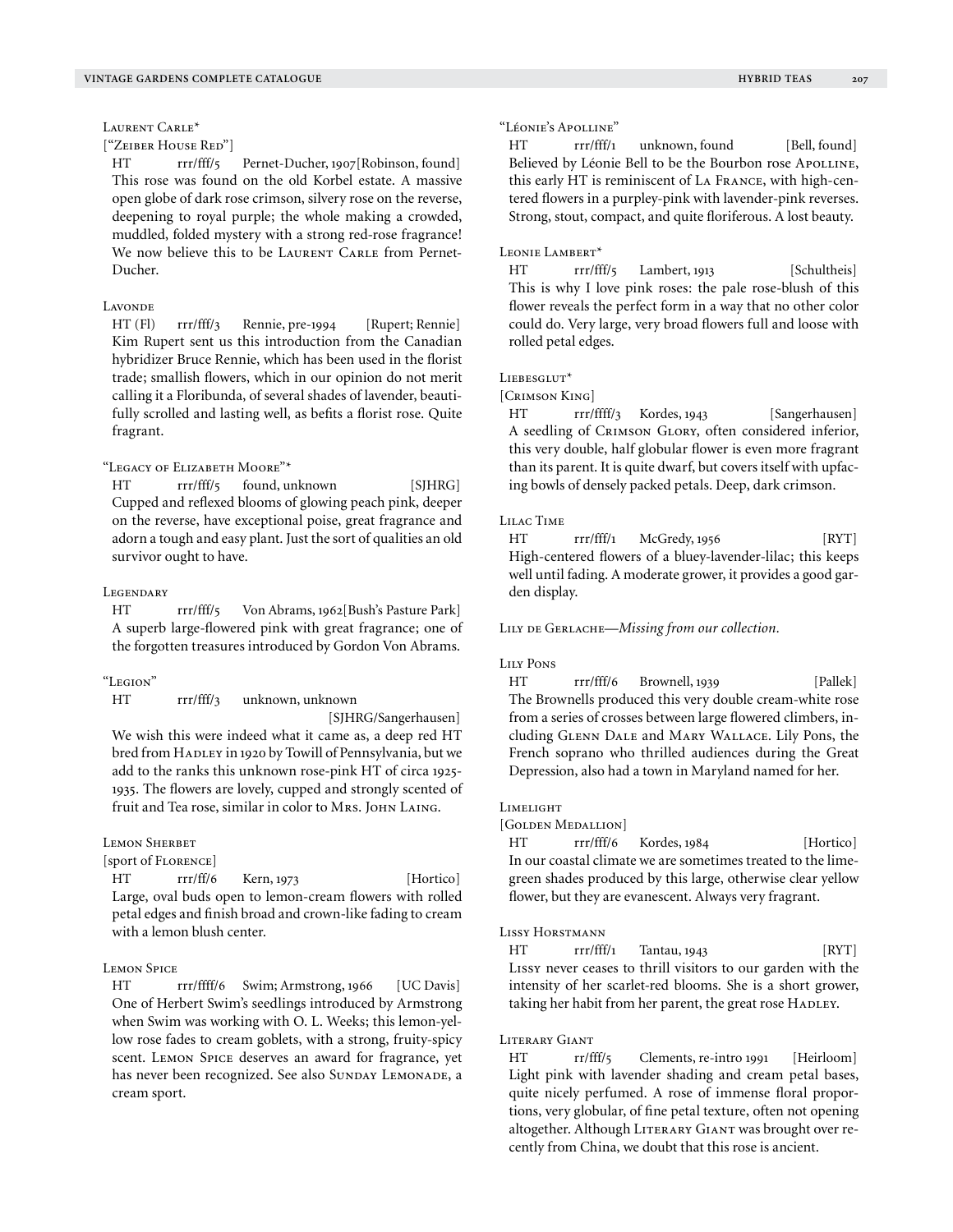# Living

HT r/fff/5 Lammerts, 1957 [Humenick] Spicy-scented, red-orange urn-shaped buds, reverse streaked with copper. A most elegant rose with a bushy habit, making the very best of garden plants.

#### LOETA LIGGETT

HT rrr/fff/4 Liggett, 1984 [SJHRG] This sport of Duer intensifies the glowing salmon-pink of its parent, with rose pink reverses. Both DUET and LOETA LIGGETT are among my favorite Hybrid Teas because of their short, compact, bushy habit and abundant flower displays.

# Lolita\*

HT rrr/fff/4 Kordes, 1973 [SJHRG] Very sweetly perfumed flowers of rich apricot paling to soft melon yellow and buff.

#### Los Angeles

HT rrr/fff/5 Howard, 1916 [Sequoia] Warm salmon-coral blooms with a golden heart, very fragrant, very floriferous, and very difficult to propagate. This must be the most intractable rooter in the rose world, and we are as yet unable to provide own-root plants. We hope to have a grafted crop of Los Angeles to offer in the future. Please be patient.

## Los Angeles Frost

HT rrr/fff/5 Robinson, 1989 [Robinson] The elegance of an early Hybrid Tea in a new introduction from Phillip Robinson. Los Angeles Frost bears exquisitely formed flowers of soft ivory to ivory-pink, warmed with pale apricot at the petal bases. The plant is moderate to tall growing with handsome, dark foliage.

## Lötte Gunthart

HT rrr/ff/6 Armstrong, 1964 [Oakland RG] Very large peony-formed flowers of cherry-scarlet. LÖTTE GUNTHART is old-fashioned in its floral form but thoroughly modern in its tall vigorousness. Named for a famous Swiss flower painter.

## Louis Bourgoin\*

HT rrr/ff/4 Gillot?/Guillot?, 1921 [Guillot] Two elegant rose parents went into creating this soft pink beauty; JONKHEER J. L. MOCK and FRAU KARL DRUSCHKI. Scrolled flowers of high-centered form are full and long lasting.

# Louise Joly\*

HT rrr/fff/3 Buatois, 1922 [Sangerhausen] A charming reddish-pink rose, long budded and elegant, this fragrant seedling of MME. EDOUARD HERRIOT offers a warm blend of colors that tone toward tomato pink.

## Loving Memory\*

[BURGUND '81]

HT rrrr/ff/4 Kordes, 1983 [Pickering] Rich medium crimson buds of compact exhibition form are only lightly fragrant but are produced in abundance on a healthy plant.

## Lowell Thomas

HT rrr/ff/6 Mallerin, 1943 [UC Davis] Strong, deep yellow blooms of handsome form and refreshing scent make excellent cut flowers, fading to canary yellow with time. AARS, 1944.

## Lucie Marie

HT rrr/fff/3 Dickson, 1930 [SJHRG; Sangerhausen] Coral yellow blooms veined orange shaded warm pink, Lucie Marie's flowers are charmingly formed, with a spiral center, large and scented of fruit and Damask rose. Glossy foliage.

## Lucky Lady\*

["Grey Lady Pink"]

HT (Gr) rrr/fff/6 Swim & Armstrong, 1966 [UC Davis] A bicolor pink seedling of CHARLOTTE ARMSTRONG with light pink flowers, darker pink on the reverse, quite fragrant and a vigorous grower as are nearly all of CHARLOTTE's children. First rate for exhibition and cutting. AARS, 1967.

#### Lucky Piece

HT rrr/fff/4 Wyant, 1962 [Huntington] The punning name partially disguises the fact that this is a delightful color-sport of Peace, combining changeable, brassy tones of rose-pink, gilt, and bronze in a full, shapely, bowl-shaped bloom. Very fragrant. Growth habit is the same as its sport-parent: strong and stout.

# Lulu

HT rrr/f/3 Easlea, 1919 [Sequoia] Semi-double flowers that have the poise of a single; richly saturated rose pink with a carmine-salmon base. Eight petals in a crisp, crownlike array.

#### "Lundy's Lane Yellow"

HT rrr/fff/3 unknown, found [Lowery, found] An old Pernetiana of golden-salmon to clear yellow to straw, small but full and well-formed. Apple-green foliage abundantly covers this shapely shrub.

# Lydia

HT rrr/fff/4 Robinson, 1973 [Pickering] Intensely colored, saffron to chrome-yellow flowers that lose but little of their vividness with age; fragrant. The plant is compact and shapely and full of glossy foliage. This is one of the varieties I most recommend to customers seeking an unfading yellow Hybrid Tea.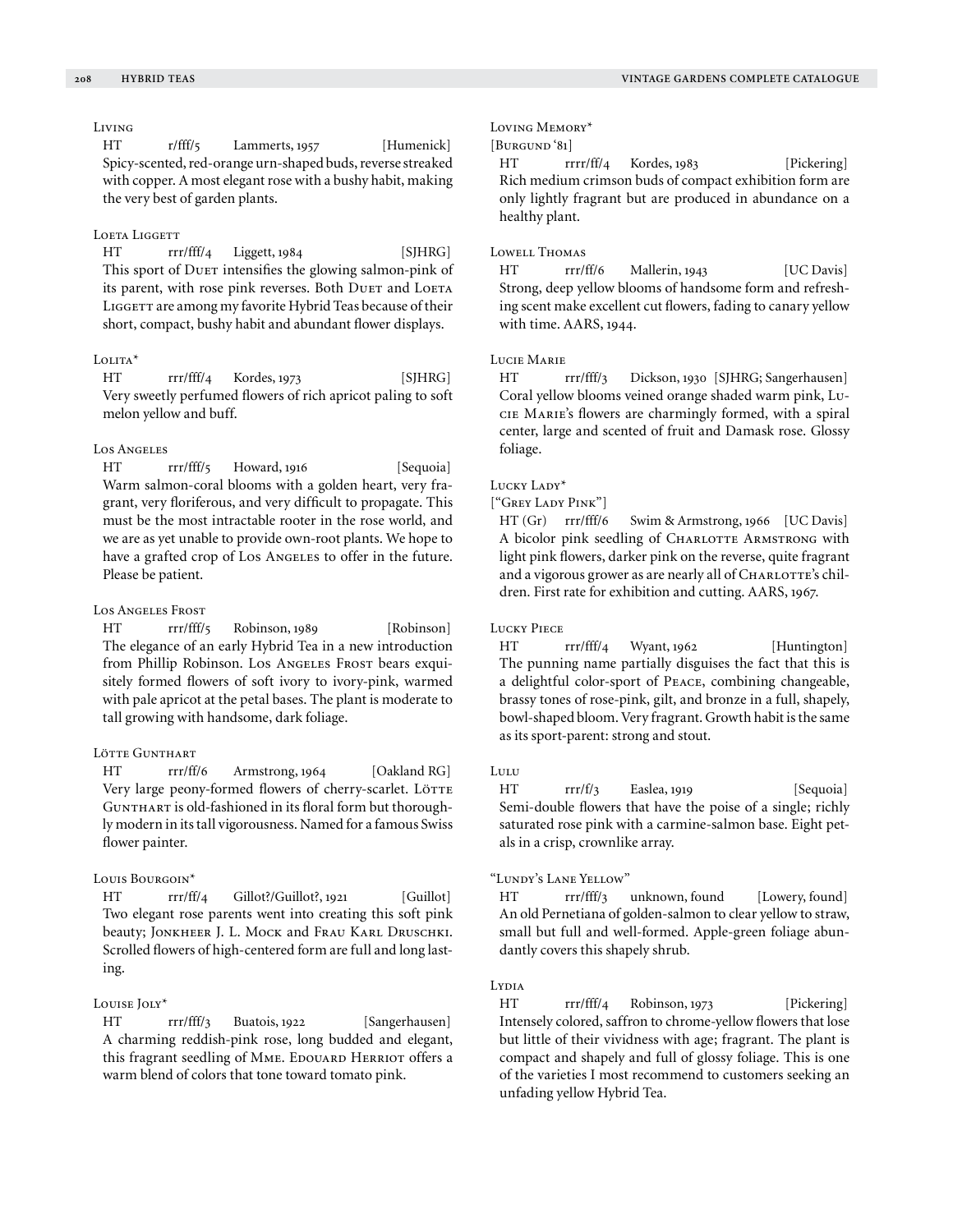## "Lykke Dazla"

HT rrr/fff/4 unknown, early 20th c. [Lykke] Loosely double, reddish-orange flowers with a yellow base and an intense fragrance of pomegranate juice. This came to us from the Lykke Nursery in Denmark as the old Pernetiana rose, DAZLA, and has been distributed in this country as Angèle Pernet, which we have received from two European sources.

## $M$ ADETTE\*

HT rrr/fff/4 Guillot, 1922 [Guillot] Early descriptions color this nasturtium red; meant in the sense of red-orange. This certainly is the color of old-fashioned nasturtiums in the bud. The globular blooms open cupped and reflexed, a lovely shade of orange-pink. Delightful!

MADONNA—*Missing from our collection*.

#### **MADRAS**

HT rrr/ff/4 Warriner, 1981 [Derer; Bush's Pasture] Broad, cupped flowers with high, spiraled centers, these very full blooms are bright rose pink, tinted with carmine and yellow. Very appealing.

## **MAESTRO**

HT rrr/f/3 McGredy, 1980 [Hortico] Another of Sam McGredy's Handpainted roses, its intense red and maroon marbling quite temperature-dependent for its effect. Red and white fight for space on the petal reverses. Who will win? Only the weatherman can predict the outcome.

## Maid of Honour

HT rrr/ff/6 Weddle, 1984 [Winkler] Large, scrolled flowers of pale apricot-peach blush, for some reason this does remind me of bridesmaids . . . could it be the dresses?

#### Mainz\*

HT rrr/fff/5 Leenders, 1930 [Sangerhausen] Tall pointed flowers of saffron-cream coloring, fading to ivory white; this delightful old Hybrid Tea is fragrant, vigorous and easy to grow.

MAJORETTE-Missing from our collection.

#### Maman Lyly

HT rrr/fff/5 Soupert et Notting, 1911

 [Sangerhausen/SJHRG] Long, oval buds open to cupped flowers of pale coral pink, deeper in the center, blended with primrose, once considered one of the most beautiful pink roses of all.

# Manou Meilland

HT rrr/ff/4 Meilland, 1979 [Pickering] Very full cupped flowers of mauve-pink, intensely colored and delicately scented; compact and low-growing; very floriferous. This is a Meilland rose one rarely ever sees.

#### **MARCELINE**

HT rrr/ff/3 Buatois, 1928 [SJHRG; Sangerhausen] This is a testament to the garden at Sangerhausen, for it is doubtful that this rose would survive except for the decades of preservation that have protected it in that great garden. A seedling of FRAU KARL DRUSCHKI with large-petaled flowers of rose red edged carmine, the petals rolling back and pointing in a three-cornered-hat effect. Central petals button on opening.

Marchioness of Salisbury—*Missing from our collection.*

#### **MARGARET**

HT rrr/ff/1 Dickson, A., 1954

[Sangerhausen/SJHRG]

Margaret was much admired in her day, I think in part for her name, but also for the delicately colored flowers, pale rose-pink edged deeper, blending to an orange-pink at the petal bases, the flowers round, pointed, unfurling with graceful imbrication.

## Margaret Anne Baxter

 $HT$  rrr/fff/4 Smith, 1927 [RYT] Very large, deeply cupped, very double white flowers tinted flesh. A remarkable white Hybrid Tea that should be in many more gardens.

#### Mari Dot

HT rrr/fff/1 Dot, 1927 [Korbel] The epitome of the Pedro Dot rose; fruity-scented flowers on a very compact bush, in a lush blend of warm colors; in this case bright salmon to salmon-pink on a peachy apricot base. Our mother plant offers few cuttings a year and we are likely to be back-ordered for some time, but MARI DOT is a rose well worth the wait.

## Maria Callas

[Miss All-American Beauty]

HT rrr/ffff/6 Meilland, 1965 [Pickering] Dark madder pink flowers with a smoky salmon undertone; long stemmed, very fragrant blooms in great abundance on a very tall plant which vies with QUEEN ELIZABETH in proportions and is more fittingly named for the famous diva than for an anonymous American girl. AARS, 1968.

#### Maria Peral

HT rrr/fff/4 Dot, P., 1941 [Sangerhausen/SJHRG] Every revival of a lost Pedro Dot rose is a triumph. This rose has colors similar to those of TEXAS CENTENNIAL, deep, ruddy pink and pale ochre on the reverse, the overall effect being of a glowing pale strawberry. Delicious scent.

#### Marian Anderson

HT rrr/fff/5 Lammerts, 1964 [Leloy/ARE] A deep pink rose, elegantly formed of great perfume, this seems an appropriate tribute to the great singer it celebrates.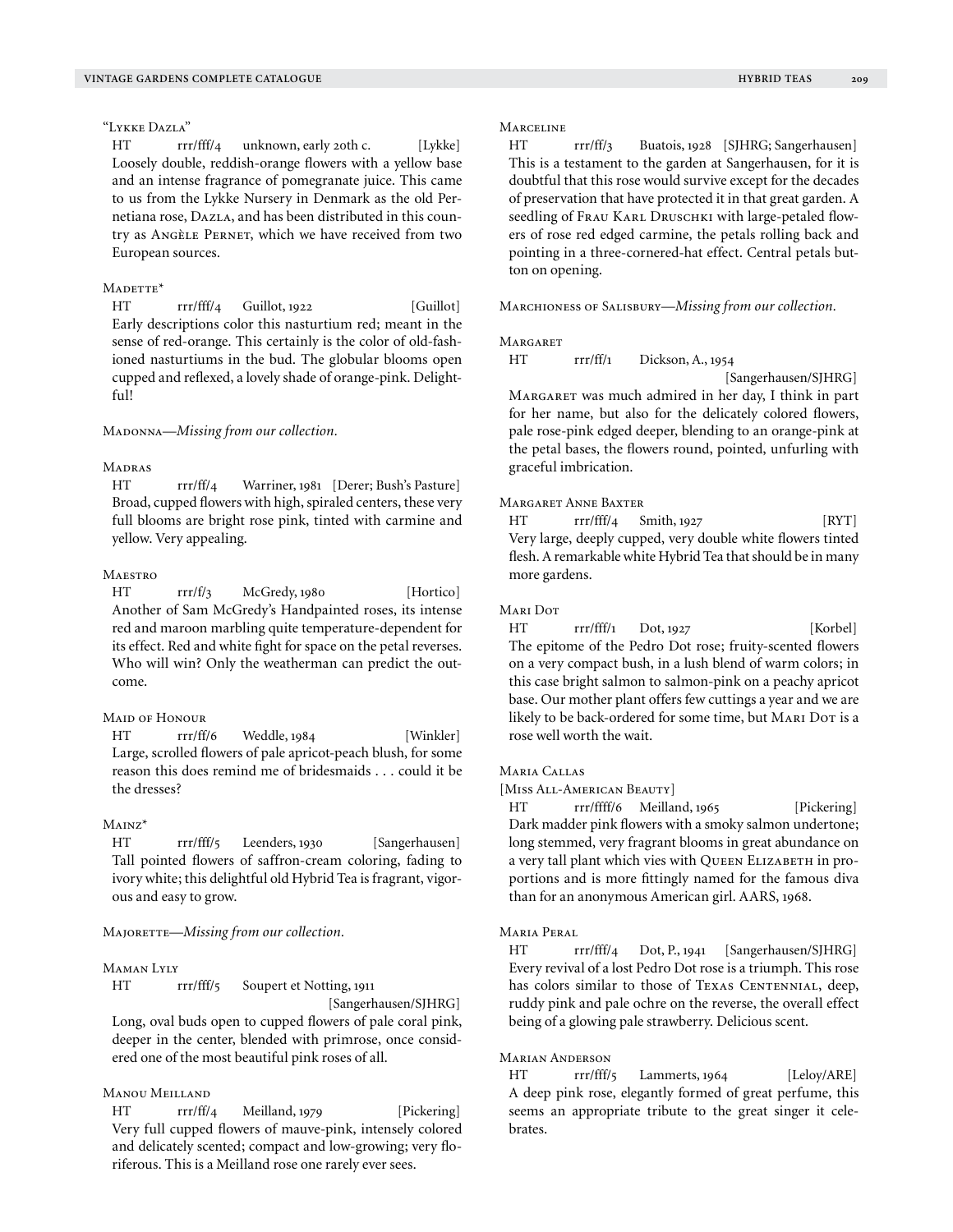# **MARIGOLD**

HT rrr/ffff/4 Lens, 1955 [Huntington] Honey-gold flowers with spiraled centers, edged and washed with salmon pink; very fragrant, with the excellent foliage and growth of its parent, Peace.

## Mark Sullivan

HT rrr/ffff/4 Mallerin, 1942 [Huntington] Vivid golden-orange blooms lighten to golden-yellow, veined and brushed with bright rose madder, intensely fragrant; vigorous in growth, with healthy, dark foliage. This has been sold as HORACE MACFARLAND in recent years.

## **MARMALADE**

HT rrr/fff/4 Swim & Ellis, 1977 [UC Davis] This bicolor of orange and deep yellow suits its name. Richly perfumed with a Tea rose fragrance, it is a vigorous, tall grower with fine cutting stems.

## Mary Margaret McBride

HT rrr/fff/4 Gaujard, 1942 [Roses Unlimited] Very large, shapely, double, warm pink flowers with good fragrance and rebloom; well deserving of its high awards. This has been a challenge for us to propagate and our own plant was in decline for some years. We expect better results in the coming seasons. AARS, 1943.

#### **MATTERHORN**

HT rrr/f/6 Swim; Armstrong, 1965 [Derer] A spotless rose of exceptional floral perfection, white with a cream petal base; despite its excellent foliage, this is a rose for exhibitors, more than for gardeners. Others like MOUNT SHASTA have all that plus great fragrance. AARS, 1966.

## Mauve Melodee

HT rrr/fff/4 Raffel, 1962 [Schultheis] Bright magenta buds open to cupped flowers of rosy-mauve with wavy petals; blessed with strong "lavender rose" fragrance it inherited from STERLING SILVER.

## May Miller\*

HT rrr/fff/4 E. G. Hill Co., 1911 [Sangerhausen] Those who know the roses JOANNA HILL and EDITH WILLKIE will revel in being able to grow this introduction from breeder E. G. Hill. MAY MILLER has all of the poise and seductiveness of these fine roses; large, egg-shaped blooms of delicate petal texture, shrimp pink tinted with apricot, edged in rose pink, with thinly rolled petal edges. Very sweetly scented.

# McGredy's Ivory

[PORTADOWN IVORY, "TREE FROG MCGREDY'S IVORY"]

HT rrr/fff/4 McGredy, 1930 [Tree Frog Nursery] Damask fragrance is the hallmark of this exceptional white rose. It is colored like antique porcelain with glowing yellow petal bases. We have long suspected that this was correctly named as we received it, and now feel we have sufficient substantiation to list it thus.

## McGredy's Scarlet

HT rrr/ff/4 McGredy, 1930 [Huntington] Large cupped flowers from pointed buds; shaded from scarlet to persimmon with a soft sheen. An unusual color, and one rarely seen in roses.

## McGredy's Sunset

[see also "OLD GOLD"]

HT rrr/fff/4 McGredy, 1936 [Beales] Shiny foliage, good vigor,and a very shapely blossom distinguish this rose from the imposter grown for many years in this country under this name. The flowers are high-centered, somewhat egg-shaped in the bud, opening to full waterlily blooms of soft golden yellow overlaid with orange and just faintly tinted with vermilion.

## McGredy's Yellow

HT rrr/ff/4 McGredy, 1934 [Huntington] A favorite of mine, this mannerly grower produces flowers of lovely design in a rich clear yellow without a trace of gold. Despite its age, still a very superior yellow for the garden.

#### **MEDALLION**

HT rrr/fff/6 Warriner, 1973 [J&P] Immense flowers of many furled petals in a deep goblet; pale amber-cream to apricot fading to baize with flecks of apricot and pink. Very fragrant and a great cutting rose. AARS, 1973.

#### **MEMORIAM**

HT rrr/fff/4 Von Abrams, 1961 [Edmunds] China-blush flowers are delicately colored, often appearing ivory-white but always revealing a hint of pink. Memoriam's flowers are among the most beautifully framed, though weather can wreak havoc on them. A classic!

#### **MERRY WIDOW**

HT rrr/fff/4 Lammerts, 1958 [Humenick] Raised from Mirandy, this Hybrid Tea has unique coloring; yes, it is a deep red but with a much more cherry glow to it than most crimson roses. On its own roots not an extremely robust grower, but excellent for a small garden.

Mevrouw G. A. van Rossem

["Karen Gustafson's #1"]

HT rrr/fff/4 Van Rossem, 1929

[Portland Rose Garden]

Archetype of the Pernetiana roses, a blaze of sunset tones, golden-yellow brushed with orange and amber, veined inside with red and flushed with bronze on the reverse; very fragrant. A strong, upright grower.

## Mexicana\*

HT rrr/f/4 Boerner, J&P, 1966 [Rulo/Derer] Very large blossoms of beautiful scrolled form, rounded and elegant, show their poise with a vivid bicoloring of deep bright red, reversed in silvery-white. The rolled petal edges draw particular attention to the color contrast. Not a heavy bloomer, but a prize winner.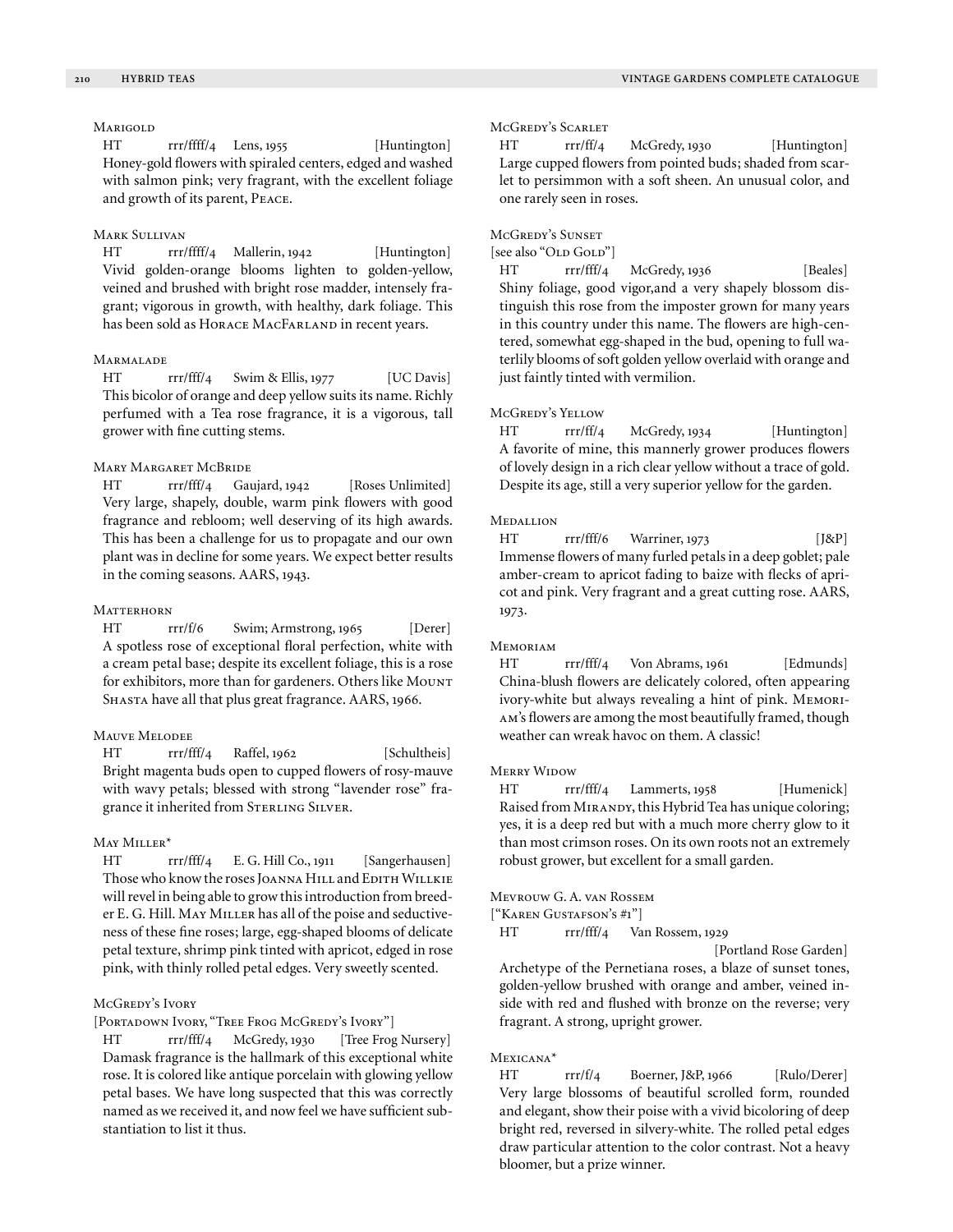Miami

HT rrr/fff/5 Meilland, 1949 [SJHRG] Appropriately named for the sunny city of Art Deco, like some fantastical piece of Fiestaware, Miami glows with rich sunset hues; saturated orange with salmon-red reverses, in a very shapely, classic HT form.

# Michelle Meilland

HT rrr/fff/4 Meilland, 1945 [Edmunds/Pickering] One of the most highly prized roses of the past fifty years, this silvery pink HT is beautifully formed and fragrant, and makes a modest spreading bush with great repeat bloom.

## **MIDNIGHT**

HT rrr/fff/6 Swim, 1956 [Oakland RG] We received this from the Oakland (California) Rose Garden and have been mightily impressed with its dark beauty; very black-red blooms that retain their color long after opening; this was in fact Herbert Swim's aim in breeding, and we know few other black-red roses that do so successfully in the hottest and driest of climates.

## Mint Julep\*

HT rrr/f/4 Armstrong, 1983 [Armstrong] Flowers of pale creme-de-menthe green with pink overtones and shades, long-lasting but with a tendency to develop darker spots with age.

#### **MIRANDY**

HT rrr/fff/4 Lammerts, 1945 [Davis] Deep crimson lightening to deep red cast with burgundy, with a Damask fragrance. We wonder why this long-popular variety is disappearing from commerce.

## **MISCHIEF**

HT rrr/fff/4 McGredy, 1961 [Pickering] Large coral-pink flowers that are quite fragrant, on a tall plant (to  $4'$ ). MISCHIEF is a rose you can count on for great rebloom, and is becoming a classic of the 1960s.

## Miss Rowena Thom

HT rrr/fff/5 Howard & Smith, 1927 [Sangerhausen] Large-petalled flowers of deep true pink toning to old gold at the petal bases. A very fine variety that is sadly neglected today. Excellent growth habit.

## Mission Bells

HT rrr/fff/5 Morris, 1949 [Medeiros] Cupped flowers full of smoky salmon to carmine pink petals, flushed with soft orange. Catherine Yronwode describes the deep fragrance as "1940s Constant Comment Tea." What is so impressive about this rose is the whole package: color, form, fragrance of the flowers, and a wonderful generosity of bloom, with subsequent rebloom that can be relied upon, all displayed on a shrub with the bushy, elegant posture of a Tea rose.

#### $Misry*$

HT rrr/ff/6 Armstrong, D. L., 1965 [UC Davis] Large, full flowers of creamy white open from pointed buds. Tea fragrance. Bred from MOUNT SHASTA and MATTERhorn, with the fine qualities of those superb white roses.

Mitsouko—*Missing from our collection.*

## Miyabi

HT rrr/ff/6 Teranishi, K., 1977 [SIHRG] A third rose in our collection from the Japanese creator of elegant show roses, Teranishi. Miyabi has large, scrolled flowers of ochre white shaded pink at the edges of the outer petals, opening creamy yellow tinted green.

Mme. Abel Chatenay—*Missing from our collection.*

#### MME. BUTTERFLY

HT rrr/fff/4 Hill, 1918 [UC Davis] A creamy pink sport of the famous OPHELIA; both were used for decades as cut roses because of their shapeliness and silky petal texture.

# Mme. Caroline Testout

HT rrrr/ff/5 Pernet-Ducher, 1890

 [Robinson; Korbel] Bright satiny rose edged with soft carmine-pink. flowers are impressive cabbages and the epitome of the original HT style. One of the toughest roses I know.

## MME. CHARLES HAAS\*

HT rrr/fff/4 Ketten Bros, 1930 [Sangerhausen] A feature lost to modern Hybrid Teas is the subtle off-white rose. This beauty from 1930 is large and full petaled, and creamy white tinted with amber. A fragrant seedling of MME. ABEL CHATENAY.

## Mme. Chiang Kai-Shek

HT rrr/fff/4 Duehrsen, 1942 [HRG] Scrolled, lemon-peel yellow flowers open pale lemon-yellow with a bright, fruity fragrance. A great rarity among roses, despite its fine qualities and its award. AARS, 1944.

## Mme. Cochet-Cochet

HT rrr/fff/3 Mallerin, 1934 [Wilkinson] Large, angular, very Tea-like flowers of soft salmon-orange tinted and veined vermilion. The flowers have tremendous poise, and are for those who love Tea roses. Our thanks to Ed Wilkinson for bringing us this rose from his collection.

#### "Mme. Crego"

#### [see Edith Krause]

HT rrr/ff/5 unknown, found [Luhn] Very double, very tight blooms, globular and scrolled take a long time opening, enhancing the green tint that marks its buds. Carl Luhn who passed this on to us has posited the name Konigin Luise as a possible identification, but we are somewhat doubtful. We include this rose now also under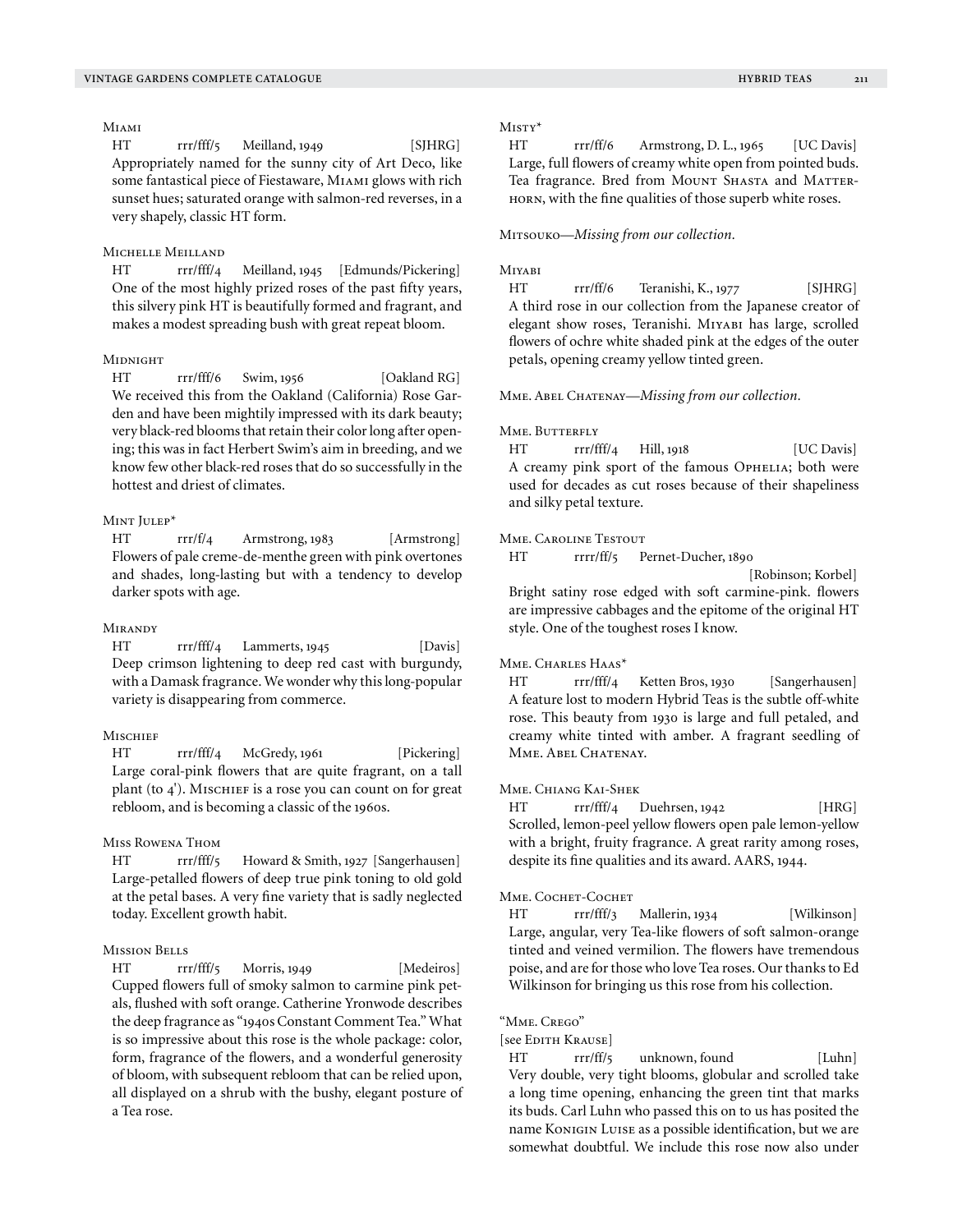the name we believe to be correct, an identification made by Fred Boutin, EDITH KRAUSE, which see.

## Mme. Dieudonné

HT rrr/fff/4 Meilland, 1949 [Schultheis] Elegant, tulip-shaped flowers with a very slender outline, albeit quite double, these are brilliantly bicolored, scarlet-rose inside, golden yellow outside.

## Mme. Edouard Herriot

HT rrr/fff/1 Pernet-Ducher, 1913 [Robinson, found] MME. EDOUARD HERRIOT was a color break in her day and is still unlike other salmon-pink roses in her complexity of shadings, from rich salmon to peach to pure pink with touches of yellow at the heart. The genius of Pernet-Ducher lies in roses such as this.

#### Mme. Elisa de Vilmorin\*

HT rrr/f/2 Lévêque, 1867 [Ashdown] The rich pink color of this globular rose is perhaps too pale to fit the old descriptions of this plant. Very full of petal and one of the earliest Hybrid Teas.

## Mme. Henri Fontaine\*

HT rrr/ff/5 Guillot, P., 1914 [Guillot] We have so little to compare this rose with from earlier literature that it is with trepidation that we include it in this catalogue. Nonetheless, in the hope that this is a unique cultivar correctly named, we offer up MME. HENRI FONTAINE, from the house of Guillot, sent to us from the newest members of that clan. Flowers are large and blowzy, flesh pink to white with large petals and an open form. Raised from the very popular Pharisäer which is similar in color.

# Mme. Henri Guillot

HT rrr/fff/4 Mallerin, 1938 [Robinson; Korbel] Glowing pink shaded with carmine, large domed petals, beautifully disposed. A very bushy and compact grower which is particularly fine in its climbing form. Thanks to Joe Ghio, we now have the climbing form of this again and hope to be offering it in the years to come.

## Mme. J.-P. Soupert

HT rrr/fff/3 Soupert et Notting, 1900

# [Sangerhausen/SJHRG]

A very elegant thing with globular flowers with a pointed center, rolled petals of satiny texture, sometimes opening with a large buttoned eye, white tinted delicately with pink. Fruity scent.

#### Mme. **JEAN GAUJARD**

HT rrr/ff/3 Gaujard, 1938 [Sangerhausen/SJHRG] An elegant bicolor of rich apricot deepening to marmaladeorange at the petal bases, reversed peach pink; pretty pointed flowers of perfect form.

## Mme. Joseph Perraud

## [Sunburst]

HT rrr/fff/4 Gaujard, 1934 [Huntington] Large-petaled flowers of high-centered form, deep golden yellow tinted with scarlet outside, and inside a cup of deep coppery gold. Very fruity fragrance.

#### Mme. Jules Bouché

HT rrrr/ffff/5 Croibier, 1911 [Huntington] Very large, very double white blooms touched with cream and blush. High-centered but with an old character, a doer in every way; vigorous, fragrant, and floriferous.

#### Mme. Jules Grolez\*

HT rrr/fff/3 Guillot, P., 1896 [Guillot] Handsome flowers of cool pink turning to lavender are quite fragrant. We are not certain that this rediscovery from Guillot is correct; it does not appear to be a first generation Hybrid Tea, as it should be.

## Mme. Louis Laperrière

HT rrr/ffff/3 Laperrière, 1951 [Beales] Not the most vigorous of HTs, and a challenge to grow well, but this rose is one of the most seductive reds I know; beautifully formed flowers, cupped and very double, deep rose crimson shaded black, with an intense, "red-rose" fragrance.

#### Mme. Marie Curie

[OUEBEC]

HT rrrr/fff/4 Gaujard, 1943 [Huntington] Clear yellow, high-centered, cool and elegant. In the fields this rose is a refreshing beacon; at close range it rewards even more. No wonder this fine rose continues to be grown by several American nurseries. AARS, 1944.

#### Mme. Nicolas Aussel

HT rrr/ff/5 Pernet-Ducher, 1930 [Portland RG] A winner of the prestigious Portland Gold Medal, this rose was remarkable at the time of its introduction for its rich flame coloring; loosely double blooms of coppery-salmon lighted with a golden undertone.

## Mme. Pierre Euler\*

[Mme. P. Euler, Mme. Paul Euler]

HT rrr/ffff/4 Guillot, 1907 [SJHRG] Rich carmine pink flowers open flat and wide and full of petals; this is one of the best Hybrid Teas for fragrance that we know. More famous in its light pink sport, SEPTEMBER Morn, Mme. Pierre Euler deserves to be widely grown.

## Mme. Ravary

#### ["Carmen Sylva"]

HT rrr/fff/4 Pernet-Ducher, 1899 [ARE] Pearly white flowers unfurl from apricot-buff colored buds, opening with a glistening porcelain finish. An old Tea-styled Hybrid Tea. After many years waiting to find a plant of the original Mme. Ravary, we have been able to confirm Phillip Robinson's suspicion that this foundling identified as "Car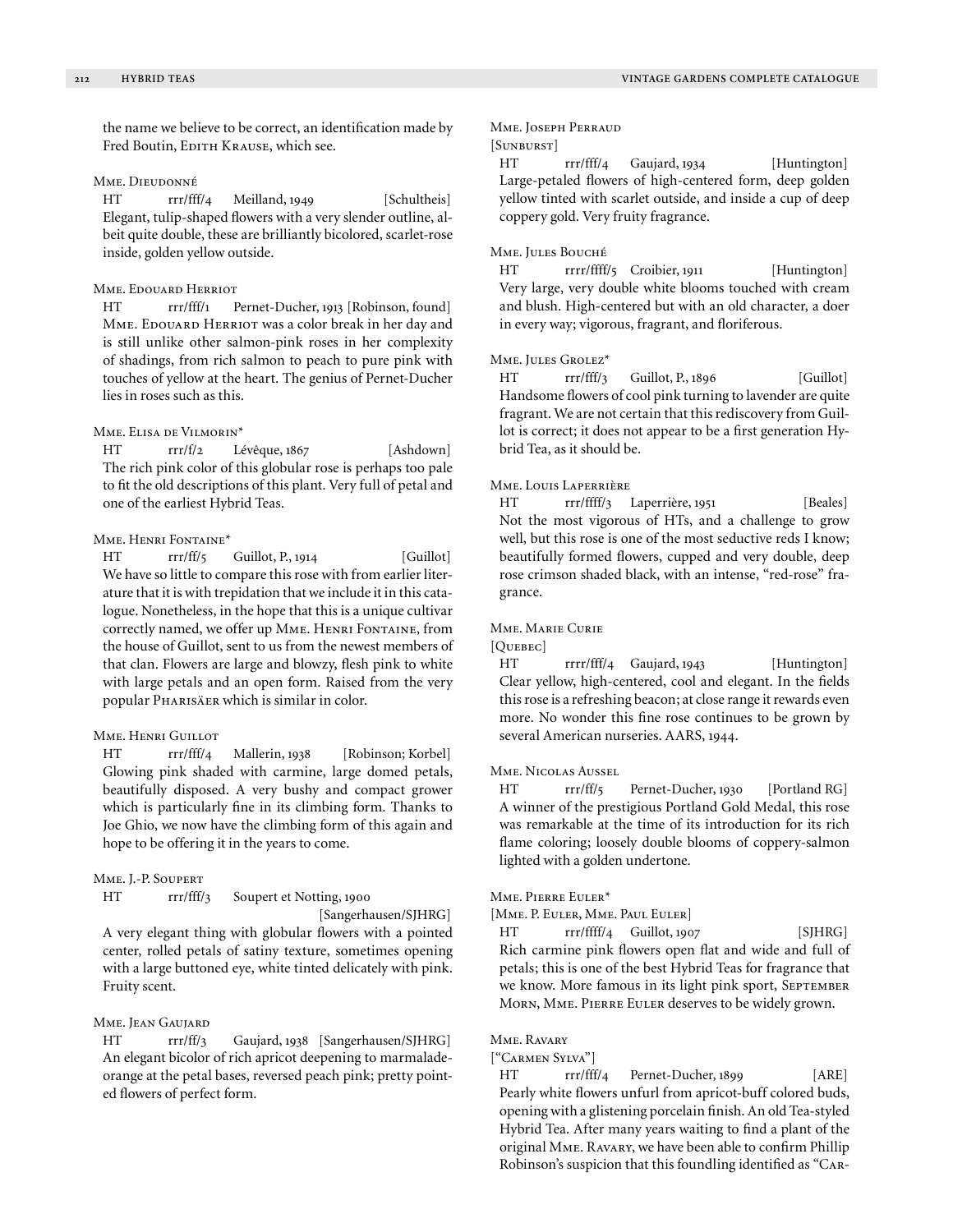men Sylva" is the same as Mme. Ravary. Such delights as this rose convince me that we must redouble our efforts to preserve old Hybrid Teas. Often described as being of rather orange coloring, the flame tones seen in this rose in 1899 reflected the hope in the eyes of rosarians for the dawn of the Pernetianas which had not yet arrived.

#### Mme. Segond-Weber

HT rrr/fff/3 Soupert et Notting, 1907

[Hahn; Jensen]

Clear salmon-rose blooms of great fragrance; richly Tearose scented. A back-cross to a Tea rose, this variety shows what wonderful plants could come of such breeding. It is a pity that Hybrid Tea breeding departed so completely from the Tea rose parents early on. Only Alister Clark in Australia really pursued this, and so few of his roses have reached America.

## Mme. Wagram, Comtesse de Turenne

HT rrr/fff/3 Bernaix, 1894 [Robinson/HRG] Satiny flowers of complex coloring; on a coppery-pink ground, shades of butter yellow light the heart, and a rosy flush shading to coppery-crimson gradually overtakes the blossom. Richly Tea scented. Rarely sold under her full name.

## Modern Art

HT rrr/f/4 Olesen, 1983 [Huntington] An entree into the realm of Handpainted roses by the Danish breeder Olesen, this time with a very double, classically styled Hybrid Tea. MODERN ART is interesting but a bit garish; ruddy red painted with black-red and mottled with carmine-blush.

## Modern Times

HT rrr/ff/4 Verbeek, 1956 [J&P] Claret-pink striped through and through with clear pink in large and small stripes. A sport of BETTER TIMES, it has very shapely, satiny-textured flowers.

## **MOJAVE**

HT rrr/fff/5 Swim, 1954 [unknown] Descended from two superb roses, SIGNORA and CHAR-LOTTE ARMSTRONG, MOJAVE's coloring is rich without being garish; coppery buff overlaid at the middles of the petals with nasturtium orange, concentrating in red veins on the insides. AARS, 1954.

# Molly Darragh

HT rrr/fff/4 McGredy, 1930 [SJHRG; Sangerhausen] A fragrant beauty whose oval buds open from orangey pink to bright pink with a large boss of pale yellow stamens; the form is broadly cupped with large outer petals which reflex backward.

## MON CHERI\*

HT rrr/f/4 Christensen, 1981 [found] Orange-peach flowers with a broad outer halo of cherry red, this deservedly popular variety is a classic.

HT rrr/fff/4 unknown, 1996? [Kmart] A bit of a mystery, this rose we bought at Kmart a few years ago is different from the other two Moners we have seen; large, smoky-mauve blooms which open to perfectly quartered, flat flowers with a strong Tea-Damask fragrance. Very long lasting.

## Monique

HT rrr/fff/4 Paolini, 1949 [Beales] A well-known rose in Europe, but never widely grown in America, Monique has elegant, tulip-shaped buds with scrolled, pointed centers, glowing pink shaded coral, and on the inside buffy pink. Delicious Tea fragrance.

## **MONTEZUMA**

 $HT (Gr) \quad rrr/f/6 \quad \text{Swim, 1955}$  [Hortico] Oddly colored blooms, light pink overlaid with apricot-orange; flowers very large and symmetrical on a very tall plant with dark bronze foliage.

# "Morgan Hill Red"

HT rrr/fff/5 unknown, found [Grate, found] An exquisite find by Frances Grate. This old HT bears lipstick red buds that open cerise-crimson, finally spreading wide to reveal narrow, pointed inner petals.

#### MOUNT SHASTA

HT (Gr) rrr/fff/6 Swim & Weeks, 1963 [UC Davis] Very large fat buds with high pointed centers open to manypetaled flowers of lavish form; white with a sweet scent.

## Mr. Chips

HT rrr/ff/1 Dickson, 1970 [Oakland RG] Mr. CHIPS is different; deep creamy-yellow flowers with vermilion edges to the petals. Flowers are small but handsomely formed, unscrolling slowly. Compact and bushy.

#### Mr. Lincoln

HT rrr/fff/5 Swim & Weeks, 1964 [UC Davis] Brother seedling to OKLAHOMA and equally fragrant, MR. LINCOLN's flowers are taller, less globular, and more classic in form. Rich deep crimson sometimes shaded black, one of the most favored dark red roses grown in America. AARS, 1965.

## Mrs. Aaron Ward

HT rrrr/fff/1 Pernet-Ducher, 1907 [Huntington] Pale buff-yellow, sometimes yellow; makes a full shrub that blooms heavily and repeatedly. We have seen extraordinary plants of this which have built up to broad shrubs of considerable size.

## Mrs. Andrew Carnegie

 $HT \quad \text{rrr/f/3} \quad \text{Coker, } 1924 \quad \text{[Cato]}$ Scrolled white blooms of papery texture with lemon-yellow bases. A lovely old-style Hybrid Tea that ought to be seen and appreciated much more.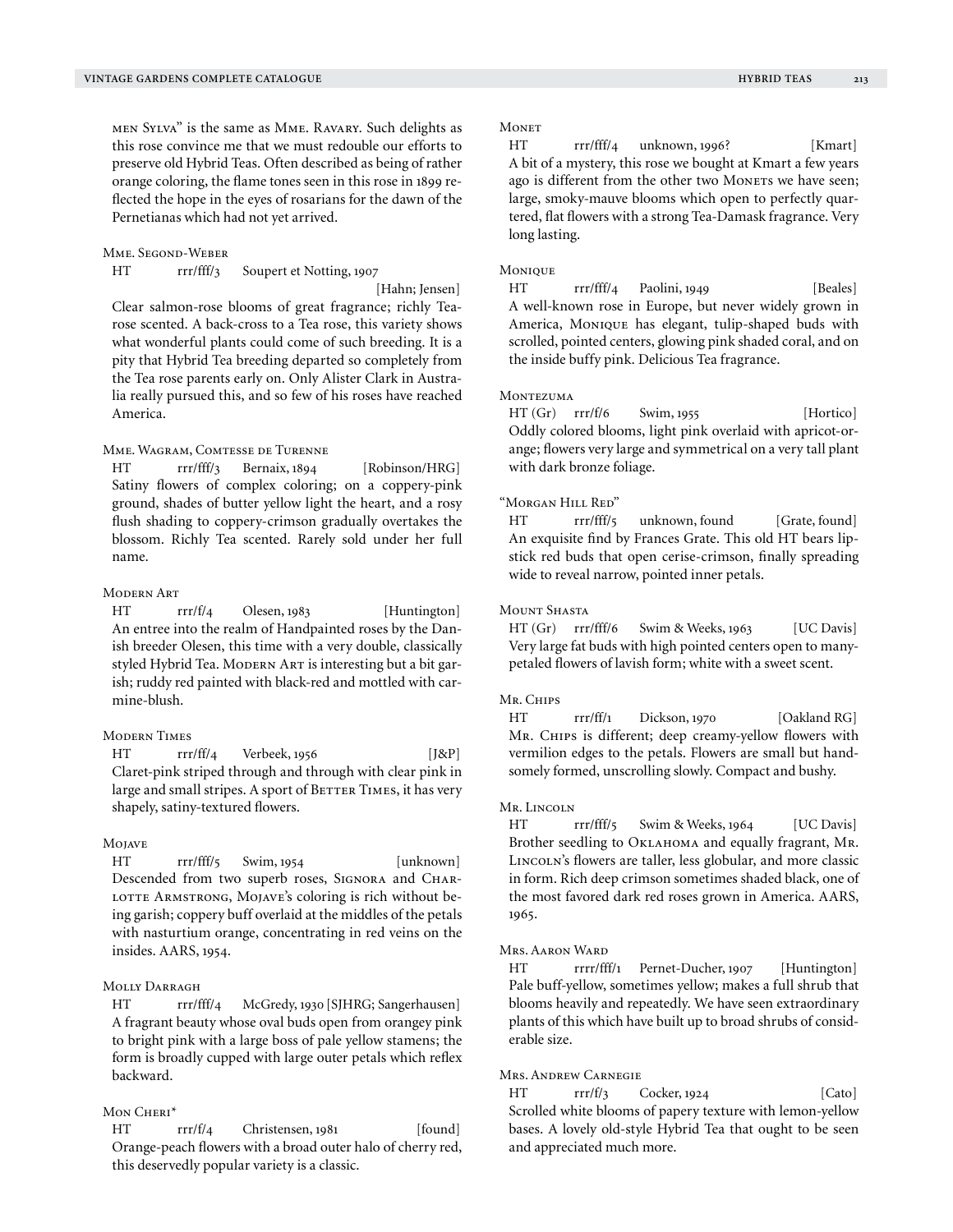## Mrs. Arthur Robert Waddell

# [Mrs. A. R. Waddell]

HT rrr/f/1 Pernet-Ducher, 1909 [HRG] Faintly scented of apricots, semi-double blooms of informal abandon in large sprays. Salmon opening salmon-buff, fading to pale peach with coppery-pink stamens. This has the charm and effect of a large-flowered Tea rose. We have doubts about the identity of this cultivar.

## Mrs. Charles Bell

HT rrr/ffff/4 Mrs. C. J. Bell, 1917 [Robinson, found] A soft, blush-salmon sport of the famous rose RADIANCE, with the same globular blooms and rolled petal edges, and delicious fragrance. Often a reversion on its own sport, Careless Love.

## Mrs. E. G. HILL\*

[Swedish Unknown #12]

HT rrr/fff/3 Soupert et Notting, 1905 [Sequoia] Pearl pink, bicolored with a deep carmine pink on the reverse of the petals. Very shapely and fragrant, lightly double flowers; Phillip speculates that this may be the old Hybrid Tea, Mrs. E. G. HILL from 1906, by Soupert et Notting.

## Mrs. E. J. Hudson

HT rrr/f/3 Lilley, 1923 [Sangerhausen/SJHRG] Raised from the well-loved BELLE SIEBRECHT, MRS. E. J. Hudson's flowers are very globular, of a silky, lilac pink, veined delicately in a pale shade of pink with cream petal bases.

Mrs. Erskine Pembroke Thom —*Missing from our collection.*

## Mrs. Fred Searl

HT rrr/fff/5 Dickson, 1917 [Sangerhausen/SJHRG] Large, full flowers of striking bicolor effect; the insides of the petals are tawny pink, the reverse a deep ruddy pink.

## Mrs. Frederick W. Vanderbilt

HT rrr/fff/1 McGredy, 1912 [Sangerhausen; SJHRG] An early McGredy-bred Pernetiana with large, pointed, oval flowers on long stems; these are soft apricot blushed with pink on the outside, deep golden apricot inside. Like so many of these early flame-colored HTs, these colors vary from garden to garden and from season to season. Musky-Tea scent.

## Mrs. G. A. WHEATCROFT

[sport of Lady Pirrie]

## HT rrr/fff/5 Wheatcroft Bros., 1926

 [Sangerhausen/SJHRG] LADY PIRRIE in her day was considered a rather brilliantly colored rose, salmon pink and apricot; this sport is more subtle, cameo pink and creamy pink, with large, loose, peony-like flowers, rather like a bushy version of the climber LADY WATERLOW.

#### Mrs. Henry Morse

#### ["Korbel Bicolor Pink"]

HT rrr/fff/4 McGredy, 1919 [Robinson, found] Another of the surviving HTs from Korbel's old garden. Elegant, high-centered flowers of silky substance, pale cool pink inside the petals, blush-pink outside. Phillip Robinson spent years researching this foundling from the Korbel sisters' Edwardian garden.

#### Mrs. Herbert Stevens

HT rrrr/fff/3 McGredy, 1910 [Robinson] Long pointed pure white buds unfurl with all the grace of a Tea rose. The plant would assort well in a garden of Teas, for its bushy, floriferous habit and nodding flowers give it that look.

# Mrs. Jenny Deverman

HT rrr/fff/4 Deverman, 1933 [Huntington] Supposed to be a sport of PRESIDENT HERBERT HOOVER; large flowers in brilliant satiny cerise-pink, the petal bases of gold fading to cream. All the great attributes of Hoover, though different enough to raise suspicions as to the correctness of the identification of this rose, or of its original parentage.

#### Mrs. Lovell Swisher

HT rrr/fff/4 Howard, 1926 [Huntington] From the 1920s through the 1950s Fred Howard of southern California produced some of the most beautifully colored HTs: The Doctor, Tom Breneman, Will Rogers, California Centennial, Pearl Harbor, Santa Anita, and Los Angeles, to name a few. This is one of my favorites; shapely flowers in soft salmon-pink edged parchment with a delicious fragrance; bushy, bronze foliage.

#### Mrs. Oakley Fisher

HT rrr/ff/5 Cant, 1921 [Huntington; Peterson] Single apricot flowers float like butterflies atop this bushy, Tea-like plant. A favorite of Vita Sackville-West, and we love it too, despite the somewhat blowzy shape of the flowers. It bears a light but lovely scent.

Mrs. Paul R. Bosely—*Missing from our collection.*

#### Mrs. Pierre S. Dupont

HT rrr/fff/4 Mallerin, 1929 [UC Davis] Long buds of reddish-gold open golden yellow, fading to clear yellow, with a fruity fragrance. I would challenge anyone to find a yellow Hybrid Tea introduced in the past twenty years that improves on this rose.

## Mrs. Sam McGredy

HT rrr/ffff/1 McGredy, 1929 [Korbel] Saturated deep salmon with orange-scarlet tones. Exquisite form and fragrance! Very compact and low when grown on its own roots but can attain great proportions with excellent soil and care.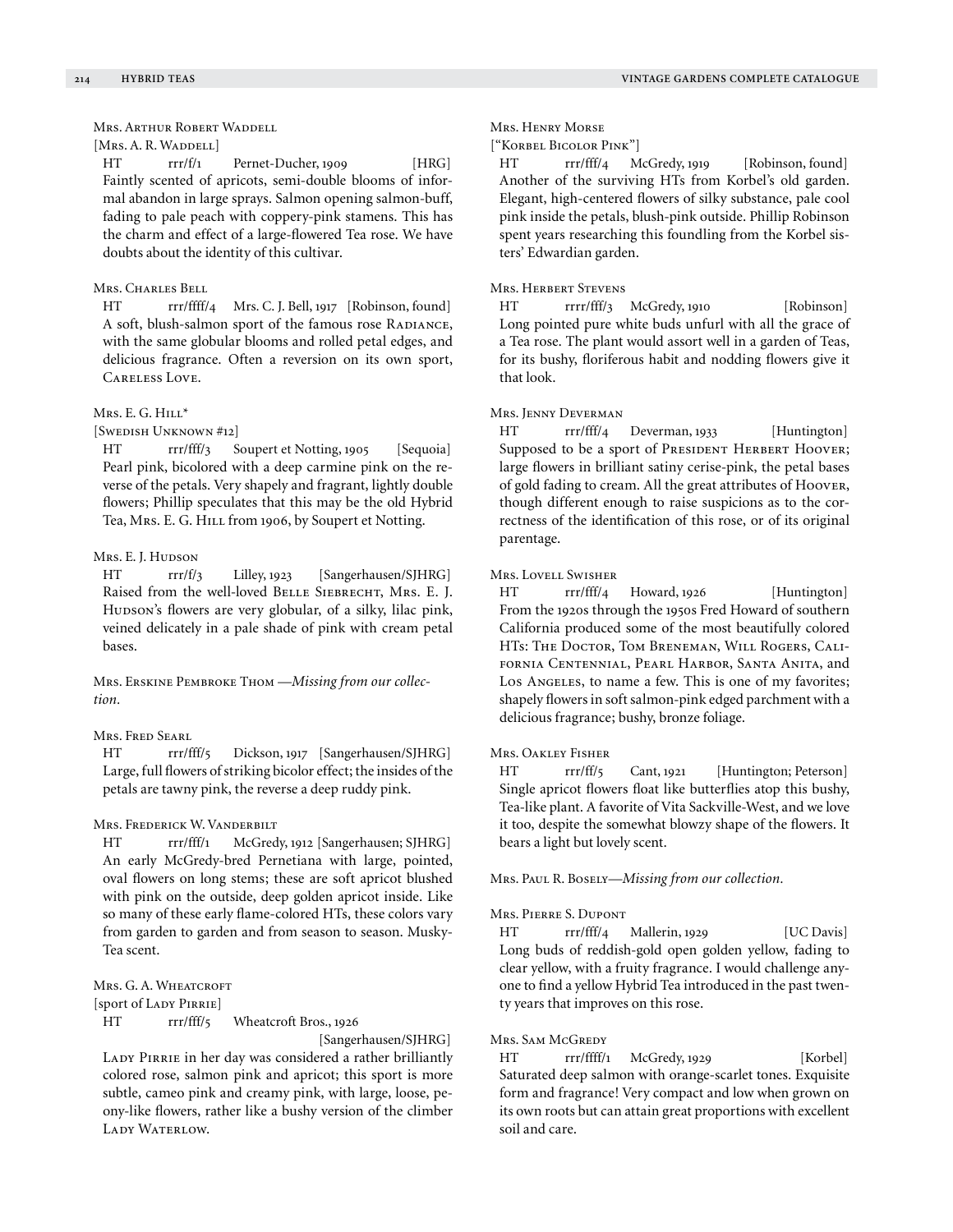# Mrs. Wakefield Christie-Miller

HT rrr/fff/2 McGredy, 1909 [Huntington] Another of what we call the original Hybrid Teas, a blend of Tea rose and Hybrid Perpetual. Large bicolored blooms of cherry-pink and blush-pink on stout stems with leafy sepals.

#### Mrs. William C. Egan—*Missing from our collection.*

#### My Choice

HT rrr/ffff/4 LeGrice, 1958 [Pickering] An unusual bicolor of reddish-pink backed with yellow. Very fragrant and full blooms with rolled-back petals. A strong but very compact grower.

## Myriam\*

[Amazing Grace, Celebration]

HT rrr/fff/4 Cocker, 1992 [Shiell] A rose that I had wanted to grow since first seeing it in England in 1995, Myriam has more of the look of an old Hybrid Perpetual about the flower than most of the English roses we grow. Very fragant broad cups of regular fomation, soft rose pink. An excellent healthy plant.

#### NANTUCKET<sup>\*</sup>

HT rrr/f/6 Kern, 1972 [Pickering] Peachy apricot exhibition formed blossoms on a tall vigorous plant.

#### **NARZISSE**

HT rrr/fff/4 Krause, 1942 [SJHRG] A flower of long-lasting quality that was successful in many climates around the country when introduced; flowers are high-centered, apricot to buff yellow, opening wide and reflexed.

#### NATASHA MONET\*

HT rrr/f/4 Pawlikowski, 1993 [SJHRG] Icy lavender flowers that will be nearly pure white under most conditions, the lavender coming most effectively in cooler seasons and climates.

#### Neige Parfum

HT rrr/ffff/4 Mallerin, 1942 [Oakland RG] Very large white flowers of perfect form, richly scented. They are beautifully offset by the dark green foliage. A compact grower on its own roots.

## Nellie E. Hillock\*

# ["Carl Luhn's Autumn-Taffeta"]

HT rrr/fff/5 Hillock, 1934 [Luhn] Pert, goblet-shaped flowers open wide and very shapely and packed with petals like an old rose, in color like a cross between the two beautiful Pernetiana roses for which it was mystery-named; the rich salmon-scarlet of TAFFETA, blended with the gold and flame of AUTUMN. Found by Carl Luhn of Davis, California, we have at long last tracked down the original name of this splendid lost rose, a very popular variety in the 1930s and 1940s.

## New Day

HT rrr/fff/6 Kordes, 1977 [Pickering] An elegant, if leggy, beauty; flowers the color of lemon-curd with a lemony-rosy perfume.

#### New Yorker

HT rrr/fff/4 Boerner, 1947 [Bush's Pasture Park] We searched for this rose for several years, having grown it and lost it, astonished that it is no longer available. Now we are proud to offer it to you; one of the finest reds ever, with deep scarlet-crimson, high-centered blooms that always seem to "do." Fruity scent!

## Nicur

[LADY SACKVILLE]

HT rrr/fff/4 McGredy, 1930 [Huntington] Crimson-black with maroon shadings, tall shapely blooms, very fragrant. I was pleasantly surprised when, in 1994, Rosemary Sims showed me an old plant of this rose thriving in the semi-tropical climate of New Orleans!

#### Night and Day\*

HT rrr/fff/4 Swim & Weeks, 1968 [Gould] Having lost NIGHT TIME from our collection, we are delighted to have this dark red rose to take its place; rich, dark red flowers, black red on the outer petals. It is a much stronger grower and better bloomer than NIGHT TIME. Our thanks to Diana Gould who shared this with us.

## Night Time—*Missing from our collection.*

#### NIGHTINGALE<sup>\*</sup>

HT rrr/ff/6 Herholdt, 1970 [Hortico] Large tulip-shaped flowers of two-toned pink, silvery rose and deep rose to rose red, this is an excellent rose to win prizes, but moreover makes an admirable garden plant, as do others introduced by this South African breeder.

#### **NIGRETTE**

HT rrr/ff/1 Krause; Conard-Pyle, 1934 [SJHRG] A small grower, with small flowers, NIGRETTE has dark velvet-crimson flowers that shade to black. Despite its intense coloring and small stature, it is a superb bloomer and a strong plant, and should be included in any short list of the best black-red roses.

#### **NOCTURNE**

HT rrr/fff/4 Swim, 1947 [UC Davis] One of Herbert Swim's forgotten glories, a dark red seedling of CHARLOTTE ARMSTRONG; opens from pointed buds to large cups full of spicy aroma. AARS, 1948.

## N<sub>IMA</sub> F<sub>AV</sub>

HT rrr/fff/4 Richardier, 1938 [Huntington] Very wide full flowers of salmon-pink with petal bases apricot-yellow. Numa Fay always captivates her audience, amazing them with the size and color of her blooms. Lovely big foliage.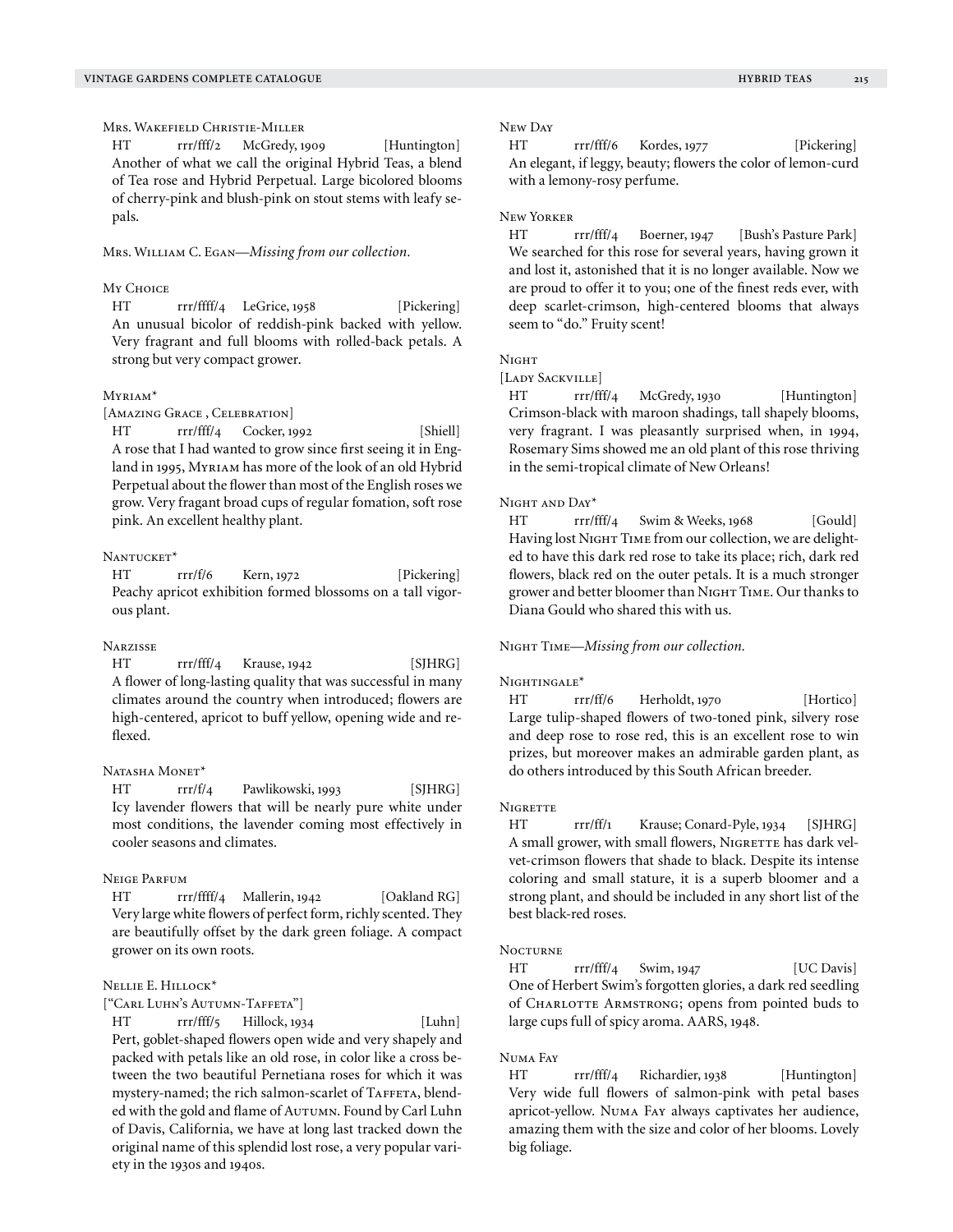# Nuria de Recolons

HT rrr/fff/2 Dot, 1933 [Kern/Matson] A pure white Hybrid Tea developed by Pedro Dot, this has been considered a Hybrid Perpetual by some, largely because it so resembles the earliest Hybrid Teas, whose upright stolid growth has the stamp of the Hybrid Perpetuals. Well scented!

#### Oekonomierat Echtermeyer

HT rrr/fff/3 Lambert, 1913 [Sangerhausen/SJHRG] Very pointed buds of light warm pink veined much deeper pink; the flowers open to broad flat form with folded petals, shading to rosy lavender with a sweet Damask scent.

## Oklahoma

HT rrr/ffff/4 Swim & Weeks, 1964 [UC Davis] The combination of dark crimson color, strong fragrance, and a large, globular form make for a kind of perfection that I know only to exist in this rose. Oklahoma may at times nod its heavy head and fail to open fully, but these faults are forgivable in a rose otherwise so desirable.

## "Old Gold"\*

## ["McGredy's Sunset"]

HT rrr/fff/3 McGredy, unknown [RYT] A luscious flower that attracts much comment in the garden; golden yellow overlaid with a haze of scarlet concentrating on the petal edges. The petal reverses are clear golden yellow. Habit is very bushy, spreading, with light wood and short stems, making a superb garden plant. This has been grown and sold as McGREDY's SUNSET for years, but we recently obtained the real McGREDY's SUNSET from Peter Beales' nursery; similar to the above yet quite distinct. We believe this is very likely the old cultivar, also from McGredy , called OLD GOLD. We continue our study of it.

## "Old Korbel Gold"

["Reverend F. Page Roberts"]

HT rrr/fff/4 unknown, found [Korbel House] A wonderful old HT which we have offered, mistakenly, as Reverend F. Page Roberts, a rose we have finally obtained from England, correctly named. This grew in the garden of the Korbel sisters and is brilliantly colored, golden-apricot with a salmon-red reverse to the petals, blooms high-centered and scrolled.

# **OLDTIMER**

HT rrr/fff/6 Kordes, 1969 [UC Davis] Bronzy-apricot blooms of enormous size bearing a rich, fruity fragrance, atop long stems on a very tall plant. A great rose for cutting, best grown out of the hot sun.

# $OI$   $\acute{E}$

HT rrr/ff/4 Armstrong, 1964 [UC Davis] Fragrant, cupped flowers of the most intense scarlet-vermilion known. Rather a nice thing, despite the riveting color.

#### Olympiad\*

# [Mme. Raymond Gaujard]

HT rrrr/fff/3 Pernet-Ducher, 1931 [Gould] Not the 1980s rose introduced by Armstrong, but the original Olympiad by the famous Joseph Pernet-Ducher, a Pernetiana red of the first rank. Deep blood-red flowers tinted yellow at the base are double, spirally formed and large, with an intense perfume. A winner of the 1930 Bagatelle Gold Medal. Our special thanks to Diana Gould who sent us this treasure, and who labors diligently seeking out roses that are extinct and bringing them back to us rose lovers.

## Opéra\*

HT rrr/fff/4 Gaujard, 1949 [Schultheis] Some roses simply sit on your want list never to be found, others finally appear when all hope seems lost. Such was my experience with this rose that I have wanted some twentyfive years since seeing it in Bertram Park's *The World of Roses*, 1962. Velvety scarlet petals reversed with buff overlaid with pale scarlet; the backs of the petals are interesting because they are marbled and veined with the velvety tints.

# **OPHELIA**

HT rrr/fff/4 Paul, 1912 [Robinson, collected] For many years OPHELIA held sway over the market of cut flower roses; her delicate satiny petal complexion, soft cream-tinted pink coloring and sweet perfume assured her fame. She gave rise to a series of sports, all used equally successfully by the florists, including MME. BUTTERFLY, RAPture, Lady Sylvia, and Westfield Star. They have always been at home in the garden as well.

## ORANGE PARFAIT\*

 $HT$   $rrr/f/4$  Weeks, 1982 [found] Melon orange petals shade to apricot. This excellent rose is a superb garden plant, albeit rather lacking in fragrance. A survivor, despite its relative newness; we have found this lingering cheerfully in neglect where it was planted in the 1980s on Mare Island.

# ORANGE RUFFELS

HT rrr/fff/1 Brownell, 1952 [Gurney Seed Co.] Tawny-orange to ginger-apricot; the fully open flowers are handsome, tight rosettes of frilled petals with a boss of stamens; fragrant, too! A rather low and spreading plant.

## Orchid Masterpiece

HT rrr/fff/4 Boerner, 1960 [Sequoia] Pointed, rolled petals of deep mauve shaded cerise-lavender, very fragrant, and of a perfection that can be astonishing.

#### Oregold\*

HT rrr/f/4 Tantau, M., 1975 [UC Davis] We added this to our collection in 2000, from cuttings taken of the virus-free plant at UC Davis. Deep yellow flowers edged orange, of exhibition quality, are very long lasting. AARS, 1975.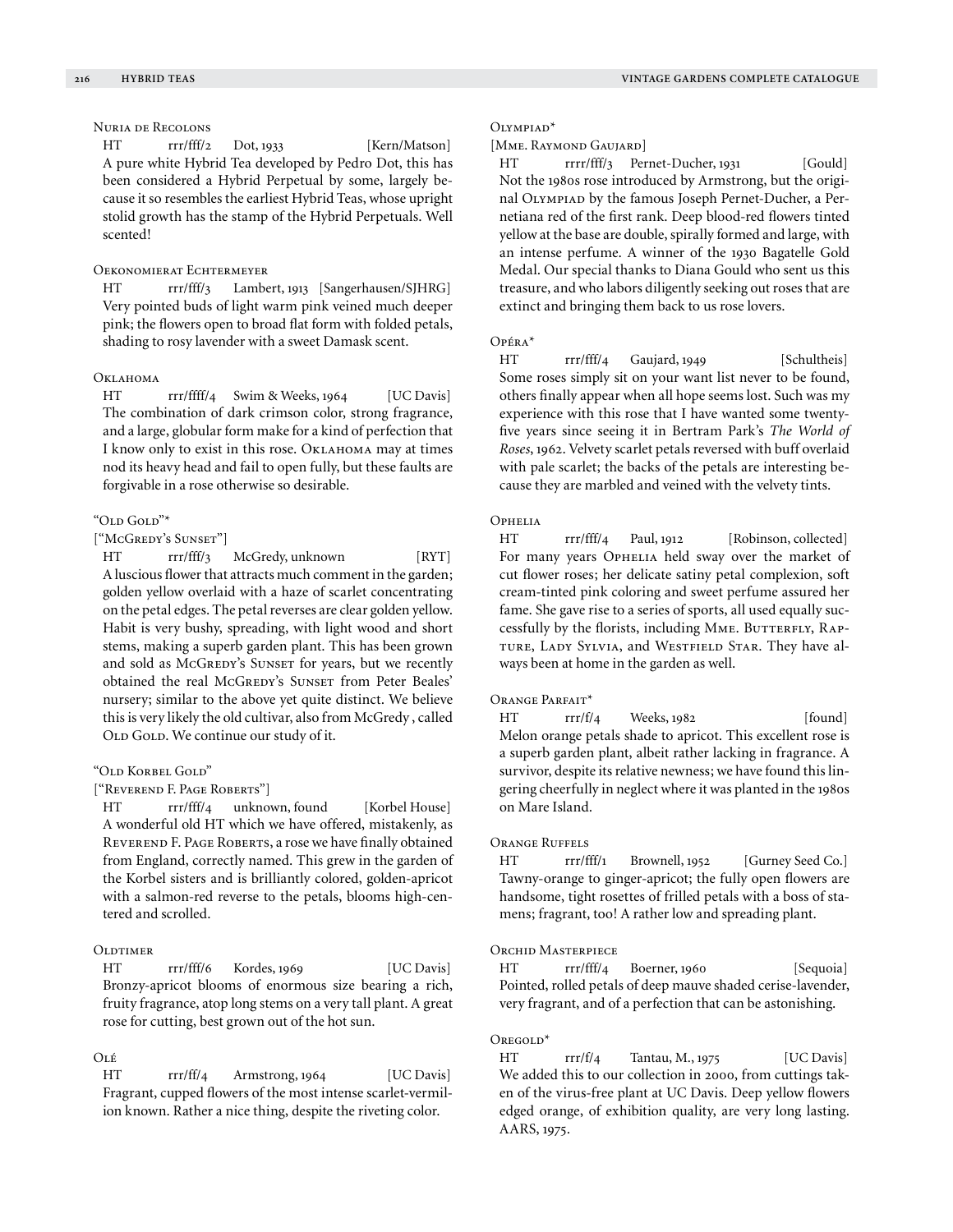Oregon Centennial

HT rrr/fff/5 Von Abrams, 1959

[Derer; Bush's Pasture]

A very nice rose to have, this excellent red is the child of two famous red roses, CHARLES MALLERIN and CHRYSLER Imperial. Flowers are deep rose red and very fragrant with cupped, high-centered form.

#### ORIENTAL CHARM

HT rrr/f/5 Duehrsen, 1960 [Heirloom] Large, nearly single flowers of oriental red with a large cluster of golden stamens. Produces very bright orange-red fruits.

# Osiria

HT rrr/fff/4 Kordes, 1978 [Pallek] Buxom, high-centered blooms of wine-red with white reverses; the flowers are mesmerizing because of the starkness of the bicolor contrast which is so charmingly revealed by the imbricated petals.

# **PADRE**

HT rrr/ff/3 Cant, 1921 [Sangerhausen] Fruity-scented deep carmine-salmon blooms that pale to lilac-salmon when open. Keeps a cupped form when fully open, showing yellow stamens and petal bases.

## Panorama

HT rrr/fff/4 McGredy, 1943 [Sangerhausen/SJHRG] Once much beloved, this bicolor has all but disappeared; flowers are large and rounded, opening wide with lots of folded inner petals. Inside they are rich carmine pink tinted salmon, and on the reverse, eggshell veined and stained with pink. Fruity scent.

## Papa Meilland

HT rrr/ffff/4 Meilland, 1963 [UC Davis] I will never forget a bouquet of PAPA MEILLAND I once bought at the Royal National Rose Society's summer show. Undoubtedly this is a rose that achieves perfection in a mild climate, and it certainly does so in coastal California; very large blooms of deepest crimson, shaded with black, intensely perfumed.

## Papageno

HT rrr/ff/4 McGredy, 1990 [Lanphere] Carolyn Lanphere of Albuquerque sent us cuttings of this extraordinary striped rose from McGredy. Large, high-centered blooms of deep rose red with cream stripes; it rates at the top of my list of the finest striped roses.

## PATRICIAN<sup>\*</sup>

HT rrr/fff/4 Warriner, W., 1977 [UC Davis] Large, full flowers of intense fragrance, rich true red.

# Paul Bunyan

HT (Gr) rrr/f/6 Von Abrams, 1961 [Matson] Very large deep red blooms with a bright undertone of carmine. With apologies to Babe, we call it oxblood red.

HT rrr/fff/4 Harkness, 1981 [Paul Shirville] This won the Edland Fragrance Medal in 1982, and is descended from the climber Compassion; both great recommendations for the rose. Light salmon-pink blooms with pointed centers and very rolled petal edges.

## Peace

[Mme. A. Meilland]

HT rrr/fff/4 Meilland, 1945 [Manners] Scarcely requiring an introduction, Peace is universally recognized, the parent of many of today's finest HTs, and sport parent of a great line of fine roses including CHICAGO PEACE, LUCKY PIECE, FLAMING PEACE and PEACEPORT. Deep yellow edged pink, opening creamy yellow with blushpink edges. Very fragrant. AARS, 1946.

#### **PEACEPORT**

HT rrr/fff/4 Rokos, 1960 [Bush's Pasture Park] This delightful sport of Peace still survives, but just barely in a few collections. It is a beautiful blend of orange-juice and cranberry, changing to orangey-pink and carmine.

## PEACH BEAUTY

HT rrr/fff/4 Boerner, 1970 [UC Davis] Deep peach pink blooms overlaid with lemon and tangerine tones, large of petal and holding very well on the bush as well as cut.

## PEACHBLOW

HT rrr/fff/4 Coddington, 1942 [Oakland RG] Tapered buds with neatly rolled petal edges open to wide, domed flowers of peach pink blended to soft apricot and clear pink. The fragrant flowers are borne singly on a tall plant. Still seen holding its own in such public collections as the Portland Rose Garden.

# PEARL HARBOR

HT rrr/fff/4 Howard, 1943 [Humenick] High-centered bicolor of light pink and palest cerise. PEARL HARBOR's very fragrant blooms are produced over a long season, and last well cut.

#### Perfume Delight

HT rrr/ffff/4 Swim & Weeks, 1973 [J&P] Large, globular blooms which open with some old-fashioned charm, very fragrant but evanescent (not a rose you may find fragrance in at any time of day or night). Blooms deep rose madder; plant vigorous and repeating well. AARS, 1974.

#### Pharisäer

HT rrr/fff/3 Hinner, 1901 [SJHRG; Rupert] At its best in cool seasons, this rose is very delicately colored; palest warm pink flowers are perfectly pointed and scrolled, and despite having few petals hold an elegant shape.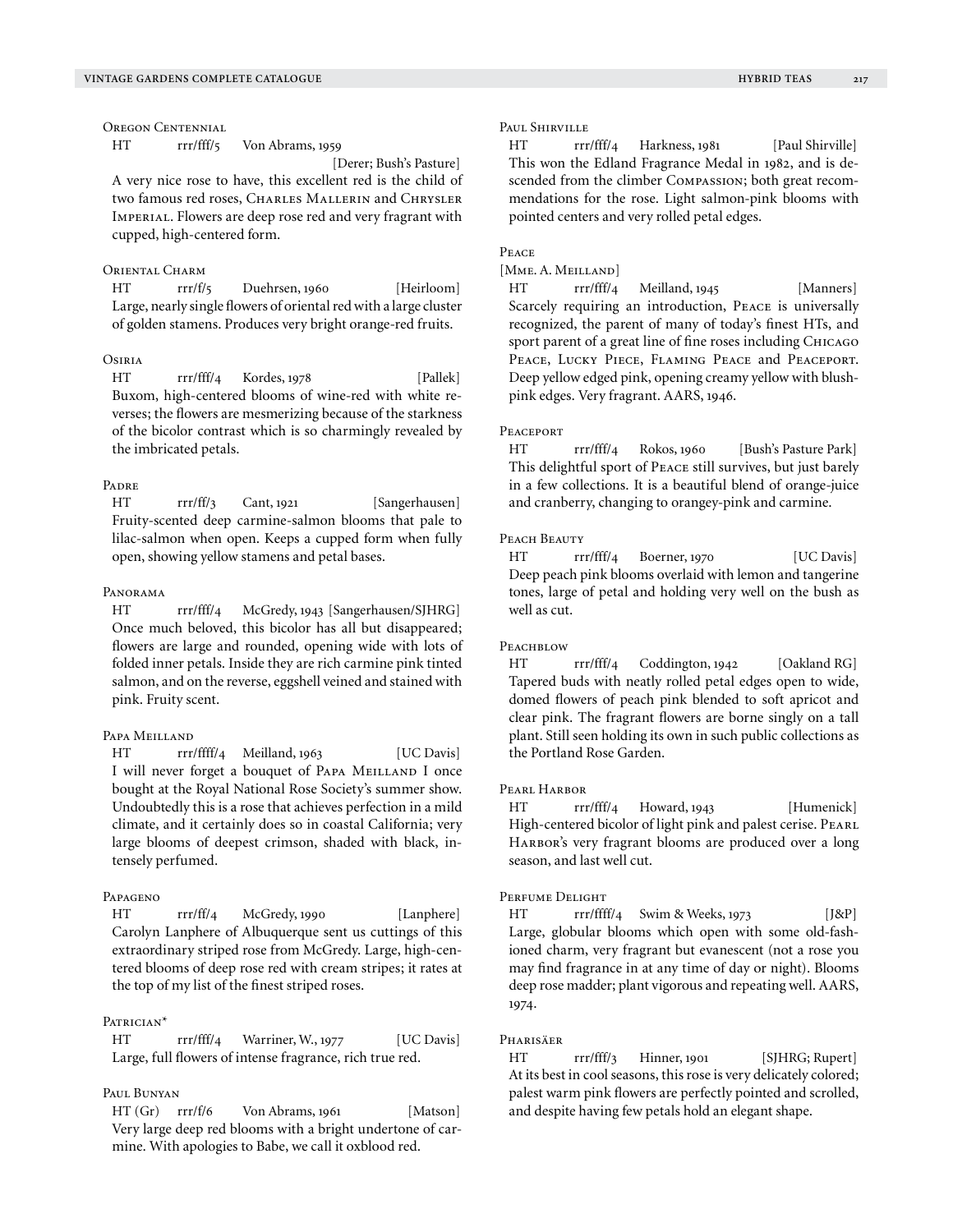# "Phluger Flowmaster"\*

HT rrr/ff/1 unknown, found [VG customer] Very large flowers of a particularly beautiful shade of rose red, deeper at the edges; a sort of ripe raspberry color which develops from crimson buds. This rose was brought to us by a customer whose name I have lost. Perhaps they will come forth and I can rectify my error. A fine rose, which we had listed as a climber, but is in fact a shrub HT.

## Piccadilly

HT rrr/f/4 McGredy, 1960 [Pickering] A compact grower with brilliant flowers of deep old-gold, the insides of the petals overlaid with a haze of vermilion. This is particularly effective in the striped sport, HARRY WHEATCROFT, where the stripes are reveals of the gold beneath.

# PICTURE

["Pink Abundant"]

HT rrr/fff/4 McGredy, 1932 [C. Luhn found/Beales] Picture perfect scrolled flowers with very tight, highly pointed centers, rich rose pink tinted warmly; this is an elegant rose of the first rank of Hybrid Teas. We have grown another rose under this name for some years but have been able to correct our error, thanks to Mel Hulse. That rose is Rose MARIE. The true PICTURE was hiding all the time in our collection, a founding passed on to us from Carl Luhn of Davis. He called it "PINK ABUNDANT," and it is abundant! Thank you, Carl.

# PILAR LANDECHO

[Marquesa de Urquijo]

HT rrr/ffff/6 Camprubi, 1940 [Huntington] Flowers tall and pointed, holding their tall form when fully open, beginning coppery salmon with vermilion shades on the outsides of the petals, soft buff-yellow inside, turning bright golden yellow, veined and shaded with copper, buff and terracotta. It astounds me that *Modern Roses* 10 describes this as slightly fragrant; its fruity scent is very penetrating.

## Pilgrim\*

HT rrr/f/4 Armstrong, 1970 [UC Davis] Bred from CHRYSLER IMPERIAL, this rose lacks its faults and also its fragrance. Deep red, well-formed blooms are quite large, long lasting and maintain a brilliance of color that blues little.

## Pink Dawn

HT rrr/fff/5 Howard & Smith, 1935 [Huntington] Very elegant, scrolled flowers in the mold of its parent, Joanna Hill; soft salmon-pink reverses, pale pink inside with yellow petal bases; delicately Tea scented. A smashing rose that is never requested, because few have seen its beauty.

## Pink Delight

HT rrr/ffff/4 Kordes, 1936 [Medeiros] Intensely fragrant, scrolled flowers of deep rose-pink flushed with salmon-pink at the bases. A good grower, bushy and healthy, with dark foliage.

## Pink Favorite

HT rrr/ff/4 Von Abrams, 1956 [Edmunds] Tall, goblet-shaped, saturated cerise-pink blooms of fresh scent; very floriferous and strong-growing.

## Pink Gruss an Aachen

[IRENE WATTS, ROSA GRUSS AN AACHEN]

HT rrr/ffff/3 Kluis, 1925 [Schultheis] A soft pink sport of Gruss an Aachen with all the lovely attributes of the original but pinker; its flowers large and fully formed, open with a lovely flat swirl of petals.

## Pink Lustre

HT rrr/fff/4 Verschuren, 1957 [Pallek] Immense flowers of many perfectly scrolled petals; soft creamy-pink with lavender-pink edges, richly Tea scented. This seedling of DAME EDITH HELEN has much of her incredible perfection of form, but blooms more heavily.

## Pink Masterpiece

HT rrr/fff/4 Boerner, 1962 [The Masterpiece Lady] Large, graceful flowers of high-pointed centers and rolled petal edges; light clear pink touched with a pale, warm shrimp-pink. Fragrant and very lasting.

## Pink Peace

HT rrr/fff/4 Meilland, 1959 [UC Davis] Large, cupped flowers of medium pink shaded cerise-pink; a very fragrant and handsome rose, though quite different from its namesake, Peace. It is not a sport of Peace, despite the confusing name.

## Pink Pearl

HT rrr/fff/4 Leenders, 1924 [BBG/Sangerhausen] Prestigious parents are behind this beauty, including Ophelia and General MacArthur; very fragrant rose pink flowers are small but shapely and lasting. Makes a handsome shrub. Our thanks to Steven Scanniello of the Cranford Rose Garden at the Brooklyn Botanic Garden for passing this on to us so that you could grow it.

## Pink Princess

HT rrr/fff/4 Brownell, 1939 [Huntington] Very fragrant, shapely blooms of rose-pink gently shaded with yellow, showing subtle tones of salmon, apricot and baize, but with restraint. Another of the tough and hardy Brownell Sub-Zero roses.

## POINSETTIA

HT rrr/fff/4 Howard & Smith, 1938 [Robinson] Tall wine-glass shaped, scrolled blooms of wine-scarlet, very spicily scented. The glowing color of this rose created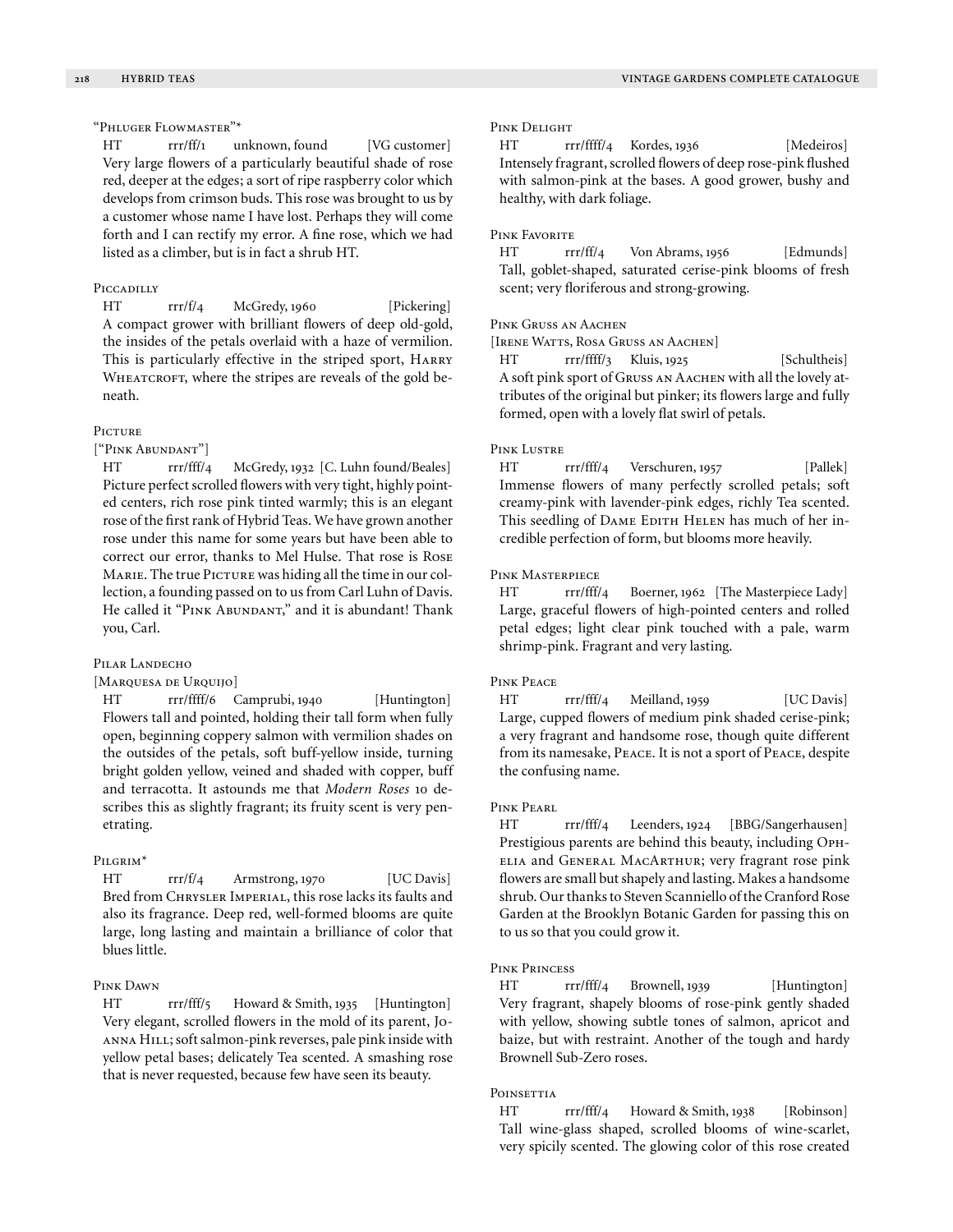a sensation in its day and made it widely popular. Today it is rarely seen, even in large collections of older Hybrid Teas.

# Polly

HT rrr/ffff/4 Beckwith, 1927 [Huntington] Ivory-white touched pink, high-centered blooms of intense perfume. This grandchild of OPHELIA is very much in the style of OPHELIA and her sports. A very compact grower on its own roots, but worth waiting for it to develop size.

## **POLONAISE**

HT rrr/f/5 Von Abrams, 1961

 [Derer; Bush's Pasture Park] If you contributed to the American Rose Society rulings which declared many roses "extinct" in the 1980s, you ought to stand up now and apologize. Shame on you! After less than 25 years of existence this rose was dishonored by that process, a process whose only purpose was to please rose breeders who wanted to reuse older rose names. POLONAISE remains today a living, thriving cultivar with extremely large, bright red flowers of beautiful form. We encourage you all to grow this, and other so called "extinct" roses as reminders that old is not dead.

## Polynesian Sunset

HT rrr/fff/6 Boerner, 1965 [Heck] Large, strongly scented blooms of coral-orange shading to apricot with an overlay of light orange. The rose DIAMOND JUBILEE has received much praise in recent years for having influenced a line of modern Hybrid Teas; Polynesian Sunset is one of those directly descended from it.

#### PORTADOWN FRAGRANCE

## $[$ "J. C. #7"]

HT rrr/ffff/3 McGredy, 1931 [SRJC] This is a strong grower that simply stays low; very broad, cupped blooms with a wavy swirl of petals, soft rose-pink shading to deep peach-pink at the base and rich with the scent of Christmas candies.

#### **PORTRAIT**

HT rrr/fff/4 Meyer, 1971 [Matson] This was the first AARS winner to be introduced by an amateur breeder, raised from impeccable parents: Pink Peace and Pink Parfait. Very, very shapely blooms of clear pinks, dark and pale, holding splendidly as a cut flower. AARS, 1962.

# POTTON HERITAGE

HT rrr/fff/6 Harkness, 1987 [Hortico] Large, shapely flowers with rolled edges, dramatically bicolored with deep rose-vermilion inside and straw-yellow to cream outside. Fragrant.

# Precious Platinum

HT rrr/f/6 Dickson, 1974 [Pickering] Brilliant unfading reds are rare, even among modern roses; this one fares well to be the very best. Not only a bright cardinal red that keeps its warm tones, but the flowers are large, deep, and elegantly scrolled and imbricated. If it had more fragrance, this would be the world's favorite bright red.

## Premier Bal

HT rrr/ff/4 Meilland, 1955 [Derer] Very large flowers much influenced in size and shape by its famous parent, Peace. The blossoms are ivory white with a broad picotee of carmine pink. At its best it is exquisite, but it needs ideal conditions, including warm, dry weather to perform.

## Présence

HT rrr/fff/4 Delbard, 1970 [unknown] Light pink flowers with a rosy-pink reverse and a light but pleasing scent of papaya. High centered, opening wide.

#### President Herbert Hoover

HT rrr/fff/5 Coddington, 1930 [UC Davis] Complex colors, often red shaded apricot outside and glowing salmon-apricot inside. The parent of many sports and seedlings which remain popular more than fifty years later. Possibly the most requested HT at Vintage Gardens.

## Président Plumecoo

HT rrr/fff/5 Gaujard, 1931 [Huntington] Slender Tea-like flowers of coppery-buff warmed with pink, often clean apricot-yellow. A rose that I am astonished so few people know; it is quite exceptional.

## Président Vignet\*

HT rrr/fff/5 Pernet-Ducher, 1911 [Schultheis] Large, globular crimson-scarlet blooms are mindful of the great late red Hybrid Perpetuals, but the coloring is more modern. Very fragrant and an excellent plant.

#### Prima Ballerina\*

HT rrr/fff/4 Tantau, 1957 [unknown] Large, shapely and very fragrant flowers of deep rose pink to cerise pink open wide and lightly double revealing the stamens. An excellent garden plant, this we overlooked in preparing our 2000 catalogue.

## Prince de Bulgarie

HT rrr/fff/4 Pernet-Ducher, 1901 [SJHRG] Large, full flowers of flesh pink tinted yellow at the bases, very fragrant. A treasure from Pernet-Ducher.

#### Prince Félix de Luxembourg

HT rrr/fff/5 Ketten Bros., 1930 [SJHRG] If you could take the Polyantha LADY ANNE KIDWELL and blow the flowers up to HT proportions you might have something like PRINCE FÉLIX; flowers deep dusky rose to rosy mauve overlaid with a subtle sheen of cinnamon-orange, long-pointed flowers with folded, pointed petals. Very fragrant.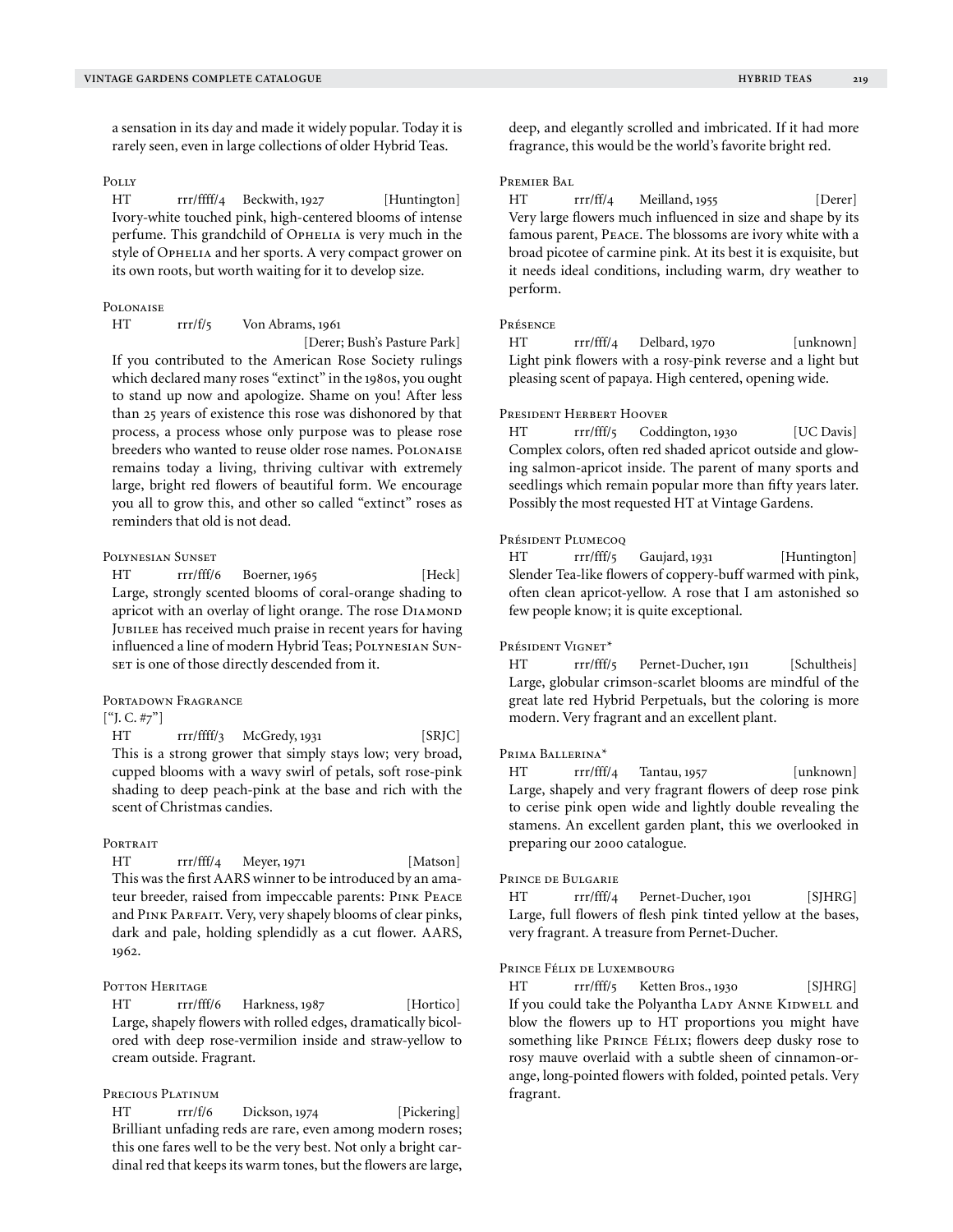## Princess Margaret Rose\*

HT rrr/fff/4 B. R. Cant, 1933 [Sangerhausen] An essay in style, her long pointed petals hold a bud form for several days, the various shades of pink paling and darkening to accentuate the pertness of their form. This is a blended pink, with the same intriguing disorder of colors found in roses like GIRONA and GRANADA, but in a palate of more pure shades of pink. Very fragrant, lasting flowers.

## Princesse de Monaco\*

# $[C_{\text{PACE}}$  Kelly]

HT rrr/ff/4 Meilland, 1982 [Northland Rosarium] Large white flowers with a very subtle edging of lilac; this is a captivating rose.

## Prinzessin M. von Arenberg

HT rrr/fff/3 Leenders, 1928 [Sangerhausen; SJHRG] This rare rose is the result of a cross between OPHELIA and Los Angeles; beautifully cupped, pale pink to ivory, inside cameo pink, flowers of elegant form, petals pointed and rolled back. Superb fragrance.

#### Promise

HT rrr/fff/4 Warriner; J&P, 1976 [UC Davis] Elegant scrolled flowers of soft peach pink, blush pink inside, have a piercing fragrance of Tea roses.

#### Proud Land

 $HT$  rrr/ff/6 Morey, 1969 [J&P] Flower buds so large they seem to expand in the bud a very long time; deep red with varnished appearance.

## Purple Beauty

HT rrr/fff/6 Gandy, 1979 [Pallek] Deep mauve-purple flowers of beautiful, high-centered form and a rich Damask fragrance. Among the darkest of lavender roses.

#### Queen Elizabeth

 $HT (Gr)$  rrr/ff/6 Lammerts, 1954 [J&P] Cupped medium-pink flowers in small clusters on a gigantically tall plant; the archetype of the so-called Grandiflora class. It is out of scale for the average garden. Nonetheless we see QUEEN ELIZABETH again and again, surviving the toughest of climates and being loved for its "down-to-earth" simplicity. AARS, 1955.

## Queen o' the Lakes

HT rrr/fff/1 Brownell, 1949 [Huntington] Beautifully formed flowers of crimson lake, fragrant and very hardy. A short and compact grower, ideal for container culture.

## **RADIANCE**

HT rrr/ffff/5 Cook, 1908 [ARE] Deep rosy-pink outside, blush inside, cupped and curled with a delicious fragrance. Said by many to be among the most disease resistant of the Hybrid Teas; it is certainly still cherished by countless American gardeners. Its sports are less well known, but every bit as worthy; among them are Mrs. Charles Bell, Red Radiance, and Careless Love.

#### **RAPTURE**

HT rrr/fff/4 Traendly & Schenck, 1926

 [Huntington] A deep pink sport of MME. BUTTERFLY with yellow petal bases. Very fragrant; with all the fine attributes of its parent.

## Razzle Dazzle\*

HT rrr/f/5 Warriner, J & P, 1977 [UC Davis] Clustered blooms of red with a white reverse are only slightly fragrant, but come continuously from summer to autumn on a busy plant.

#### Red Chief

HT rrr/ff/5 Armstrong, 1967 [RU] A seedling of Chrysler Imperial which perhaps never gained the wide audience of its parent; this is in fact an improved version of that excellent rose. It offers large, rich red blooms, full and nicely formed with large, smooth, round leaves; a more consistent repeater than its parent.

#### Red Devil\*

[COEUR D'AMOUR]

HT rrr/f/4 Dickson, P., 1970 [UC Davis] Large, medium red flowers, lighter on the reverse are very globular and extremely double.

## Red Jacket

HT rrr/f/4 Swim, 1950 [Murphy] A serviceable red rose which opens wide and flat and does not blue, somewhat ordinary, but a resilient variety which is well worth growing.

## Red Masterpiece

HT rrr/fff/6 Warriner, 1974 [J&P] From a great breeding effort comes this very fragrant addition to the Masterpiece group of HTs; long-lasting blooms of Chinese red, high-centered and with elegant imbrication.

#### Red Planet\*

HT rrr/ff/6 Dickson, 1970 [SJHRG] One of the newer reds that has no hint of the old Damask fragrance, instead a cherry-like scent is evident. Rich true red coloring in a very double, rounded blossom. This has been known as a good show rose.

#### Red Radiance

HT rrr/ffff/5 Gude Bros., 1916 [UC Davis] The rosy-crimson sport of RADIANCE; with its parent's globular bud and flower form. Vigorous and floriferous! With the same delightful Damask perfume of all the RADIANCE group.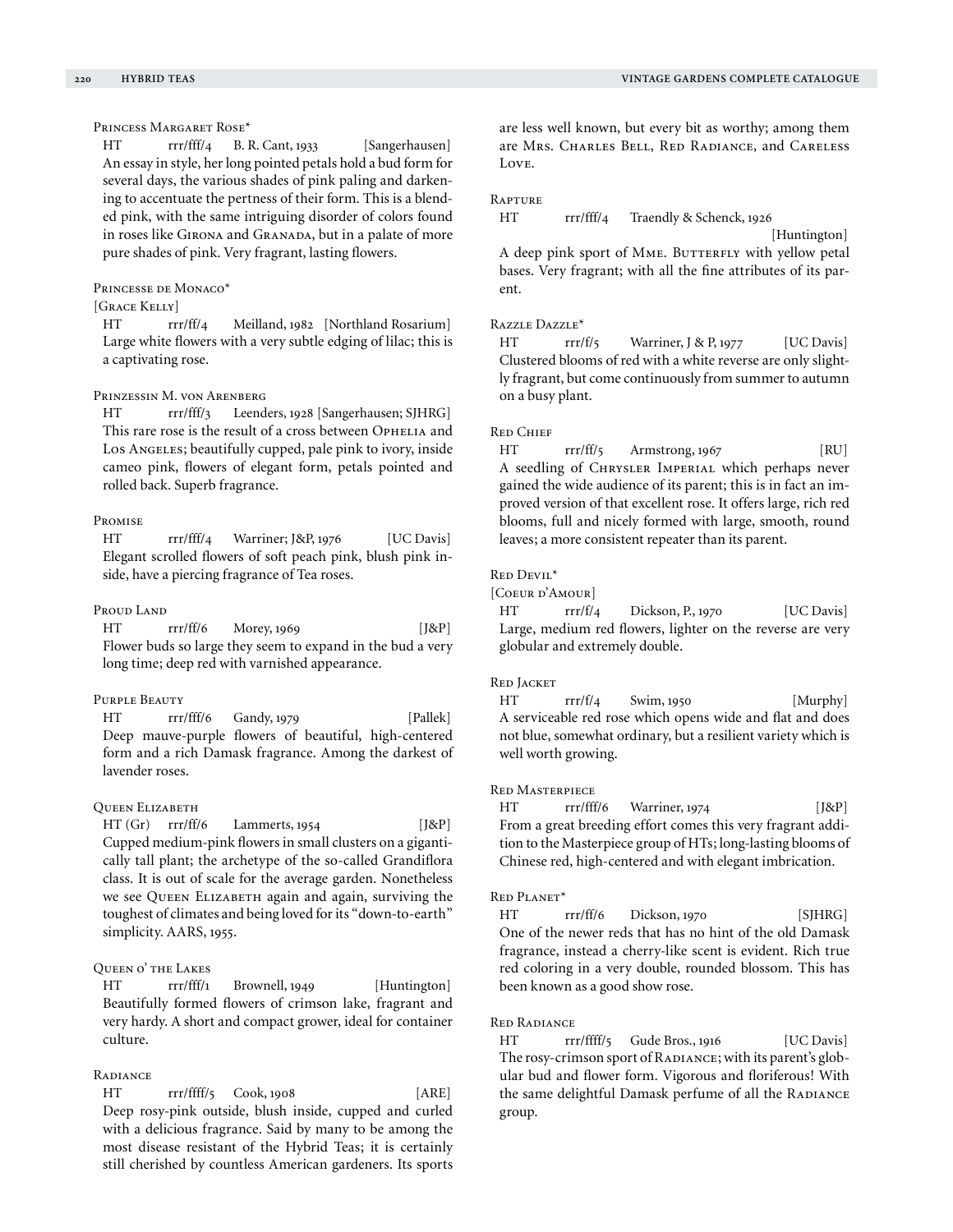Red Reflection

HT rrr/f/5 Warriner; J&P, 1964

[Derer; Bush's Pasture Park]

In all that there is to read about this rose I can find no poetry, yet its name is a poetic expression of its essense. The reverse of the velvet-red petals is a satiny, crimson-blue, like a red rose reflected in blue water. Trust me, this is unique and lovely, and far outclasses most red Hybrid Teas introduced in the past decade. Thanks to Jason Derer for saving this from oblivion.

## Red Talisman

[MARY HART]

HT rrr/fff/5 Amling, 1931 [Robinson, collected] The same pert, pointed flowers as its sport-parent, TALISman, with the same intensely fruity perfume; RED TALISman is deep cerise in color, blending to yellow at the base of the flowers.

#### Reichspräsident von Hindenberg

HT rrr/ffff/2 Lambert, 1933 [RYT] This Hybrid Tea always excites interest; its flowers are immense cabbages that open very wide with a buttoned center. They more resemble the Hybrid Perpetual in flower. Vigorous and very floriferous to 6'.

#### **RENAISSANCE**

HT rrr/ffff/4 Harkness, 1994 [Hortico?] Blush pink, almost white flowers of delicious fragrance, fruity and Damask at once. No wonder this won the Belfast fragrance award. All the great qualities of Harkness roses.

#### Reno

HT (Gr) rrr/ff/3 Silva, 1957 [Leloy/SJHRG] Two grandes dames among older HTs, Mrs. SAM McGREDY and MME. HENRI GUILLOT, were crossed to produce this and a very pleasing rose was the result. Reno's cupped flowers are coppery pink to peach opening semi-double, with wavy petals, deeper orange-pink in the center. Nice, light, spicy scent.

#### Reverend F. Page Roberts

HT rrr/fff/4 Cant, 1921 [Beales] How fine a thing it is that this rose has not disappeared forever! High-centered blooms of rolled petals, golden-apricot reversed with salmon-red, ever-changing. What we have grown for years that we believed to be this is a rose from the old Korbel garden. That rose we know now to be incorrect after having received the original from Beales' Nursery in England. We have reinstated that foundling under its first "mystery" name, "OLD KORBEL GOLD," which see. This is the real thing!

## Rex Anderson

HT rrr/fff/4 McGredy, 1938 [UC Davis] Ivory-white flowers, large and high-centered and drenched in a fruity perfume. A superb white rose that still stands up against the competition but is simply ignored. Such treasures as REX ANDERSON are what make this rose collection a source of inspiration for us.

#### Reynolds Hole

HT (B) rrr/fff/3 Standish & Noble, 1862

 [Sangerhausen/SJHRG] Determining whether or not to believe in the identity of this rose has not been easy. The plant we received with the collection of old HTs from Sangerhausen has the look of an old Hybrid Tea, with foliage and stems intermediate between a Tea and an HP, broad, cupped blooms which are lightly quartered, of a perfect, true pink, only slightly warmer within, and a nice, old-rose perfume. Little information has come to our attention, apart from the sparest of descriptions from the 1870s. If correct, this might well be considered a Hybrid Tea in retrospect, understandably not so called at its introduction, before the class had been established officially. We have been able to rule out the following other possible identities: REYNOLDS HOLE, a deep red HP of 1872, Mrs. REYNOLDS HOLE, a dark pink Tea (or HT) from 1900, and DEAN HOLE, the sport of MME. CAROLINE TESTOUT introduced in 1904.

## RICHARD E. WEST

HT rrr/fff/4 Dickson, 1924 [Charles] Elegant lemon-custard-white buds scroll open slowly; vigorous, scented of lemons. An early HT that is still very worthy of today's gardens, often outshining many other roses in our garden.

## Rina Herholdt

HT rrr/fff/6 Herholdt, 1962 [Pickering] Pointed alabaster-white flowers edged with a wash of deep pink that speckles to crimson-cerise, flooding the petals with color with the passing of days.

## Rod Stillman

HT rrr/fff/4 Hamilton, 1948 [Huntington] A cross between OPHELIA and EDITOR MCFARLAND; I think it is one of the finest hybrids ever introduced, yet it remains virtually unknown; light pink flowers with a deep orange base and a rich, complex fragrance of melons and peaches.

#### Rose Dot\*

HT rrr/ffff/6 Dot, 1962 [SJHRG] Intensely fragrant flowers are light red with a white reverse. Foliage is a dark green on a vigorous plant. We are delighted to be able to add another rose from the Dot family in Spain to our collection.

#### Rome Glory

[Gloire de Rome, Gloria di Roma, Glory of Rome]

HT rrr/fff/4 Aicardi, 1937 [Huntington/BBG] A name worth repeating in any language; the great, cabbagy, scarlet and crimson flowers have stolen their share of human hearts over time. Still worth the space in any garden.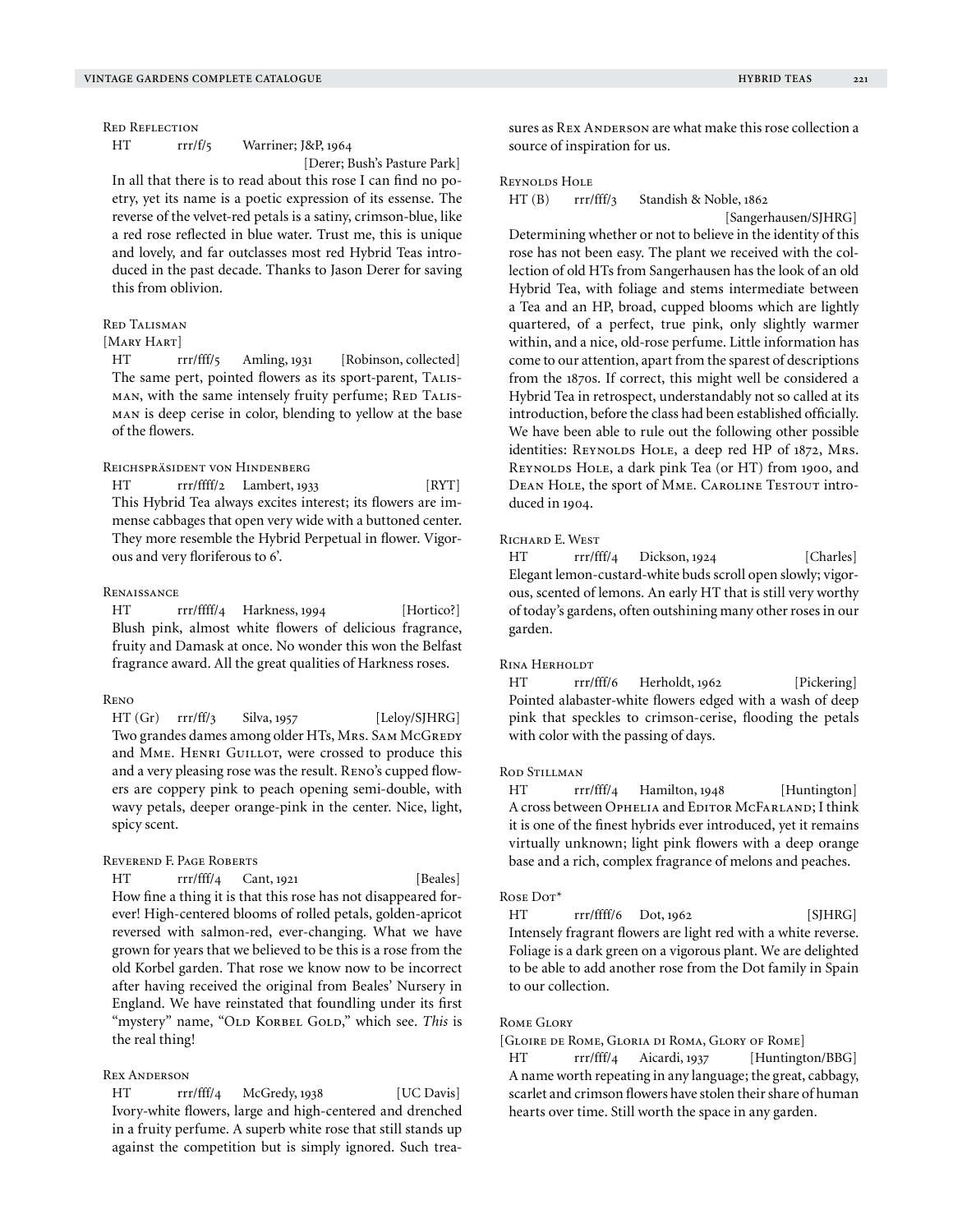Rose Gaujard

HT rrr/ff/6 Gaujard, 1957 [SJHRG] A really superb rose which we are delighted to have back from Europe again, unvirused; large, elegant flowers of silvery rose pink richly picoteed with bright rose red, shaded orange. Not powerfully fragrant, but a rewarding noseful.

#### Rose Marie\*

[formerly listed as PICTURE]

HT rrr/ff/4 Dorner, 1918 [Robinson found] Sculpted flowers with pointed petals of warm carmine inside, light pink brushed cream outside. Always shapely and good for cutting. This rose has been mistaken for the later HT PICTURE for some years in California. Phillip Robinson has been able to accurately identify this against the climbing form of Rose Marie which we received from Mel Hulse, and which properly corresponds to the original rose of that name. Rose Marie was from an Indiana breeder, Dorner, who introduced the famous, now lost Hoosier Beauty.

## Rose of Freedom

HT rrr/fff/5 Swim, 1948 [UC Davis] Formally layered open flowers, clear rose red, scented of Tea and spice.

# Rosemary Harkness

HT rrr/fff/6 Harkness, 1985 [Hortico] Large, elegant flowers of handsome bicolor effect; soft apricot reversed pumpkin orange. Bronzy, glossy foliage. Yet another of the very splendid creations from the firm of Harkness.

## Roter Stern

HT rrr/f/4 Meilland, 1958 [SJHRG] A very rare HT from Meilland with large, oval-petaled flowers, deep orange-pink overlaid with rose red, reverse deeper, which open cupped, a glowing amber-red.

#### **ROUNDELAY**

HT rrr/fff/5 Swim, 1942 [UC Davis] Large flowers of consistent shapeliness, especially in the fully open bloom, a saturated rose-red with a subtle scent of ripe cherries. Leathery foliage, healthy and bushy.

# Royal Airforce

HT rrr/ff/4 Laperrière, 1969 [Huntington] Lavender-blue flowers, prettily formed and maintaining a handsome appearance for many days; scented of Tea and lavender.

#### Royal Albert Hall

HT rrr/fff/3 Cocker, 1972 [Pallek] Bright wine-vermilion blooms of many petals, golden on the reverse with a yellow eye. Red-rose and Tea-rose fragrance embellish this brilliant flower. Very compact.

## Royal Canadian

HT rrr/fff/6 Morey, 1968 [UC Davis] How Denison Morey came to this starting with TALISMAN is anyone's guess, but the fragrance of that parent permeates these very large, deep rose-red blooms of exhibition perfection.

# Royal Dane

## [Troika]

HT rrr/ffff/6 Poulsen, 1971 [SIHRG] Very large and rather double flowers that fold their inner petals until fully expanded, deep coral-orange with vermilion guard petals opening apricot-orange. Very, very fragrant.

# Royal Highness

HT rrr/fff/4 Swim, 1962 [UC Davis] Creamy blush-pink flowers that appear ivory at a distance, shaded with blush lavender. Very fragrant, with a Damask scent. One of the most highly regarded of roses by the judges. AARS, 1963.

## ROVAL WILLIAM\*

HT rrrr/fff/4 Kordes, 1984 [Pickering] Exhibition form deep red flowers of about 35 petals are highlighted by a rich fragrance. Upright compact growth habit. For lovers of the modern form and the rich red tones found in late 20th century roses.

#### **RUBAIYAT**

HT rrr/fff/4 McGredy, 1946 [Edmunds] Deep rose red, spiraled blooms with a pale rose reverse; intensely scented of Damask and spice, flowers opening broad and large with a ruby glow. AARS, 1947.

## Saint-Exupéry

HT rrr/ff/4 Delbard-Chabert, 1961 [UC Davis] Pale mauve blooms with a silvery shading, reminiscent of the grey tints seen in such roses as Grey Dawn. Nicely fragrant, flowers fading rather quickly.

#### **SAMARITAN**

[Fragrant Surprise, English Sonnet]

HT rrr/ffff/4 Harkness, 1988 [J&P] A wonderfully fragrant rose from Harkness; the flowers have a very generous and poised look, being broad, large of petal, and yet high-centered. They are a rich apricot-orange paling to coral-apricot, and are quite long lasting. The plant is healthy, lustrous of leaf and generous in its bloom.

## San Antonio\*

HT (Gr) rrr/-/6 Armstrong, D. L., 1967 [UC Davis] A strong-growing offspring of two very excellent red roses, ROUNDELAY and EL CAPITAN. Flowers large, rounded, orange-red.

# San Fernando

HT rrr/fff/4 Morris, 1948 [Huntington] Rich rose-red flowers from fat buds, imbued with scarlet. San Fernando has a wonderful fruit-Tea scent reminiscent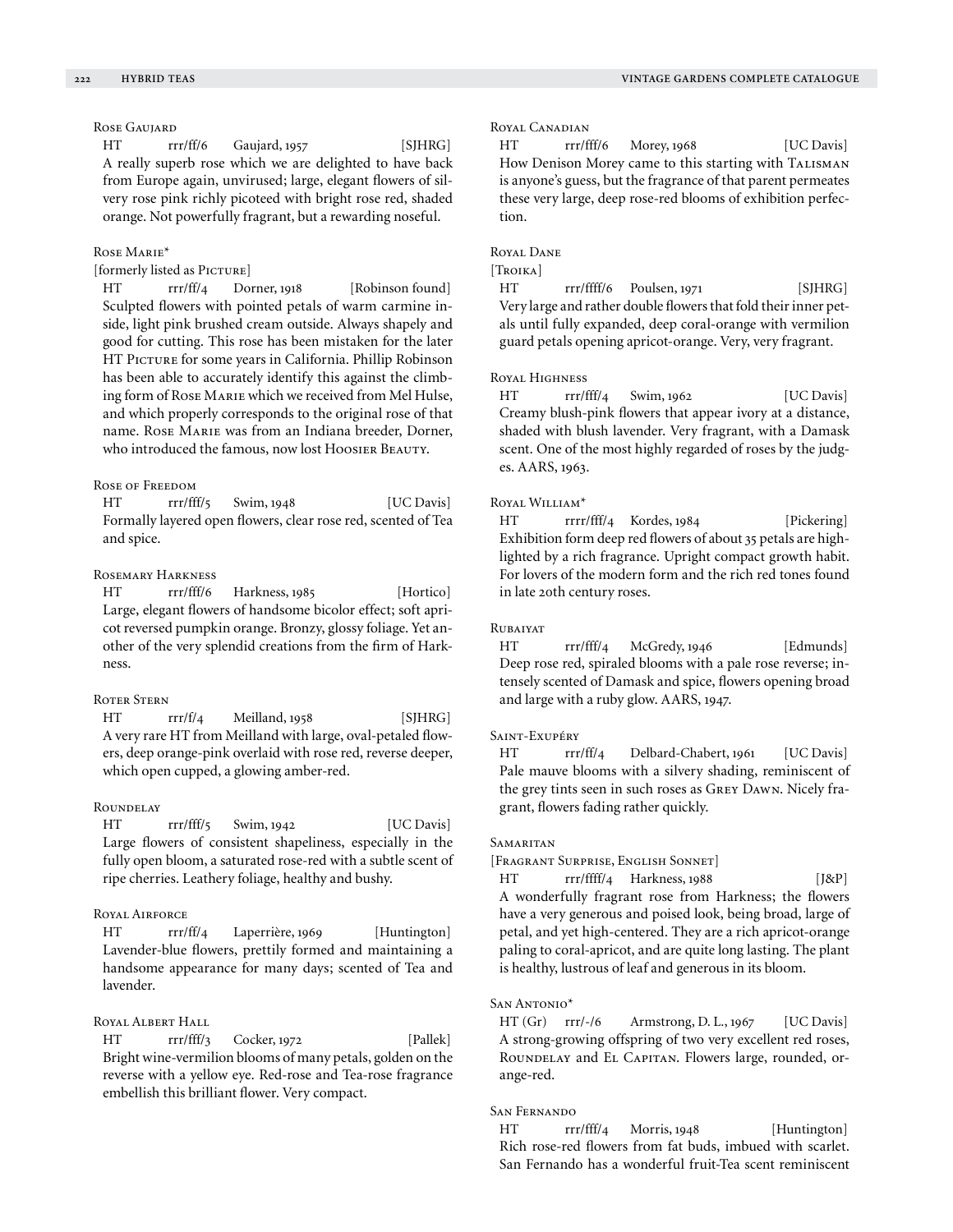of Talisman, San Luis Rey, Invitation, Mission Bells, and others of its era. AARS, 1948.

"San Leandro Dark Red HT"

HT rrr/fff/4 unknown, found [Robinson] One of the blackest red Hybrid Teas we know, and very fragrant. Holds so well in all weathers that it deserves to be more widely grown. We have very nearly lost this from our collection, and are rebuilding stock over the next few years. We appreciate your patience.

## San Luis Rey

HT rrr/fff/4 Morris, 1947 [Oakland RG] A saturated clear yellow unduplicated in any flower I know. Short, fragrant buds open in a twisting swirl, showing scalloped petal edges. The scent is elusively evocative of orangeclove tea.

#### "Sangerhausen Beauty"\*

[Orange Beauty/Sangerhausen]

HT rrr/ff/3 unknown, unknown [SIHRG; Sangerhausen]

This sculpted deep pink, obviously old HT is an enigma. It was labeled Orange Beauty when imported. If you are tired of the charmless modern Hybrid Teas and enjoy the grace of the early Hybrid Teas, this is worth trying.

#### "Sangerhausen's The Doctor"\*

HT rrr/fff/3 unknown, unknown [Sangerhausen] Large, fat buds open to rich pink flowers that are very similar to THE DOCTOR. This rose is self-colored, lacking the darker reverse of its namesake, and the blooms are shorter and rounder, lacking the characteristic egg shape of the other. A mystery rose whose secret may one day be unlocked.

# Santa Anita

HT rrr/fff/4 Howard, 1932 [Huntington] High-pointed buds open broadly and gracefully to swirled shallow blooms of warmly tinted clear pink. One of Fred Howard's finest introductions.

#### **SATURNIA**

HT rrr/fff/1 Aicardi, 1936 [Huntington] Scarlet imbued with salmon and some deeper color; golden shadings highlight this very fragrant and unique flower. We know no other rose of this rare coloring.

## SAVOY HOTEL

HT rrr/ff/4 Harkness, 1987 [Hortico] Light pink, tall and formally scrolled buds with deeper reverses open full and crown-like. We were so impressed at the display this rose made that we begged cuttings from Carolyn Lanphere some years ago.

# Scarlet Knight

HT (Gr) rrr/f/5 Meilland, 1966 [Hortico] Large cupped blooms of crimson-scarlet with a delicate scent, on a plant with an iron constitution. AARS, 1968.

HT (Fl) rrr/f/6 Dickson, 1963 [UC Davis] This seedling of QUEEN ELIZABETH has the same tall habit and loosely cupped flowers, but in a riveting scarlet orange tone which provides a brilliant backdrop for the hot color border.

## SCENT-SATION\*

HT rrrr/ffff/6 Fryer, 1998 [Pickering] Rather small buds open to compact shapely blooms of orange-pink overlaid on creamy yellow, reverse light yellow. Fragrance is intense and sweet. Upright growth.

#### **SEASHELL**

HT rrr/f/4 Kordes, 1976 [UC Davis] Colour Wonder parented this AARS winner; shell-pink heavily overlaid with burnt-orange. A devastating color combination for the garden, and with little scent to sweeten the medicine. A rose for collectors of AARS winners, and for fanatical lovers of the garish. AARS, 1976.

## SEBASTIAN SCHULTHEIS<sup>\*</sup>

HT (Gr) rrr/f/6 Schultheis, 1979 [SJHRG] Orange salmon to carmine blooms in clusters on a vigorous and tall shrub. A last gasp of Grandiflora glory.

SECRET LOVE—*Missing from our collection*.

#### Secretaris Zwart

HT rrr/fff/5 Van Rossem, 1918

 [Sangerhausen; SJHRG] Very large, globular blooms of pale salmon pink are tinted with lilac pink at the edges. This very rare HT is a strong garden plant that looks great year-round.

#### September Morn

[sport of Mme. P. Euler, "J. C. Flat Pink HT"]

HT rrr/ffff/4 Dietrich & Turner, 1915 [SJHRG] It has come to our attention that this has been identified at the San Jose Heritage Rose Garden, and we are delighted. Such a distinctive rose was certain to be given its real identity again. Light clear pink, full of petals, opening flat and buttoned in the old style, this is one of the most fragrant roses we know.

#### September Song\*

HT rrr/ff/6 Buck, 1981 [Sequoia] Very scrolled and elegant blooms of peach pink with an apricot heart, they can begin rather orange-apricot in the bud.

#### **SERENADE**

HT rrr/ff/4 Boerner, 1949 [Huntington] Soft coral-salmon flowers of delicate coloring, paling to salmon-blush at the petal edges, flowers somewhat loose and informal, but very handsome and produced in great abundance on a bushy, well-foliated plant.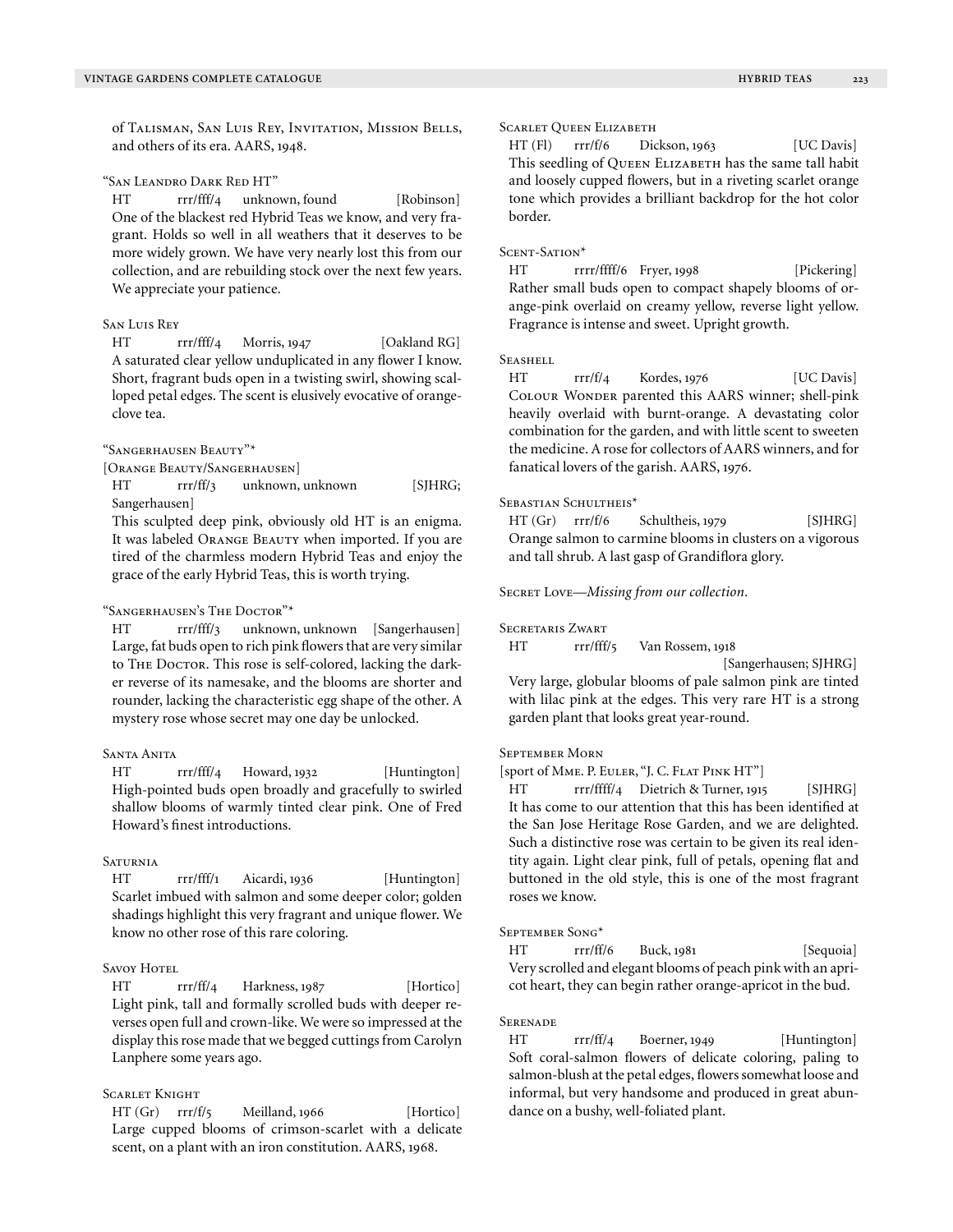# SHADES OF AUTUMN

HT rrr/fff/1 Brownell, 1943 [Pallek] Another great rose from the Brownells of Rhode Island, SHADES OF AUTUMN has richly colored blooms of red to pink with shades of yellow strewn through randomly. Very fragrant, healthy, and hardy. Not the largest of growers, but very productive of bloom.

## **SHANNON**

HT rrr/f/6 McGredy, 1965 [SJHRG] An odd combination of parents have created a very lovely rose in Shannon: large, globular blooms of glowing rosecerise shaded with coral-orange. This cross between Queen ELIZABETH and McGREDY's YELLOW is a vigorous and very productive plant.

## $S<sub>H1</sub>-UN*$

HT rrr/fff/4 Keisei, 1984 [Hortico] Rich lavender-mauve, paler at the petal edges and exceptionally fragrant. A very elegant rose from Japan.

# Shot Silk

 $HT$  rrr/fff/1 Dickson, 1924 [SRJC] Long coveted for its beautiful coloring, SHOT SILK is extremely changeable. For us it is a silky, pale pink with apricot shades at the petal bases, which can intensify in cool weather to cherry and gold. A very compact and short grower on its own roots, and ideal for a large container.

## Show Girl

HT rrr/fff/5 Lammerts, 1946 [Edinger] Rose-pink deepening to claret-pink, the elegant flowers are long lasting when cut. A vigorous grower combining the best traits of Joanna Hill and Crimson Glory.

## Sierra Glow

HT rrr/fff/4 Lammerts, 1942 [Oakland RG] A bicolor of strawberry-pink and apricot-salmon, blending and transforming through a series of lovely warm shades as the flowers age.

#### **SIGNORA**

HT rrr/fff/5 Aicardi, 1936 [UC Davis] An amazing blend of the hottest colors with the coolest; orange-scarlet blooms with golden petal bases blend to salmon-coral with age, the outer petals mauve-pink. Luscious scent and a tall, elegant, bushy habit.

## Silk Hat

HT rrr/fff/4 Christensen, 1986 [J&P] Large, globular flowers of royal purple with a silvery reverse; a striking bicolor and one of the very best of recent introductions. A strong Damask scent.

# Silver Jubilee

HT rrr/fff/5 Cocker, 1978 [Regan; Hortico] Very long, pointed buds scroll open to pale peachy pink to tan, gradually blending to a lavender pink to buff. Flowers have a fruity fragrance, and the plant is a very bushy grower.

## Silver Lining

HT rrr/fff/4 Dickson, 1958 [Rupert] Scrolled flowers of pale rose pink, etched and veined deeper, the guard petals deep pink; the flowers are nearly perfect, full, of medium size with a rich perfume and are often picoteed in silvery pink.

## Silver Shadows

HT rrr/fff/4 Buck, 1984 [Sequoia] A delightful rose which breaks the normal mould of HTs; pointed blooms of pale silvery lilac, reversed lavender-blue, shapely and very fragrant with an anise scent.

## Silver Star

HT rrr/ffff/4 Kordes, 1966 [SJHRG] Silver-lavender blooms, fully double and with much of the intense scent and poise of its parent, MAGENTA.

#### SILVERADO\*

HT rrr/f/6 Christensen, 1987 [Hortico] Bred from the once-popular HT PARADISE, this rose has a very similar look, high-centered blooms of silvery-lavender edged with reddish-pink, but is light on fragrance.

#### Simon Bolivar

HT rrr/f/6 Armstrong, 1966 [UC Davis] Very double brilliant scarlet-orange flowers with dark vermilion reverses; a rose of very rich coloring, which despite its intense orange shades is a fine one to blend in a border of other warm tones.

#### Simon Guerin\*

HT rrr/ffff/4 Mallerin, 1929 [Sangerhausen] Lustrous foliage very like that of CATALONIA's provides the perfect landscape for Simon Guérin's flowers. They are large, broadly bowl shaped, very fragrant, with the spicyfruity scent of Pernetiana, and colored like a Charantais melon, soft amber orange and gold.

## Sir Henry Segrave

HT rrr/ffff/4 Dickson, 1932 [Berkeley RG] Intensely fragrant primrose-yellow blossoms, very double and high-centered; elegant, cool, and poised, with all the delicacy of an old Hybrid Tea.

#### Sleigh Bells

HT rrr/ffff/4 Howard, 1950 [Sangerhausen] Very double goblets of milky white with yellow petal bases; exceedingly fragrant. A very desirable white rose, with the strong presence we often associate with Hybrid Perpetuals.

#### **SMOKY**

 $HT$  rrr/fff/4 Coombe, 1968 [J&P] Long one of my favorite roses for its unusual coloring, a blending of smoky-carmine and coppery-red that verges on mahogany-red. Very fragrant and a vigorous grower; the perfect rose to add to a bouquet of the tan-colored roses like JULIA's ROSE and TANTARRA. Please be patient as our requests for this are many.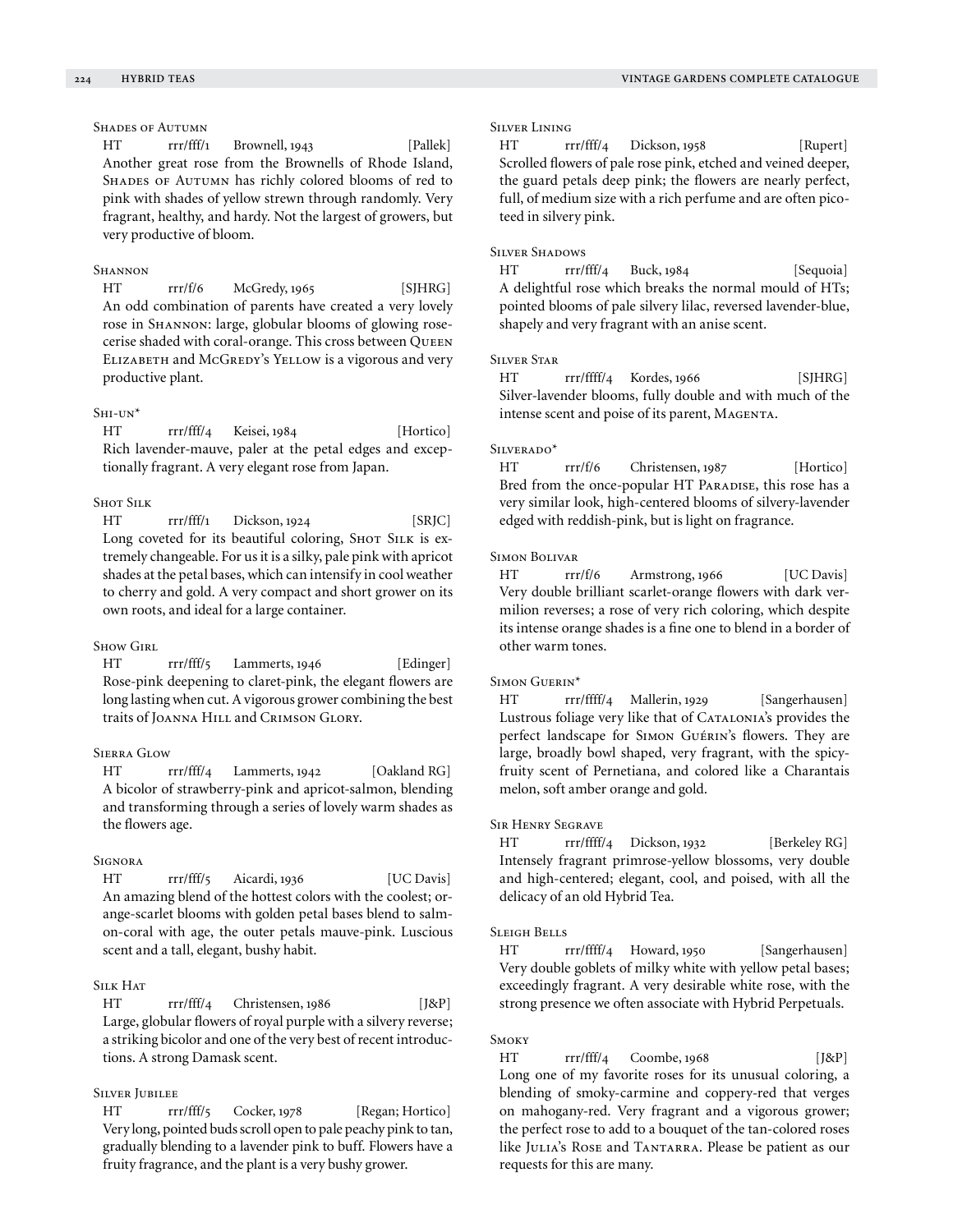**SNOW WHITE** 

HT rrr/ff/6 Sealand, 1987 [SJHRG] Pointed flowers of oystershell white with a fresh fragrance. This is show-rose quality, and though we object to the reuse of the name, it does fit. Flowers are lightly blushed with pink on the guard petals.

#### **SNOWBIRD**

HT rrr/fff/1 Hatton, 1936 [Huntington/Bowers] A large white rose touched with lemon that opens wide and full of petals in the fashion of SOUVENIR DE LA MALMAIson; sweetly fragrant. Performs well where Tea roses are at home.

## **SNOWFIRE**

 $HT \quad \text{rrr/f/5} \quad \text{Kordes, 1970} \quad [J&P]$ This has long been one of my favorite bicolored roses and far outshines the more popular rose Love. Deep rose red, reversed white with the white carrying to the petal edge crisply. SNOWFIRE blooms heavily and often and carries its flowers flawlessly on good cutting stems. An excellent garden plant.

## Soeur Thérèse

HT rrrr/ff/4 Gillot, 1931 [UC Davis] I had never really appreciated this rose until I saw it in the rose garden at Bush's Pasture Park in Salem, Oregon. There a bed of the golden-yellow blowzy-flowered Soeur Thérèse stole the show with its grace and vigorous habit; one of the most floriferous yellow roses you can grow; a great contributor of color.

## SOLEIL D'OR

HT rrr/ffff/3 Pernet-Ducher, 1900 [Huntington] Flowers are small and rather globular, a dusky orange-yellow blend with a pungent orange-juice scent. This ancestor of the flame and yellow colors in modern roses is a bit of an oddball, and definitely not for every garden. In growth habit it resembles *R. foetida,* its grandparent, and a bushy, handsome thing at that.

# "Sonata"

HT rrr/ff/4 unknown, unknown [SJHRG; Leloy] A very beautiful rose that came from the Leloy garden labeled SONATA. The rose of this name from Van Rossem, 1942, was a red softening in color with age, and we are sorry not to have that rose to preserve, but glad to say that this is probably a much older rose which appears to be an early Pernetiana with a good dose of HP; flowers are very double and pointed, having the look of FRAU KARL DRUSCHKI somewhat, palest warm pink to white with a pale ochre reverse. What it most resembles is a cross between Souvenir de Claudius Pernet and Frau Karl Druschki. One possibility we are considering for the correct identity is the rose CHRISTOPHE WEIGAND, from 1928.

#### Song of Paris

HT rrr/ffff/4 Delbard-Chabert, 1964 [UC Davis] We keep trying to grow enough of this for the demand we have; it is a clear lavender very beautifully formed and with strong fragrance.

#### **SONIA**

HT (Gr) rrr/fff/4 Meilland, 1974 [UC Davis] High-scrolled buds of creamy salmon-apricot with a rich fragrance; useful for its elegant and lasting cut flowers and as a handsome shrub in the garden. One of the all-time greats.

## SOUTH SEAS

HT rrr/fff/4 Morey, 1962 [J&P] Bright coral-pink flowers with very pointed buds, opening wide and cupped and fading to a peachy apricot. Fragrant.

#### SOUTINE<sup>\*</sup>

HT rrr/f/4 unknown, 2000 [Carlton Nsy] A new striped greenhouse variety that has grown and bloomed well for us outside. Crimson stripes on a creamy white base slowly darken and become mostly red by petal fall. Form is quite globular.

#### Souvenir de Claudius Pernet

HT rrr/fff/4 Pernet-Ducher, 1920[Robinson, found] The famous first strongly yellow HT, which Pernet-Ducher worked hard to develop. Wide, double, sunflower-yellow blooms.

#### Souvenir de Marcelle Balage\*

HT rrr/ffff/4 Bernaix, 1930 [Sangerhausen] Intensely fragrant flowers of flesh pink tinted with peach and salmon are full, broad and globular in the bud, opening cupped and full of petals.

#### Souvenir de Mme. Boullet

HT rrr/fff/1 Pernet-Ducher, 1921 [Luhn] Rather like a Hybrid Tea version of LADY HILLINGDON, more apricot than golden; very fragrant Tea-scented flowers, large and pointed, on wiry stems, foliage bronzy-purple. Not an exceedingly vigorous plant on its own roots but a great bloomer.

#### Souvenir de Pierre Guillot\*

HT rrr/fff/3 Guillot, 1928 [Guillot] Flame-toned flowers are moderately double but very fragrant. We are still studying this newcomer to our collection.

#### Souvenir du Président Carnot

HT rrr/fff/3 Pernet-Ducher, 1894

[Wilkinson; SJHRG]

Famous as the parent of the Wichurana Rambler Dr. W. VAN FLEET, the sport parent of New DAWN. PRESIDENT CARNOT is itself the offspring of a very notable rose, LADY MARY FITZWILLIAM. All this fanfare aside, it is a lovely flesh-pink rose with a shrimp-pink center, fragrant and beautifully formed.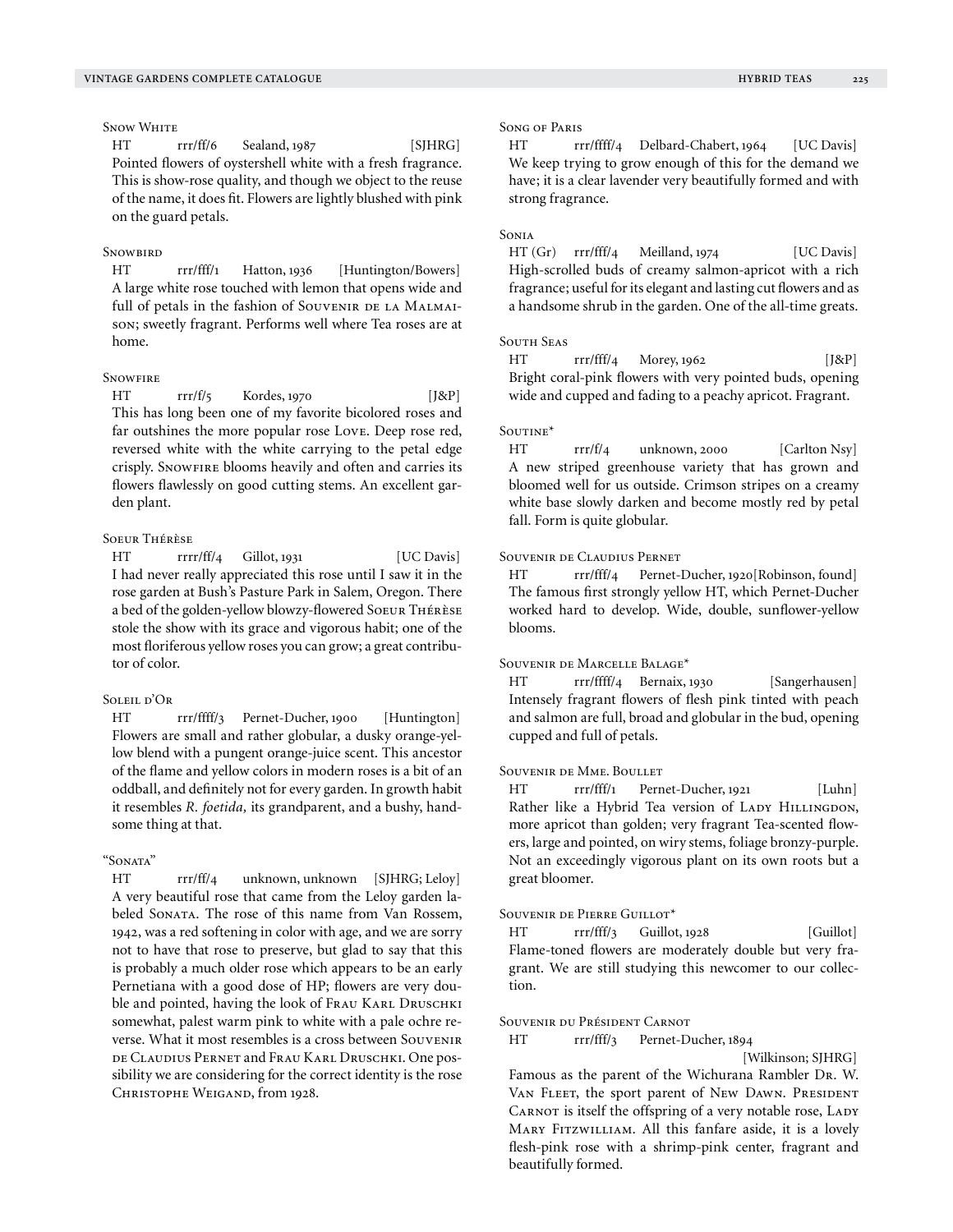## Special Occasion\*

HT rrrr/f/6 Fryer, 1995 [Pickering] Urn-shaped pointed buds are clear apricot orange with hints of pink in cool weather.

## SPICED COFFEE

[VIDAL SASSOON]

HT rrr/fff/3 McGredy, 1990 [Hortico] Large cupped blooms which hold in a beautifully cupped and reflexed form, among the most unusually colored of roses, the flowers range from tan-pink to ochre to lavenderbrown.

## "St. Helena Cemetery Very Double HT"

HT rrr/fff/4 unknown, found [Robinson, found] An old and intriguing HT of soft straw-pink, opening wide and full of petals. Very leafy sepals add to the beauty of buds and open flowers.

# "St. Helena Texas Centennial"

HT rrr/ffff/5 unknown, found [Robinson, found] Often a found rose will look suspiciously like one you know. Tenacious researchers plant the two side by side and observe them under identical conditions. When we grew this lookalike beside TEXAS CENTENNIAL, the red sport of PRESIDENT HERBERT HOOVER, we found them remarkably similar, yet definitely different. Somewhat thornier than Texas Centennial, with flowers of peach shading to rose-vermilion, very fragrant, upright, and an abundant bloomer.

#### STADTRAT GLASER\*

HT rrr/ffff/4 Kiese, 1910 [Sangerhausen] One of the most fragrant of this group of roses from Sangerhausen, and another of the elegant off-whites of the early 20th century, STADTRAT GLASER produces an abundance of smaller blooms of ivory tinted with buff and peach. Fruity scent.

"Star of Persia"—*Missing from our collection.*

#### **STARFIRE**

HT rrr/f/5 Lammerts, 1958 [Medeiros] A very bushy and broad grower that makes a handsome large-flowered landscape shrub; rather like a cluster-flowered version of its parent CHARLOTTE ARMSTRONG, with bright berry-rose blooms that open wide with wavy petals. AARS, 1959.

## Stephens' Big Purple

HT rrr/fff/5 Stephens, 1985 [Hortico] There are only a handful of roses with this coloring, a rich plum purple which we seen occasionally in old Hybrid Perpetuals, a color which is very handsome on the large petals of this perfectly formed HT.

## Sterling Silver

HT rrr/fff/4 Fisher, 1957 [Rupert] STERLING SILVER stands out among lavender roses for its even purity of coloring, a soft silvery lilac with few straying tones. We are delighted with the clone of this rose sent to us by Kim Rupert, which was a florist form, and has proven much stronger and more floriferous than the rather degraded forms we have grown in the past.

## STOCKTON BEAUTY

HT rrr/fff/5 Raffel, 1948 [Port Stockton Nsy.] Soft, silky peachy-carmine; a sport of Banner, the striped sport of CHARLOTTE ARMSTRONG, and identical to CHAR-LOTTE except in color.

#### SUMMER HOLIDAY

HT rrr/ff/4 Gregory, 1967 [Derer] Very full, high-centered flowers which are prize winners, deep scarlet orange with a lovely, light scent that is always present. Thanks to Jason Derer for another rose revived.

#### Summer Rainbow

HT rrr/fff/4 Jelly; Conard-Pyle, 1966

 [Derer; Bush's Pasture Park] I am quite smitten with this rose which has such a harmonious combination of colors: deep rose veined and stippled with orange, reversed cream veined yellow, shaded yellow at the base. The flowers are large and oval and strongly perfumed.

# Summer Sunshine

["Chester's Early Yellow"]

HT rrr/fff/4 Swim, 1962 [UC Davis] Now overlooked, this rose was very successful in its day, and even today offers a good deal to the gardener: double flowers of sweet fragrance, particularly in cool seasons, open cupped and swirled, strong lemon yellow which does not fade dramatically, and glaucous foliage, the blue tint combining well with the yellow of the flowers.

## **SUNBLEST**

HT rrr/f/6 Tantau, 1970 [Pickering] An excellent light, clear yellow, of perfect high-centered form and many petals; ideal for cut flowers.

#### Sunday Lemonade

HT rrr/ffff/6 Molder, 1986 [Humenick] A sport of Lemon Spice in rose-pink with a spicy and fruity fragrance. Both this and its sport-parent are more compact on their own roots: a plus!

#### Sunny South

HT rrr/fff/5 Clark, 1918 [Graebner] Big, blowzy pink flowers flushed with carmine and gold, on a shapely shrub which shows how well some Hybrid Teas can behave as shrubs, thanks to their Tea rose ancestry. Alister Clark, an Australian rose hybridist, created this exceptional shrub, which remains a very popular garden plant in its home country. We are much indebted to Cindy Graebner of Arcata for this.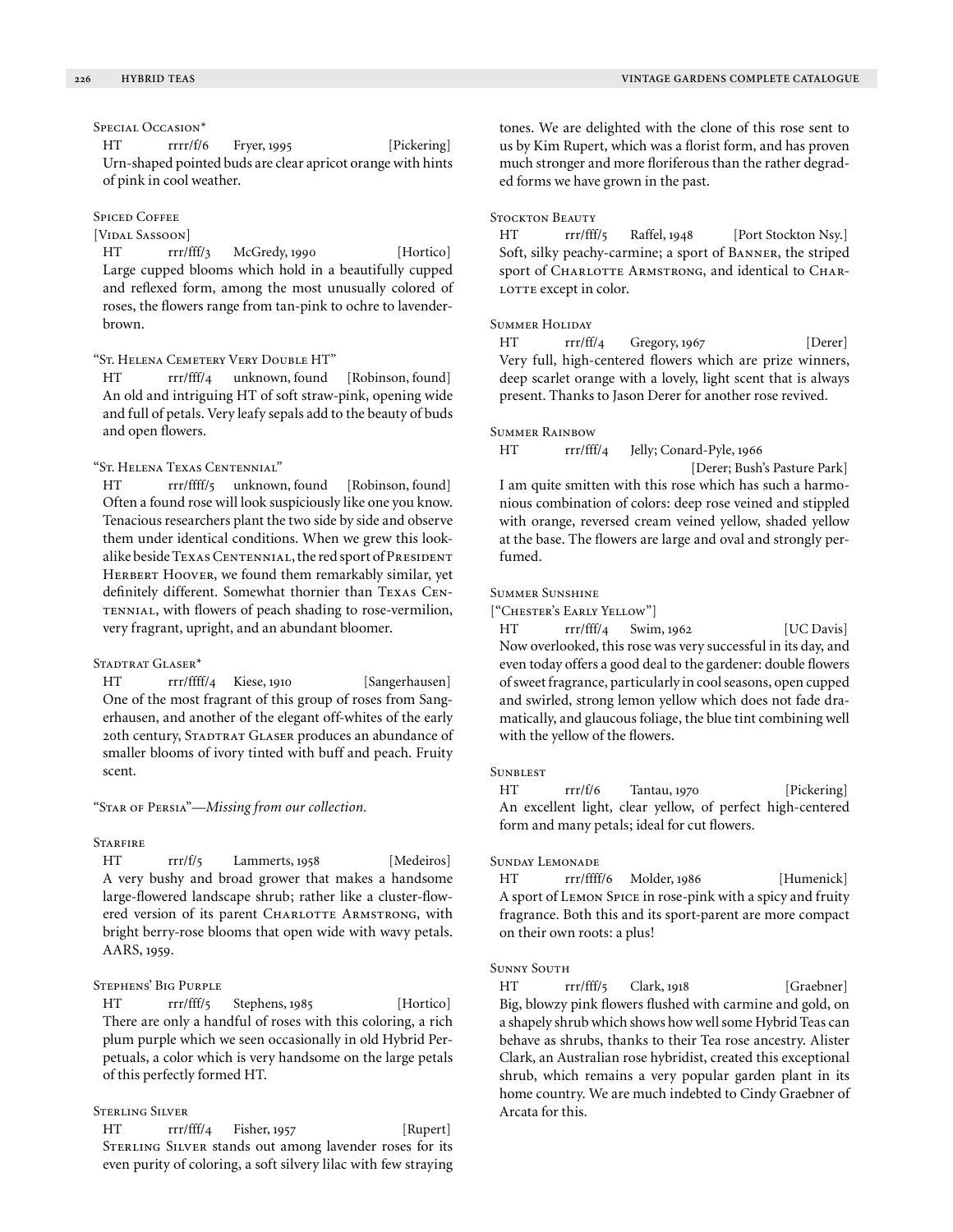## SUNSET JUBILEE\*

HT rrr/f/4 Boerner, 1973 [UC Davis] Large exhibition style flowers of classic formation, globular in the bud, rich pink with paler shadings, this rose is of modest fragrance, and not one of Boerner's most memorable.

#### Sunset Song\*

HT rrr/f/4 Cocker, 1981 [Sequoia] Honey orange flowers are large and full, starting scrolled and high-centered and opening flat with broad ribbon-like petals that lay flat. It is very reminiscent of an old Tea rose in form.

# **SURVILLE**

HT rrr/fff/3 Croibier, 1924 [SJHRG; Sangerhausen] A seedling of MME. EDOUARD HERRIOT with rich, complex coloring; fat buds of deep rose red open to large globular flowers of salmon-rose to red, revealing beautiful discs of golden stamens.

## Susan Hampshire\*

HT rrr/ffff/4 Meilland, 1972 [Hortico] A very fragrant deep rose pink flower of about 40 petals is globular-pointed in the bud. A very large flower, which we don't often find in the more recently introduced Hybrid Teas. Named for the actress who brought Trollope's Lady Glendora Palliser to life in the BBC's 1970s miniseries, *The Pallisers*. Favorites of Gregg's (the author, the series, the rose, and the actress.)

#### SUTTER'S GOLD

HT rrrr/ffff/5 Swim, 1950 [UC Davis] Deserving of the highest praise, which it has received in spades; one of a handful of roses to win the Alexander Gamble Rose Fragrance Medal (1966). Orange in the bud, often splashed with red, opening golden yellow; often born singly. Very tall and bushy. To my mind one of four or five roses I count the most fragrant. Dry the petals and enjoy its very colorful potpourri. AARS, 1950.

#### **SWARTHMORE**

HT rrr/f/6 Meilland, 1963 [UC Davis] As imposing as its namesake, this immense-flowered rose is composed of 50 large petals in shades of pink from rose to carmine to crimson; very tall and scrolled. (Note: We have lost our mother plant of SwarTHMORE and are trying to replace it.)

## **SWEET AFTON**

HT rrr/ffff/6 Swim & Armstrong, 1964 [UC Davis] Perfumed, very large white flowers open wide, rather like very pure magnolia blooms, lightly blushing and showing red-brown stamens.

Sweet 'n' Pink—*Missing from our collection.*

SWEET SIXTEEN-Missing from our collection.

#### **SYMPHONIE**

HT rrr/fff/4 Meilland, 1951 [Bush's Pasture Park] Large egg-shaped flowers full to bursting with delicate petals of soft pink, blush, and rose, veined and etched with deep carmine; the pale-blush petal edges roll backward, elegantly. Very fragrant.

#### **SYMPHONY**

HT (HP) rrr/fff/2 Weigand, 1935 [Huntington] Immense cabbagy blooms of pearly white, folding inward in the center. An old Hybrid Tea that is like a compact Hybrid Perpetual which blooms frequently.

## **TAFFETA**

HT rrr/ff/4 Lammerts, 1947 [Huntington] Urn-shaped buds of coffee-pink and copper with an underlay of yellow; a most striking color blend in a very elegant flower. Derived from two great roses, Mrs. SAM McGREDY and PRESIDENT HERBERT HOOVER. Fragrant. AARS, 1948.

#### **TAISCHA**

HT rrr/fff/4 Robinson, 1989 [Robinson] This beautiful seedling of Rêve D'Or crossed with LAVEN-DER PINOCCHIO is a treasure for collectors of the unusual. Densely double flat flowers of quilled petals in smoky lilac, lavender, mauve, and silvery pink. Very fragrant. Best in warm climates where full flowers open well. A Vintage Gardens original, created by Phillip Robinson.

#### Taj Mahal

HT rrr/ff/6 Armstrong, 1972 [de Rouen] One supposes the name was inspired by the great oniondome form of the flowers of this rose; though I should think a shining white would be more appropriate. Deep rose-pink to rose-red blooms; leathery foliage. Thanks to Carolyn de Rouen for this.

#### Talisman

HT rrr/ffff/4 Montgomery Co., 1929 [Korbel] At the age of 13 I tended this in my first rose garden, unaware of its name. Then, as now, I was captivated by its changing hues, bringing to mind the "painting the roses red" scene from *Alice in Wonderland;* gold with a flaming and brushing of vermilion and salmon-red, aging to apricot flushed with cherry-pink, paling to buff speckled with tawny-bronze. Its fragrance epitomizes the fruity, clove scent of the Pernetiana group of roses. Talisman was so well known in its time that its likeness appeared on the crate labels of Talisman brand oranges during the 1930s.

#### Tally Ho

HT rrr/fff/5 Swim, 1948 [Oakland RG] Deep salmon-red in the bud with scrolled petals opening large and generous to a tomato-pink, edged in cool pink. One of Herbert Swim's very finest creations, yet really rather neglected. AARS, 1949.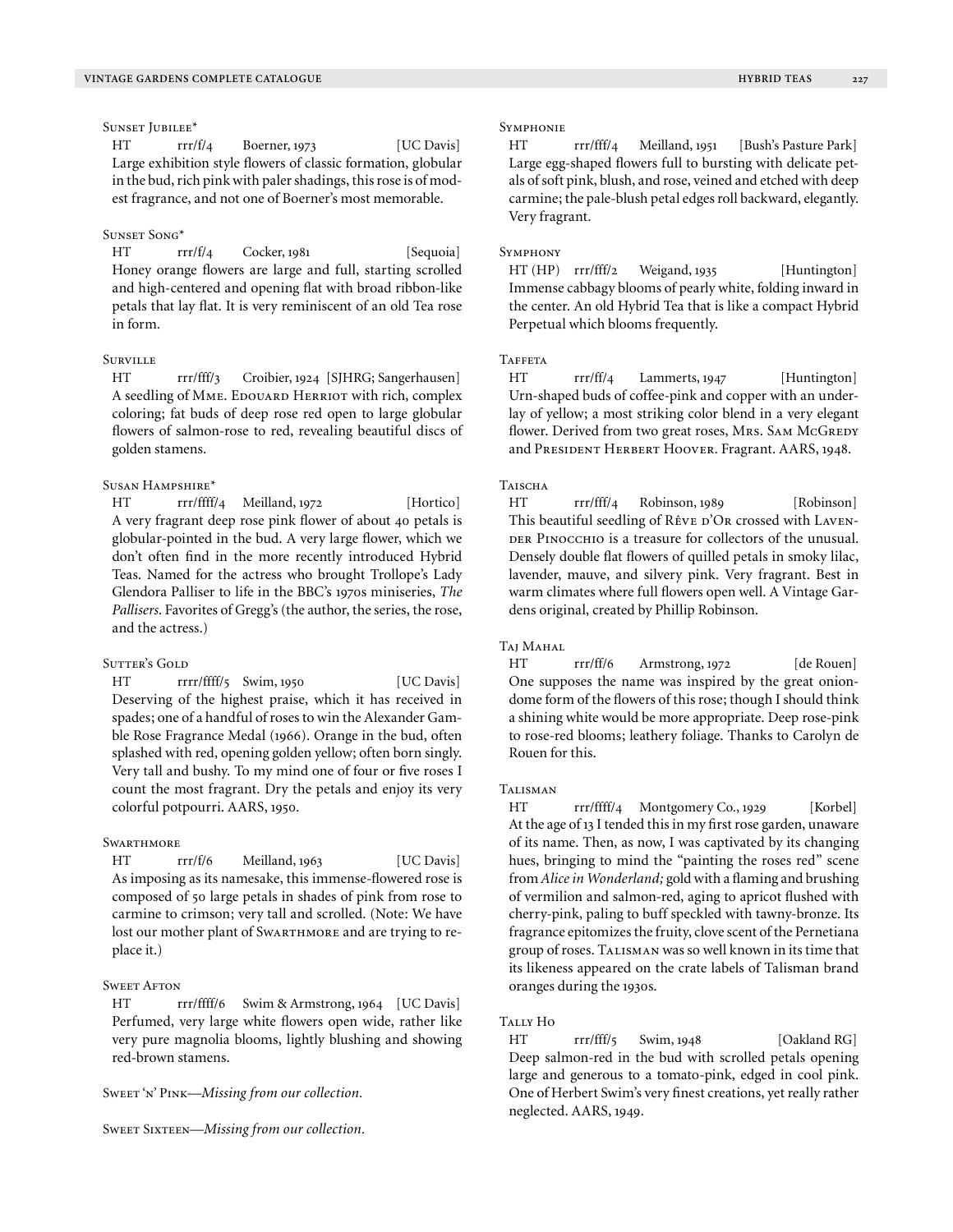# **TAMPICO**

HT rrr/f/5 Warriner, 1976 [UC Davis] Perhaps not the most exceptional of roses, but I am quite smitten with the color of this one: deep coral-orange which verges on gaudy, but somehow blends well in the garden and thereby retains respectability, if not usefulness.

# TANBLADY (aka BLACK LADY™)\*

HT rrr/ff/3 Tantau, 1976 [Hortico] Flowers globular, deep blackish red. Flowers are often claimed to be very fragrant but we find them only moderately so.

## Tantarra

HT rrr/ff/3 Gardner, unknown [Rupert; Gardner] A rose of haunting color; soft tan filtered through pink and apricot, sometimes intensified to mahogany. A very bushy and healthy grower. From Kim Rupert, who received it from the hybridist, Barney Gardner.

# Tanya\*

HT rrr/fff/4 Combe; J&P, 1959 [Rulo] Salmon orange to peachy apricot, a very shapely rose with strong fragrance.

## **TARANTELLA**

HT rrr/fff/1 Tantau, 1936 [Sangerhausen; SJHRG] Not to be confused with the Kordes introduction of 1985, this is typical of Tantau's unerring ability to select unique colors. Many petaled flowers of bright, sherbet yellow, edged with orange-pink, with a strong, fruity fragrance.

## Tarde Gris

# [Evening Light]

HT rrr/fff/4 Simon Dot, 1966 [SJHRG] Large flowers of soft lilac, with elegant, convex petals forming a broad bowl, this light, clear, lavender blue is familiar; it is the blue of Sterling Silver, its parent.

#### **TENERIFE**

HT rrr/fff/4 Timmermans Roses, 1972 [Pallek] The blend of orange and clear yellow in this large, fragrant rose is thirst inducing; like a tall cool glass of citrus punch. Delicious fragrance, too! Flowers large, full, very shapely, bicolored.

## Texas Centennial

[Red Hoover, Red President Herbert Hoover]

HT rrr/ffff/5 Watkins, 1935 [UC Davis] This sport of PRESIDENT HERBERT HOOVER became nearly as popular as its parent; deep salmon-pink flushed with bright red, blended and shaded beautifully, and very, very fragrant. Planted in beds at the Texas Centennial Exposition in 1935, just as WORLD's FAIR, another red rose, was planted at the New York World's Fair in 1939.

#### Thanksgiving

HT rrr/fff/5 Warriner, 1965 [Williams, found] Deep carmine-terracotta, salmon-pink inside, heavily veined with orange. You might call it Turkey-red. High-centered and goblet-shaped, with a spicy, fruity fragrance. Our friend Winnifred Werner fell in love with this while painting it for our catalogue cover.

#### The 777 Rose\*

## [777]

 $HT(Gr)$  rrr/fff/6 ING, c. 2001 [Temple] Large, double flowers are cupped and full of petals, very shapely in the bud opening broad and velvety, rich royal purple turning crimson in warmer weather.

## THE CHIEF\*

HT rrr/ffff/4 Lammerts, 1940 [RU] Very large, double flowers are bright coral to orange-vermilion on long stems good for cutting. They are very fragrant, a quality that did not go unnoticed when this was awarded the AARS for 1940.

#### **THE DOCTOR**

HT rrr/ffff/1 Howard, 1936 [White Beauty] Among the biggest, fattest flowers you'll ever encounter in a Hybrid Tea, THE DOCTOR's blooms might measure 6 inches if they opened wide. Light, pure pink; very heavily perfumed.

#### The Duke—*Missing from our collection.*

#### Thomas A. Edison

HT rrr/ff/5 Bernaix, 1931 [Humenick] High-pointed blooms open somewhat cupped. Clear pink inside and darker pink outside, they are warmed by yellow petal bases. Flowers are large and hold well in the garden.

#### **TIFFANY**

HT rrr/ffff/5 Lindquist, 1954 [UC Davis] Derived from CHARLOTTE ARMSTRONG and the color wonder, GIRONA, it is no wonder TIFFANY was such a success in its time. Large, goblet-shaped blooms of warm light pink with golden petal bases; intense Tea-Damask scent. AARS, 1955.

## Timothy Eaton

HT rrr/ff/5 McGredy, 1968 [SJHRG] A rather wonderful McGredy introduction that is quite rare, double, oval blooms of rich coral pink, shaded smoky pink outside. Good fragrance.

#### Tip Toes

HT rrr/fff/5 Brownell, 1948 [Gurney Seed Co.] Semi-double, pointed flowers of bright salmon shading to gold at the bases; this makes a great, dense, bushy shrub covered with flowers, healthy foliage and a tough constitution.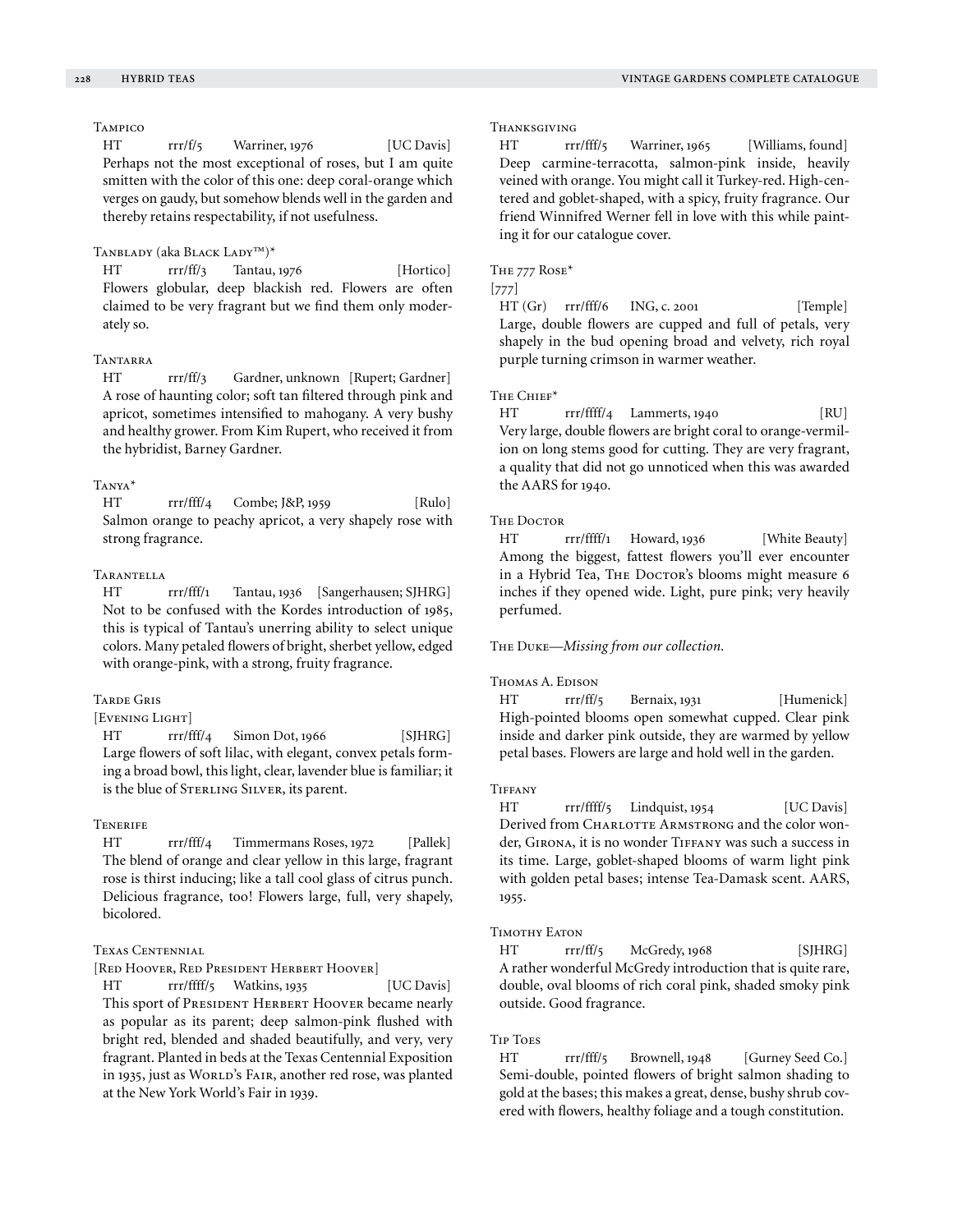Tipsy Imperial Concubine

HT (T) rrr/fff/4 Le Rougetel, Reint; 1990 [Heirloom] Massive eggs of pink, scrolled and rolled petals, quite deliciously fragrant. We believe this may be an old western Hybrid Tea, come finally home again, and have moved it from the Tea roses where we had offered it as a foundling from China collected by Hazel Le Rougetel.

## Tom Breneman

HT rrr/ffff/4 Howard, 1950 [Huntington] Cupped blooms of a deep lilac-rose-pink open wide to reveal red stamens with buff anthers. Elegant in bud form; very fragrant.

## Touch of Venus

HT rrr/fff/6 Armstrong, 1971 [Hortico] Ivory-white blooms, delicately shaded pink at the heart; the tall buds and flowers have a strong, subtle scent. A bit gigantic of habit, which seems out of keeping with the goddess of love.

#### **TOURMALINE**

HT rrr/-/6 Cuthbert, Delbard-Chabert, 1965

[Humenick] In the bud these flowers are long, but open to very cupped

blooms of white tinted rose at the edges, the pink gradually flushing over the petal, the white blending to ivory. It is rather like a massive version of DUCHESS DE BRABANT with no scent.

#### TOWN CRIER\*

HT rrr/fff/4 Hill, 1961 [SJHRG] Light buff yellow blooms are large and very shapely. The plant grows robustly but not over tall. Most pleasing for its rich fragrance and the subtle soft coloring of the flowers.

#### Trade Winds

HT rrr/fff/6 Von Abrams; Edmunds, 1964 [Derer] A splendid HT with very weather-resistant blooms, bicolored velvety red and white which soften to lipstick red and ivory-blush, scented of cherries.

#### **TRAVIATA**

HT rrr/fff/4 Meilland, 1962 [Oakland RG] Large, full, bright red flowers with startling white petal bases. Certainly elegant, but the wrong color to associate with the opera heroine Marguerite, who wore white camellias.

#### Tribute

HT rrr/f/4 Warriner, 1983 [Oakland RG] Large, loosely double flowers of medium pink on long stems, adequate for cutting.

## Tropicana

## [Super Star]

HT rrr/fff/5 Tantau, 1960 [UC Davis] I believe this is the first rose I knew by name; it grew in the garden of my neighbor Minnie Coleman. In 1962 she planted three standard Tropicanas down her front walkway. To me that has become a symbol of what roses were to gardeners in the mid-20th century. Tropicana's fragrant, high-centered flowers are a clear, light orange tinted coral pink. AARS, 1963.

#### Twilight Zone

HT (Gr) rrr/ff/1 Williams, 1996 [Hortico] Small blossoms of rare coloring, this high-centered, scrolled bloom is a blend of light magenta and tan on the insides of the petals, buff on the reverses. A very small grower.

#### Typhoo Tea

HT rrr/fff/4 McGredy, 1974 [SJHRG] A favorite of ours for its fragrance and unusually bicolored flowers; light orange-red reversed white, this is surely one of McGredy's finest introductions. A lovely reference to the favored British tea blend. Should be known far and wide.

#### Typhoon

HT rrr/fff/4 Kordes, 1972 [Huntington] Bright salmon-rose blooms with an overlay of gold; very fragrant and a handsome garden plant.

#### Tyrius\*

HT rrr/fff/4 Gandy, 1972 [SJHRG] Rich lavender to lavender purple blooms of fine form and excellent fragance.

## Uncle Joe

## [Toro]

HT rrr/ff/4 Kern, 1971 [Pickering] There is something masculine and familiar about this rose's large, globular, deep red blooms, muscular stems and rugged foliage. Excellent for harsh climates, and handsome in mild areas too.

# Uncle Sam

HT rrr/fff/5 Warriner, 1965 [Oakland RG] Great, generous flowers of a deep, glowing clear pink thatdeepen to claret-pink. Petals and blooms are immense and fragrant and last superbly as cut flowers.

#### Uncle Walter

HT rrr/f/4 McGredy, 1963 [Hahn] Brilliant crimson-scarlet blooms that read a mile off; perhaps a challenge to the gardener trying to fit a plant in to a color scheme, but adored by those who want good cutting flowers. I never cease to be amazed by the rich, vivid glow of this rose.

#### UTRO MOSKVY

[Moscow Morn]

HT rrr/fff/4 Shtanko, 1952 [Luhn] Soft salmon-blush to pale rose-pink blooms display great delicacy of color and scent, opening in a rosette swirl of petals, with a delicious fragrance. Thanks to Carl Luhn for this Russian beauty.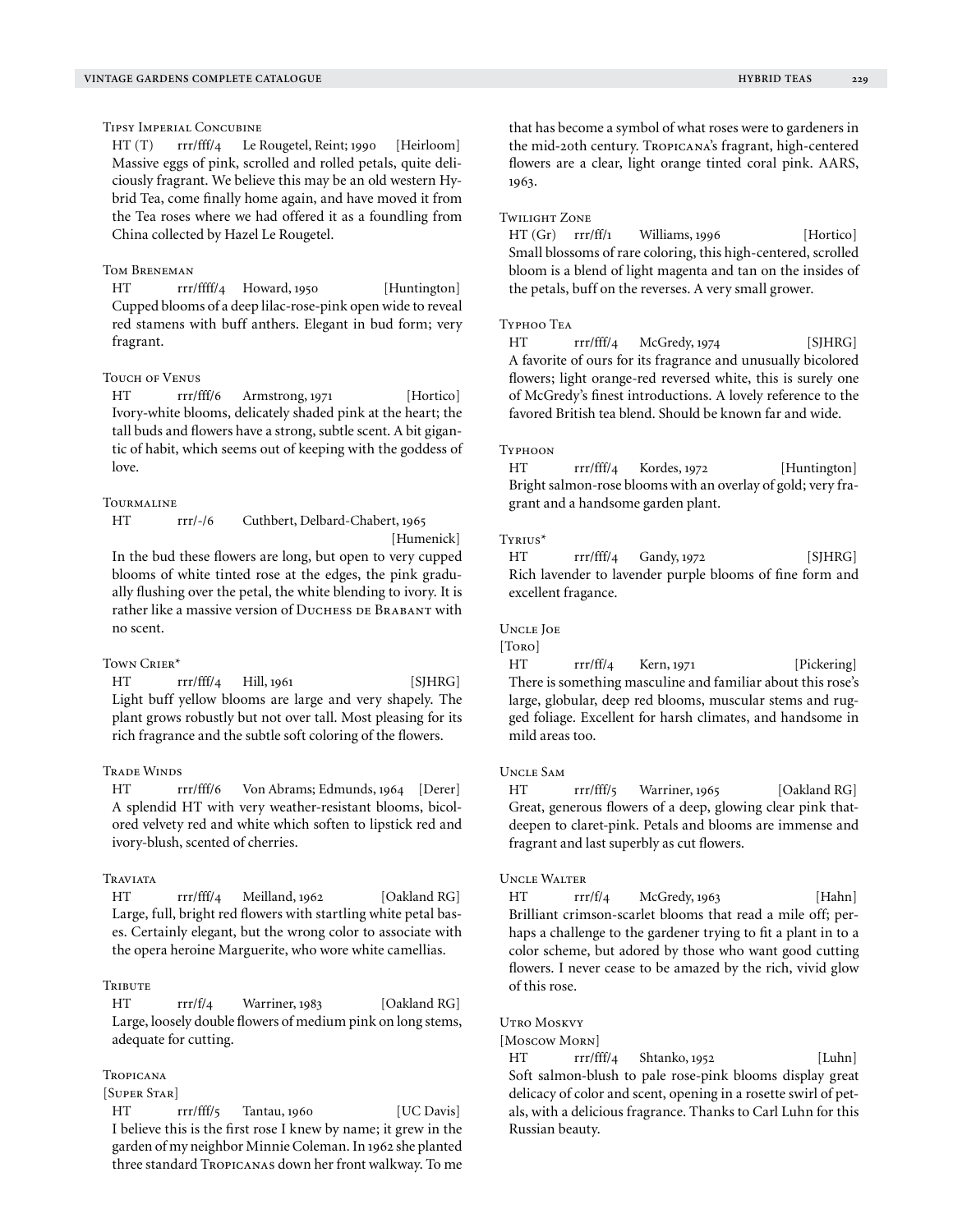

## V for Victory

HT rrr/fff/4 Brownell, 1941 [Pallek] Another victory for the Brownells, this delightful bright yellow rose comes with a blush of vermilion on the guard petals; its growth is bushy and tall, with an abundance of flowers.

#### Valencia\*

HT rrr/fff/4 Kordes, 1989 [Pickering] Large scrolled pointed buds of rich apricot orange come abundantly on compact plant. This rose is strikingly colored. Nice fruity tea fragrance is a highlight.

## "VAN HOUTTEN OLD RED"—*Missing from our collection*.

## **VELDFIRE**

## [Sunsation]

HT rrr/-/6 Kordes, 1987 [Hortico] A masterpiece of a show rose, this large, scrolled bloom blends deep apricot-gold with the faintest shading of vermilion towards the petal edges, making a barely distinguishable picotee. Unfortunately, despite its color, its durability, health and general garden worthiness, it is completely scentless. This was given us by a visitor to our garden whose name we have misplaced. Apologies and many thanks to him!

# Velvet Fragrance

HT rrr/ffff/4 Fryer, 1988 [Heirloom] Very double deep crimson flowers of delicious fragrance. Winner of two major fragrance awards in Europe in recent years. Handsome foliage and excellent blooming ability.

# Velvet Hour

HT rrr/ff/4 LeGrice, 1978 [Hortico] Dark, blood-crimson flowers, dramatically rolled and quilled, of high-centered floral form. The color holds well

as the blossoms develop, as does the elegant shape. Light on fragrance.

# **VERONICA**

HT rrr/fff/4 Prosser, 1950 [Hortico] Lemon-white blooms from yellow buds, opening a bright, clear white. Fragrant.

## **VERSCHUREN**

HT rrr/fff/4 Verschuren, 1904 [Lykke] Clear, light pink, goblet-shaped blooms of good scent on a strong growing plant, with striking cream variegation in the leaves. With a growing discomfort for virus in roses, there is a reluctance to embrace a truly variegated rose, yet this is a superb rose and a lovely garden plant as it is interesting at all times in the growing season, whether in or out of bloom.

## Vesuvius

HT rrr/fff/3 McGredy, 1923 [Rupert] Velvety-crimson single flowers with golden stamens; one of the early single Hybrid Teas. We cannot recommend a rose more highly, and single crimsons are rare.

# Victoria Harrington

HT rrr/fff/5 Thomas, 1931 [SJHRG] The reputation of this rose has made it a bit of a cult icon; it is the epitome of the long, elegant, fragrant red rose. It is less vigorous today than when introduced and takes more coddling to grow well.

## Ville de Paris

HT rrr/f/4 Pernet-Ducher, 1925 [Medeiros] Clear rich yellow blooms of rounded form come abundantly on a bronzy-foliaged plant.

#### Vino Delicado

HT rrr/fff/4 Raffel, 1972 [Street] A rich magenta flower, plump and high-centered in the bud, bearing an incense-like aroma. A strong grower.

#### Violinista Costa

HT rrr/fff/4 Camprubi, 1936 [Beales] A rose from Italy which was popular for many years in Europe, and is still seen today in many well-visited rose collections in England; flowers are very double and broad, opening full of petals, deep salmon-rose shaded vermilion and terracotta, outside tinted lilac. Lustrous, glossy foliage.

## **VIRGO**

HT rrr/ff/4 Mallerin, 1947 [UC Davis] Still, to my mind, one of the best of the white Hybrid Teas, perhaps because it is not pure white; a hint of pink often hides within the petals.

# Viscountess Folkestone

HT rrr/fff/5 Bennett, 1886 [Schultheis] Blush-peach flowers are such a soft pastel they often read as white from a distance. We were delighted to finally receive this correct version of the VISCOUNTESS from Schultheis of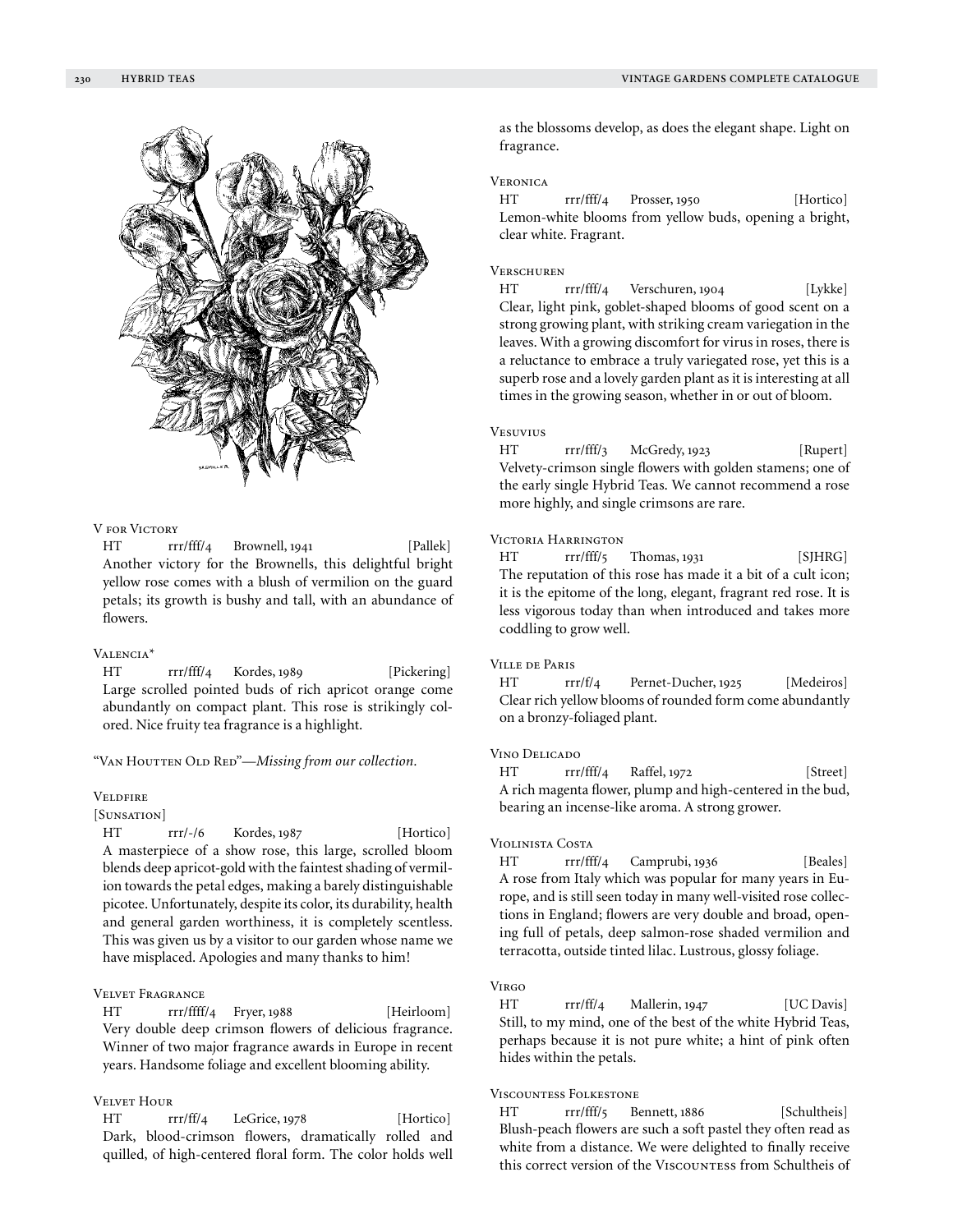Germany. It corresponds exactly to the VISCOUNTESS FOLKstone given us by Ruth Knopf which she received from Marie Butler; that turns out to be the climbing VISCOUNTESS FOLKESTONE OF GAINSBOROUGH as it was called.

"Viscountess Folkstone from the Butlers" (see Hybrid Tea Climbers)

#### "Viscountess of Kern"\*

["Viscountess Folkestone"]

HT rrr/ffff/5 unknown, unknown [Matson; Kern] Elegant flowers of warm pink hold the blended scent of Damask and Tea roses. This is the epitome of the early HT, reminiscent of CATHERINE MERMET and BRIDESMAID, but in a new, peachy tone. We have grown this for years under the name VISCOUNTESS FOLKSTONE, which is incorrect. That identity came from the Joseph Kern nursery in Ohio, and we are now seeking to find the true identity of this, while we offer the real VISCOUNTESS FOLKSTONE which we obtained from Schultheis in Germany.

#### VOL DE NUIT

HT rrr/fff/4 Delbard, 1983 [Armstrong] Very large and spicily fragrant flowers of deep magenta to silvery lilac. Excellent as a cut flower.

#### W. E. Lippiat (see George Dickson in HPs)

"Wagon Wheel Bright Pink"

HT rrr/fff/4 unknown, found [Knopf] Our friend Ruth Knopf has found her share of all kinds of roses including a few lovely HTs; this one has the look of the Brownells' roses with very healthy foliage. Flowers are large, goblet shaped and deep rose pink to rose red, loosely double but very shapely.

## **WAVES**

#### [ADMIRAL]

HT rrr/fff/4 Dickson, 1944 [SJHRG; Sangerhausen] A beautiful rediscovery with very large flowers of rose pink tinted peach; fat, pointed buds open in a scrolled form finishing broad like a waterlily. Very fragrant!

# Welwynn Garden Glory\*

HT rrr/ff/5 Harkness, 1996 [Pickering] A newer apricot Hybrid Tea of upright habit. Buds are rather short, but shapely. In full bloom it is a stunning sight to behold. Appears to be disease resistant.

#### WESTFIELD STAR

HT rrr/fff/4 Morse, 1922 [Lykke] This ivory-cream sport of Ophelia fades to a clean white. All the fine attributes of OPHELIA and her other sports; this is surely the most vigorous of the clan, and quickly develops into a stout shrub with excellent rebloom.

#### Westminster\*

HT rrr/fff/4 Robinson, 1960 [Schultheis] Large and very splendid bicolored flowers of scarlet and golden yellow; this truly is a treasure with its great round petals that bleed with gold at the base of the petals, washing up into the red.

## WEZip (aka Paradise)\*

HT rrr/fff/6 Weeks, 1978 [UC Davis] Large and fragrant blooms of bright lavender, dark carmine on the guard petals and often tinted with rosy lavender in broad bands at the petal edges.

## Whisky Mac

HT rrr/fff/4 Tantau, 1967 [Pickering] Informal wide cups of coppery-apricot flowers from honeygold buds. A bushy, handsome grower, albeit a bit frost-tender.

#### WHITE BEAUTY

HT rrr/fff/1 Brooks, 1965 [Huntington] Pure white sport of the famous rose bred by Fred Howard, THE DOCTOR. Very fragrant, with very, very large blooms. White Beauty has been for us a much better grower than THE DOCTOR. We hope to improve the quality of both plants with virus indexing in the years ahead.

#### WHITE BUTTERFLY\*

HT rrr/ff/4 Spanbauer, 1954 [UC Davis] Lightly double flowers, long and pointed in the bud, white opening to reveal a chartreuse center to the flower.

## WHITE CHRISTMAS

HT rrr/fff/1 Howard & Smith, 1953 [Wayside] A lovely rose of creamy white opening to pure, sparkling white, somewhat cupped and Gardenia-formed with a sweet, spicy scent. A very difficult rose to grow, which alternates between thriving and dying.

#### White Killarney

HT rrr/fff/4 Waban Conservatories, 1909

 [Huntington] Fragrant white sport of KILLARNEY, equally fine as a garden plant or a cut flower.

#### WHITE KNIGHT

[MESSAGE]

HT rrr/fff/6 Meilland, 1955 [UC Davis] Rather perfectly formed white blooms, tinted green in the bud, open to full, fragrant blossoms, truly worthy of the award given them by the AARS. AARS, 1958.

## White Lightning

HT (Gr) rrr/fff/5 Swim, 1980 [J&P] Ovoid,pointed buds in exibition form. Flowers are clear white tinted yellow and ruffeled. Glossy foliage. Exceptional for its fine fragrance and healthy habit.